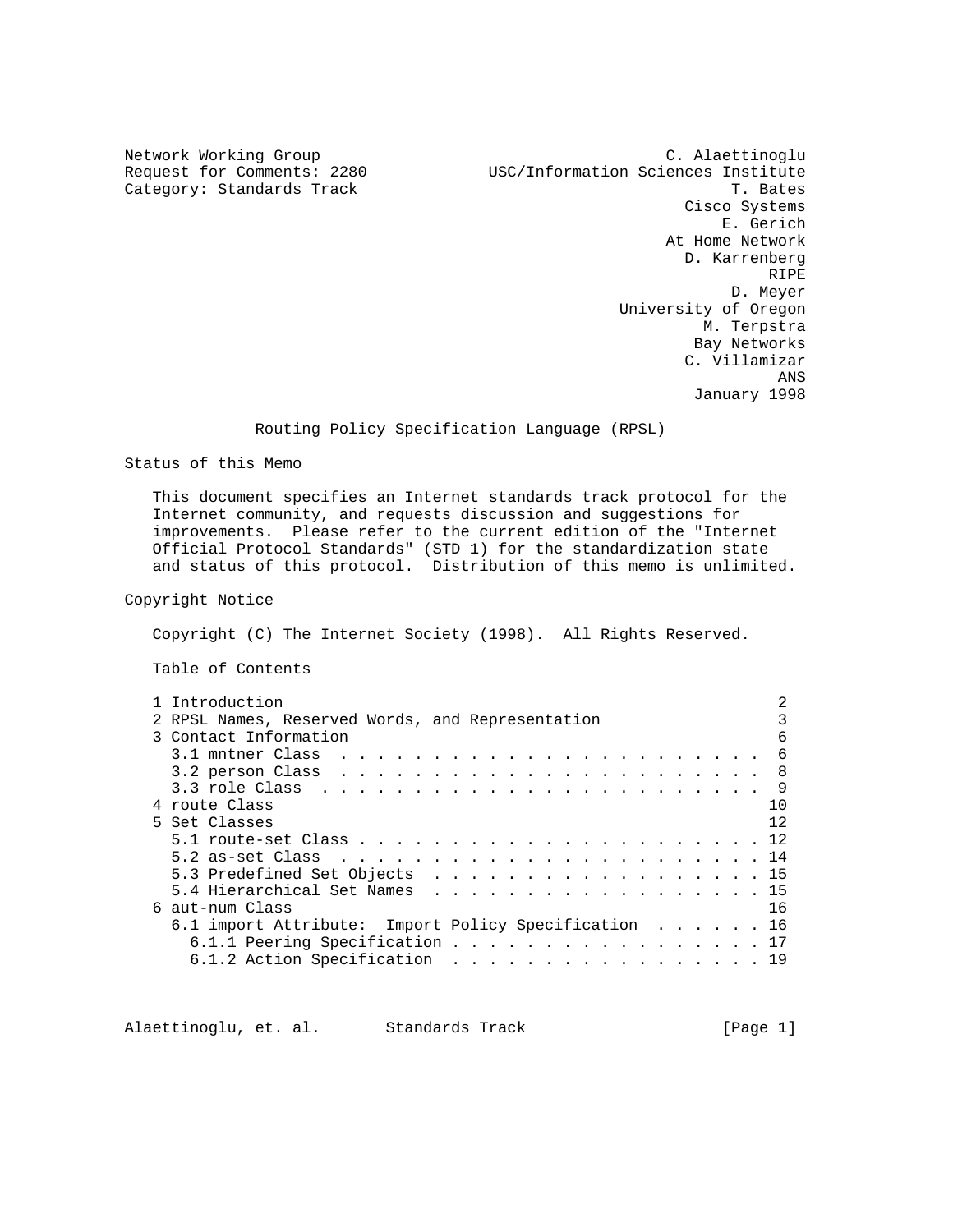| 6.1.3 Filter Specification 20                             |  |  |    |
|-----------------------------------------------------------|--|--|----|
| 6.1.4 Example Policy Expressions 24                       |  |  |    |
| 6.2 export Attribute: Export Policy Specification 24      |  |  |    |
| 6.3 Other Routing Protocols, Multi-Protocol Routing       |  |  |    |
| Protocols, and Injecting Routes Between Protocols 25      |  |  |    |
| 6.4 Ambiguity Resolution 26                               |  |  |    |
| 6.5 default Attribute: Default Policy Specification 28    |  |  |    |
| 6.6 Structured Policy Specification 29                    |  |  |    |
| 7 dictionary Class                                        |  |  | 33 |
| 7.1 Initial RPSL Dictionary and Example Policy Actions    |  |  |    |
| and Filters<br>. 36                                       |  |  |    |
| 8 Advanced route Class                                    |  |  | 41 |
| 8.1 Specifying Aggregate Routes 41                        |  |  |    |
| 8.1.1 Interaction with policies in aut-num class 45       |  |  |    |
| 8.1.2 Ambiquity resolution with overlapping aggregates 46 |  |  |    |
| 8.2 Specifying Static Routes                              |  |  | 47 |
| 9 inet-rtr Class                                          |  |  | 48 |
| 10 Security Considerations                                |  |  | 49 |
| 11 Acknowledgements                                       |  |  | 50 |
| A Routing Registry Sites                                  |  |  | 51 |
| B Authors' Addresses                                      |  |  | 52 |
| C Full Copyright Statement                                |  |  | 53 |

# 1 Introduction

 This memo is the reference document for the Routing Policy Specification Language (RPSL). RPSL allows a network operator to be able to specify routing policies at various levels in the Internet hierarchy; for example at the Autonomous System (AS) level. At the same time, policies can be specified with sufficient detail in RPSL so that low level router configurations can be generated from them. RPSL is extensible; new routing protocols and new protocol features can be introduced at any time.

 RPSL is a replacement for the current Internet policy specification language known as RIPE-181 [4] or RFC-1786 [5]. RIPE-81 [6] was the first language deployed in the Internet for specifying routing policies. It was later replaced by RIPE-181 [4]. Through operational use of RIPE-181 it has become apparent that certain policies cannot be specified and a need for an enhanced and more generalized language is needed. RPSL addresses RIPE-181's limitations.

Alaettinoglu, et. al. Standards Track [Page 2]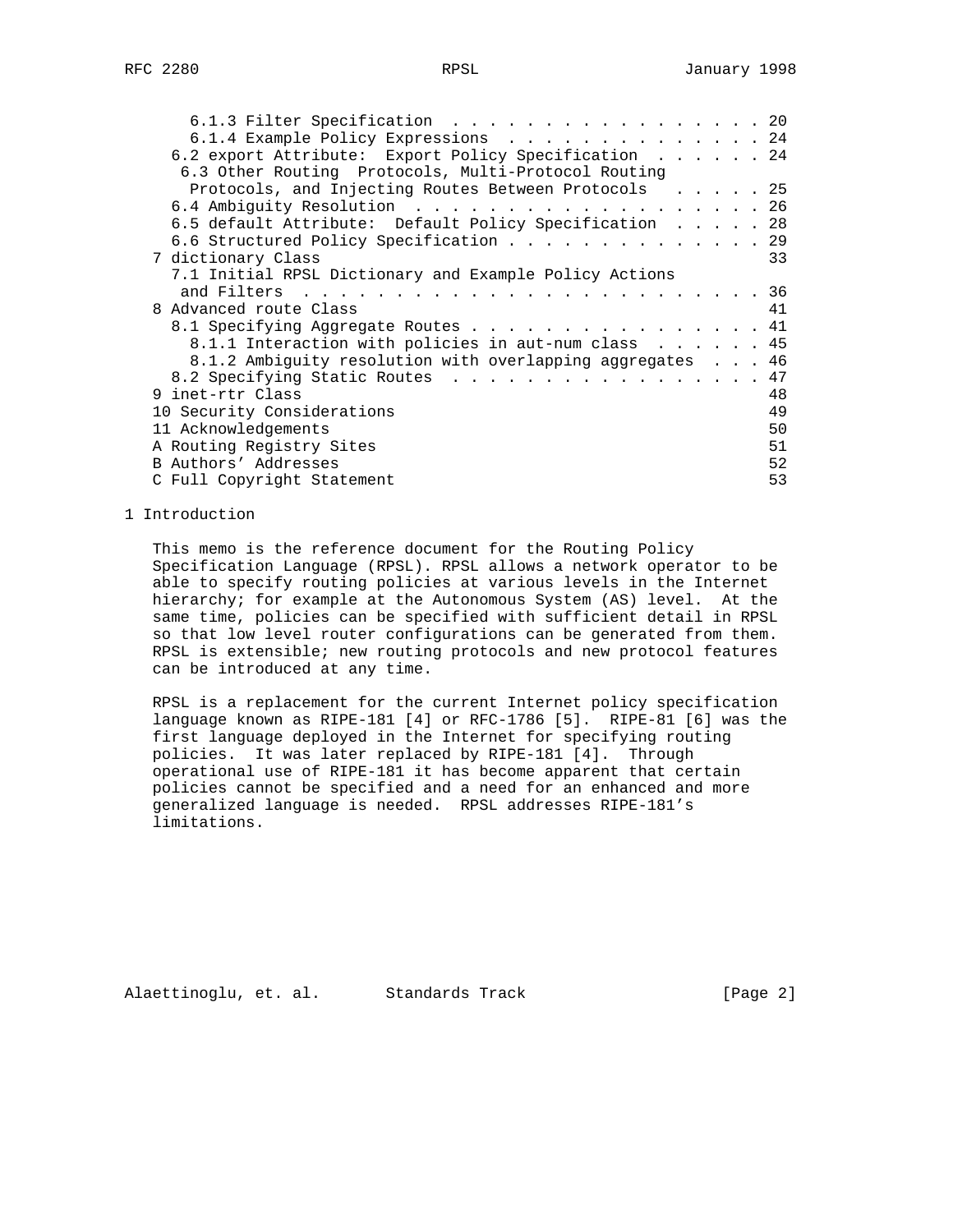RPSL was designed so that a view of the global routing policy can be contained in a single cooperatively maintained distributed database to improve the integrity of Internet's routing. RPSL is not designed to be a router configuration language. RPSL is designed so that router configurations can be generated from the description of the policy for one autonomous system (aut-num class) combined with the description of a router (inet-rtr class), mainly providing router ID, autonomous system number of the router, interfaces and peers of the router, and combined with a global database mappings from AS sets to ASes (as-set class), and from origin ASes and route sets to route prefixes (route and route-set classes). The accurate population of the RPSL database can help contribute toward such goals as router configurations that protect against accidental (or malicious) distribution of inaccurate routing information, verification of Internet's routing, and aggregation boundaries beyond a single AS.

 RPSL is object oriented; that is, objects contain pieces of policy and administrative information. These objects are registered in the Internet Routing Registry (IRR) by the authorized organizations. The registration process is beyond the scope of this document. Please refer to [1, 15, 2] for more details on the IRR.

 In the following sections, we present the classes that are used to define various policy and administrative objects. The "mntner" class defines entities authorized to add, delete and modify a set of objects. The "person" and "role" classes describes technical and administrative contact personnel. Autonomous systems (ASes) are specified using the "aut-num" class. Routes are specified using the "route" class. Sets of ASes and routes can be defined using the "as-set" and "route-set" classes. The "dictionary" class provides the extensibility to the language. The "inet-rtr" class is used to specify routers. Many of these classes were originally defined in earlier documents [4, 11, 14, 10, 3] and have all been enhanced.

 This document is self-contained. However, the reader is encouraged to read RIPE-181 [5] and the associated documents [11, 14, 10, 3] as they provide significant background as to the motivation and underlying principles behind RIPE-181 and consequently, RPSL. For a tutorial on RPSL, the reader should read the RPSL applications document [2].

2 RPSL Names, Reserved Words, and Representation

 Each class has a set of attributes which store a piece of information about the objects of the class. Attributes can be mandatory or optional: A mandatory attribute has to be defined for all objects of

Alaettinoglu, et. al. Standards Track [Page 3]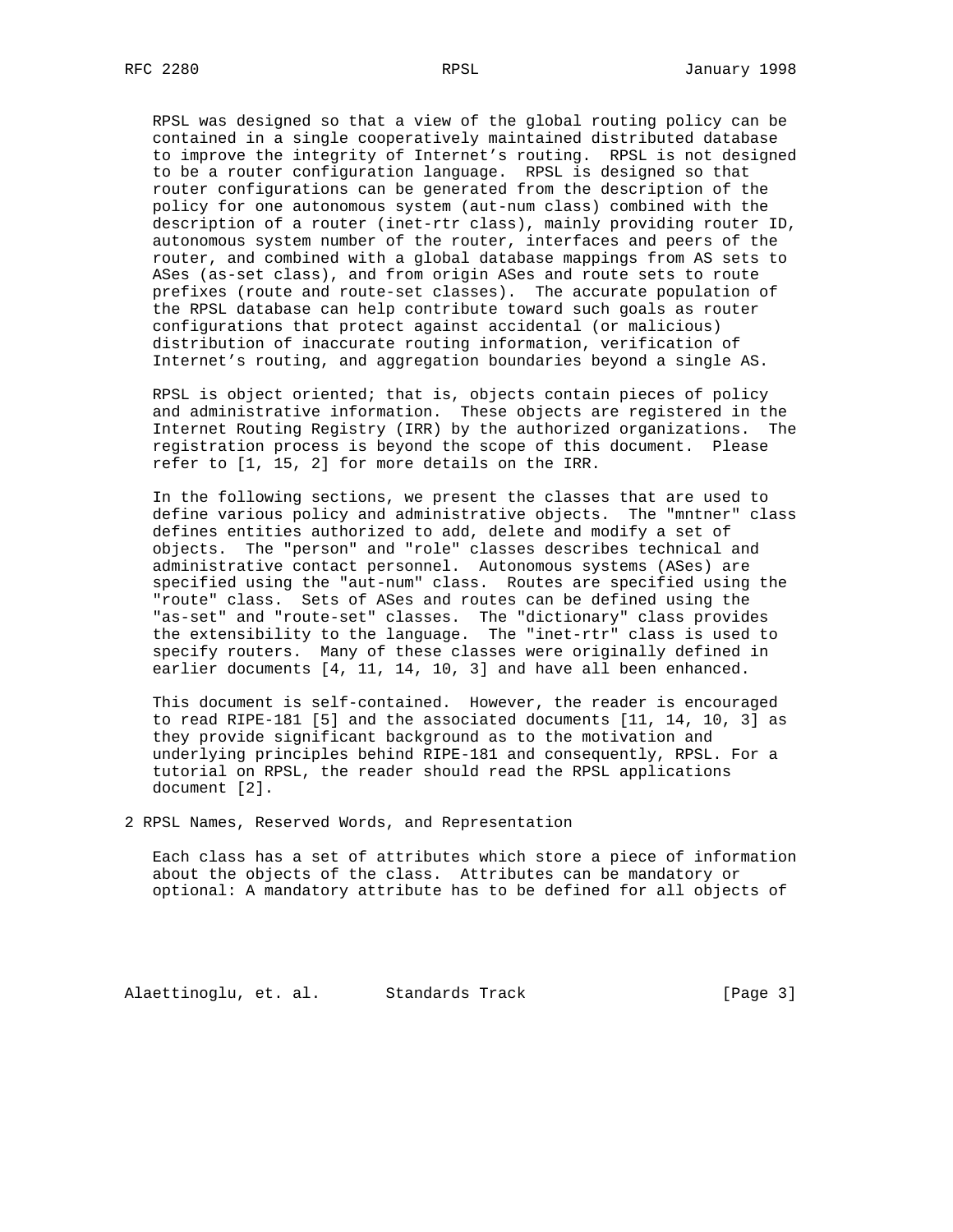the class; optional attributes can be skipped. Attributes can also be single or multiple valued. Each object is uniquely identified by a set of attributes, referred to as the class "key".

 The value of an attribute has a type. The following types are most widely used. Note that RPSL is case insensitive and only the characters from the ASCII character set can be used.

 <object-name>Many objects in RPSL have a name. An <object-name> is made up of letters, digits, the character underscore "\_", and the character hyphen "-"; the first character of a name must be a letter, and the last character of a name must be a letter or a digit. The following words are reserved by RPSL, and they can not be used as names:

> any as-any rs-any peeras and or not atomic from to at action accept announce except refine networks into inbound outbound

 Names starting with certain prefixes are reserved for certain object types. Names starting with "as-" are reserved for as set names. Names starting with "rs-" are reserved for route set names.

- <as-number>An AS number x is represented as the string "ASx". That is, the AS 226 is represented as AS226.
- <ipv4-address>An IPv4 address is represented as a sequence of four integers in the range from 0 to 255 separated by the character dot ".". For example, 128.9.128.5 represents a valid IPv4 address. In the rest of this document, we may refer to IPv4 addresses as IP addresses.
- <address-prefix>An address prefix is represented as an IPv4 address followed by the character slash "/" followed by an integer in the range from 0 to 32. The following are valid address prefixes: 128.9.128.5/32, 128.9.0.0/16, 0.0.0.0/0; and the following address prefixes are invalid: 0/0, 128.9/16 since 0 or 128.9 are not strings containing four integers.
- <address-prefix-range>An address prefix range is an address prefix followed by one of the following range operators:

Alaettinoglu, et. al. Standards Track [Page 4]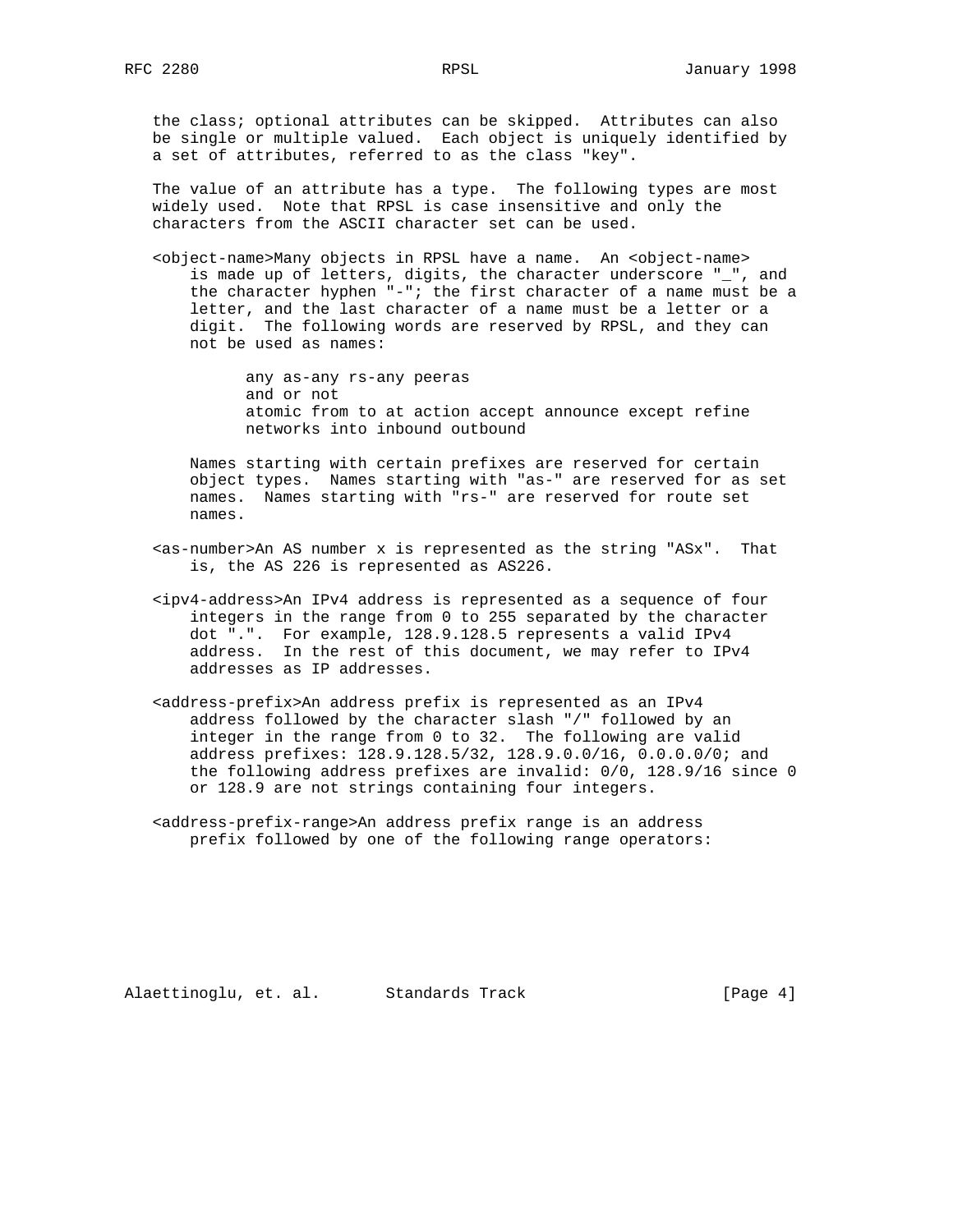- ^- is the exclusive more specifics operator; it stands for the more specifics of the address prefix excluding the address prefix itself. For example, 128.9.0.0/16^- contains all the more specifics of 128.9.0.0/16 excluding 128.9.0.0/16.
- ^+ is the inclusive more specifics operator; it stands for the more specifics of the address prefix including the address prefix itself. For example, 5.0.0.0/8^+ contains all the more specifics of 5.0.0.0/8 including 5.0.0.0/8.
- ^n where n is an integer, stands for all the length n specifics of the address prefix. For example, 30.0.0.0/8^16 contains all the more specifics of 30.0.0.0/8 which are of length 16 such as 30.9.0.0/16.
- ^n-m where n and m are integers, stands for all the length n to length m specifics of the address prefix. For example, 30.0.0.0/8^24-32 contains all the more specifics of 30.0.0.0/8 which are of length 24 to 32 such as 30.9.9.96/28.

 Range operators can also be applied to address prefix sets. In this case, they distribute over the members of the set. For example, for a route-set (defined later) rs-foo, rs-foo^+ contains all the inclusive more specifics of all the prefixes in rs-foo.

 <date>A date is represented as an eight digit integer of the form YYYYMMDD where YYYY represents the year, MM represents the month of the year (01 through 12), and DD represents the day of the month (01 through 31). For example, June 24, 1996 is represented as 19960624.

<email-address>is as described in RFC-822[8].

<dns-name>is as described in RFC-1034[16].

 $<$ nic-handle>is a uniquely assigned identifier[13] used by routing, address allocation, and other registries to unambiguously refer to contact information. person and role classes map NIC handles to actual person names, and contact information.

<free-form>is a sequence of ASCII characters.

 <X-name>is a name of an object of type X. That is <mntner-name> is a name of a mntner object.

Alaettinoglu, et. al. Standards Track [Page 5]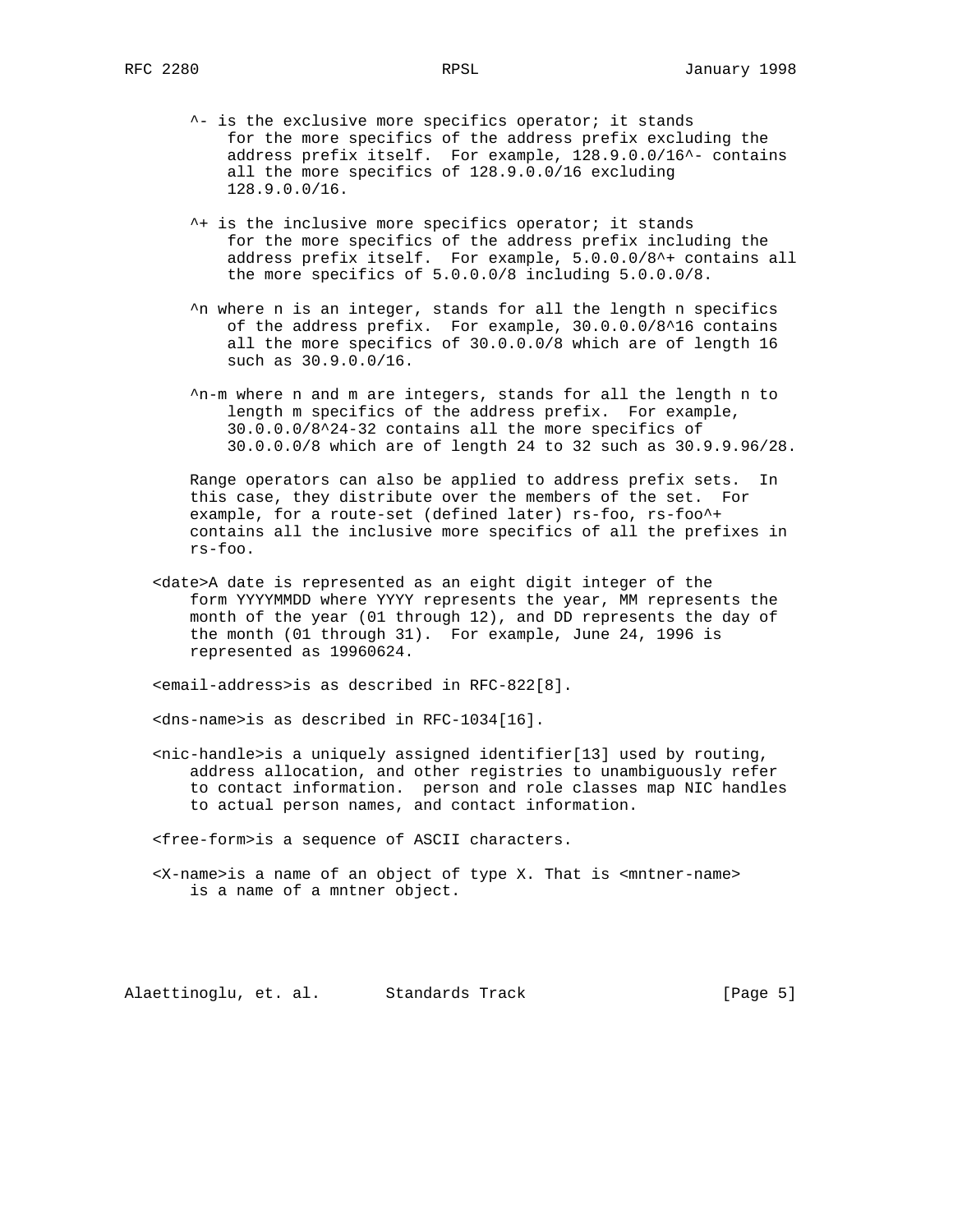<registry-name>is a name of an IRR registry. The routing registries are listed in Appendix A.

 A value of an attribute may also be a list of one of these types. A list is represented by separating the list members by commas ",". For example, "AS1, AS2, AS3, AS4" is a list of AS numbers. Note that being list valued and being multiple valued are orthogonal. A multiple valued attribute has more than one value, each of which may or may not be a list. On the other hand a single valued attribute may have a list value.

 An RPSL object is textually represented as a list of attribute-value pairs. Each attribute-value pair is written on a separate line. The attribute name starts at column 0, followed by character ":" and followed by the value of the attribute. The object's representation ends when a blank line is encountered. An attribute's value can be split over multiple lines, by starting the continuation lines with a white-space (" " or tab) character. The order of attribute-value pairs is significant.

 An object's description may contain comments. A comment can be anywhere in an object's definition, it starts at the first "#" character on a line and ends at the first end-of-line character. White space characters can be used to improve readability.

3 Contact Information

 The mntner, person and role classes, admin-c, tech-c, mnt-by, changed, and source attributes of all classes describe contact information. The mntner class also specifies what entities can create, delete and update other objects. These classes do not specify routing policies and each registry may have different or additional requirements on them. Here we present the common denominator for completeness which is the RIPE database implementation[15]. Please consult your routing registry for the latest specification of these classes and attributes.

3.1 mntner Class

 The mntner class defines entities that can create, delete and update RPSL objects. A provider, before he/she can create RPSL objects, first needs to create a mntner object. The attributes of the mntner class are shown in Figure 1. The mntner class was first described in [11].

 The mntner attribute is mandatory and is the class key attribute. Its value is an RPSL name. The auth attribute specifies the scheme that will be used

Alaettinoglu, et. al. Standards Track [Page 6]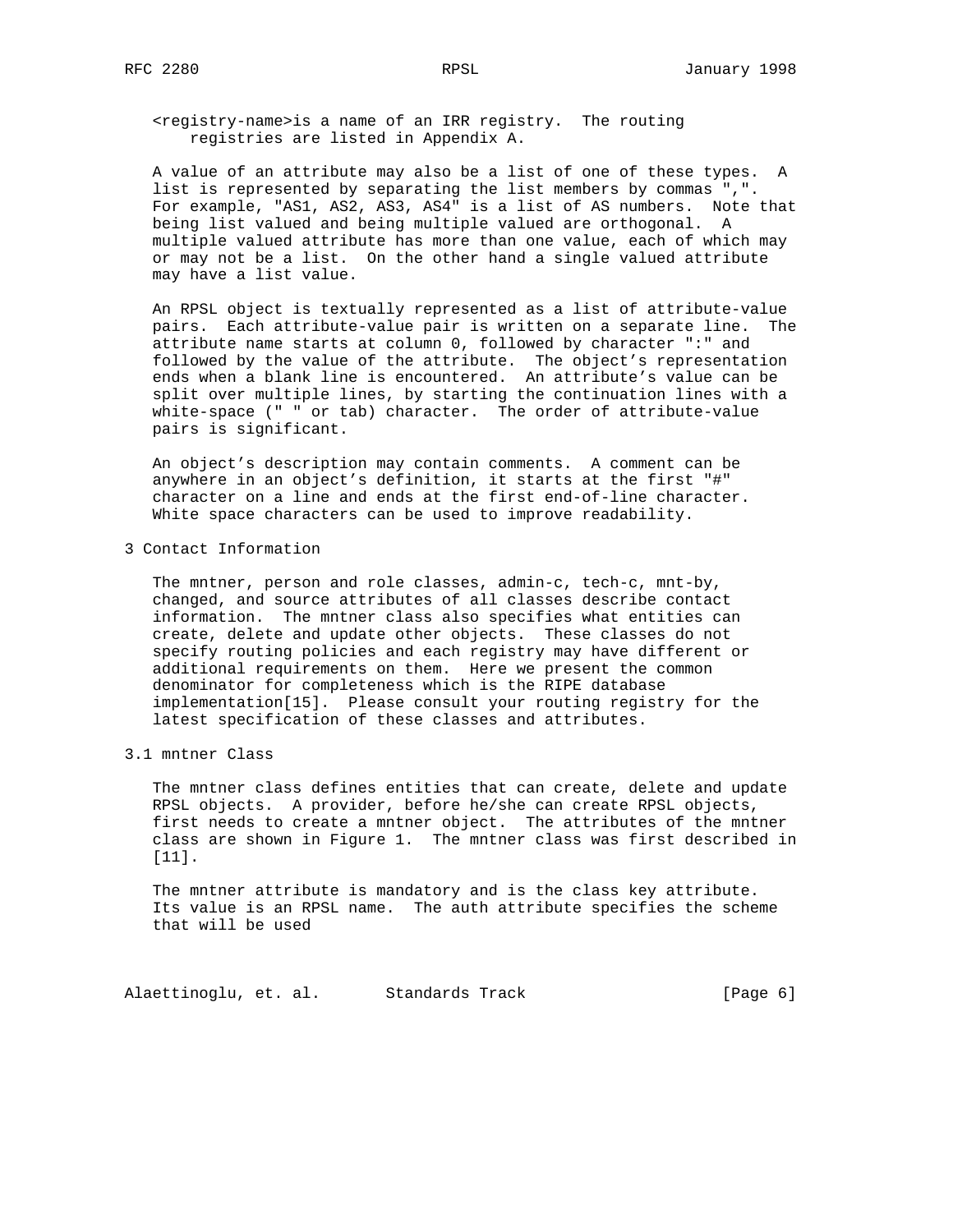| Attribute Value |                                               | Type                                |
|-----------------|-----------------------------------------------|-------------------------------------|
| mntner          | <object-name></object-name>                   | mandatory, single-valued, class key |
| descr           | <free-form></free-form>                       | mandatory, single-valued            |
| auth            | see description in text                       | mandatory, multi-valued             |
| upd-to          | <email-address></email-address>               | mandatory, multi-valued             |
| $mnt-nfy$       | <email-address></email-address>               | optional, multi-valued              |
| tech-c          | <nic-handle></nic-handle>                     | mandatory, multi-valued             |
| admin-c         | <nic-handle></nic-handle>                     | mandatory, multi-valued             |
| remarks         | <free-form></free-form>                       | optional, multi-valued              |
| notify          | <email-address></email-address>               | optional, multi-valued              |
| $mnt-by$        | list of <mntner-name></mntner-name>           | mandatory, multi-valued             |
| changed         | <email-address> <date></date></email-address> | mandatory, multi-valued             |
| source          | <registry-name></registry-name>               | mandatory, single-valued            |

 to identify and authenticate update requests from this maintainer. It has the following syntax:

auth: <scheme-id> <auth-info>

E.g.

 auth: NONE auth: CRYPT-PW dhjsdfhruewf auth: MAIL-FROM .\*@ripe\.net

 The <scheme-id>'s currently defined are: NONE, MAIL-FROM, PGP and CRYPT-PW. The <auth-info> is additional information required by a particular scheme: in the case of MAIL-FROM, it is a regular expression matching valid email addresses; in the case of CRYPT-PW, it is a password in UNIX crypt format; and in the case of PGP, it is a PGP public key. If multiple auth attributes are specified, an update request satisfying any one of them is authenticated to be from the maintainer.

 The upd-to attribute is an email address. On an unauthorized update attempt of an object maintained by this maintainer, an email message will be sent to this address. The mnt-nfy attribute is an email address. A notification message will be forwarded to this email address whenever an object maintained by this maintainer is added, changed or deleted.

 The descr attribute is a short, free-form textual description of the object. The tech-c attribute is a technical contact NIC handle. This is someone to be contacted for technical problems such as misconfiguration. The admin-c attribute is an administrative contact NIC handle. The remarks attribute is a free text explanation or clarification. The notify attribute is an email address to which notifications of changes to this object should be sent. The mnt-by attribute is a list of mntner object names. The authorization for

Alaettinoglu, et. al. Standards Track [Page 7]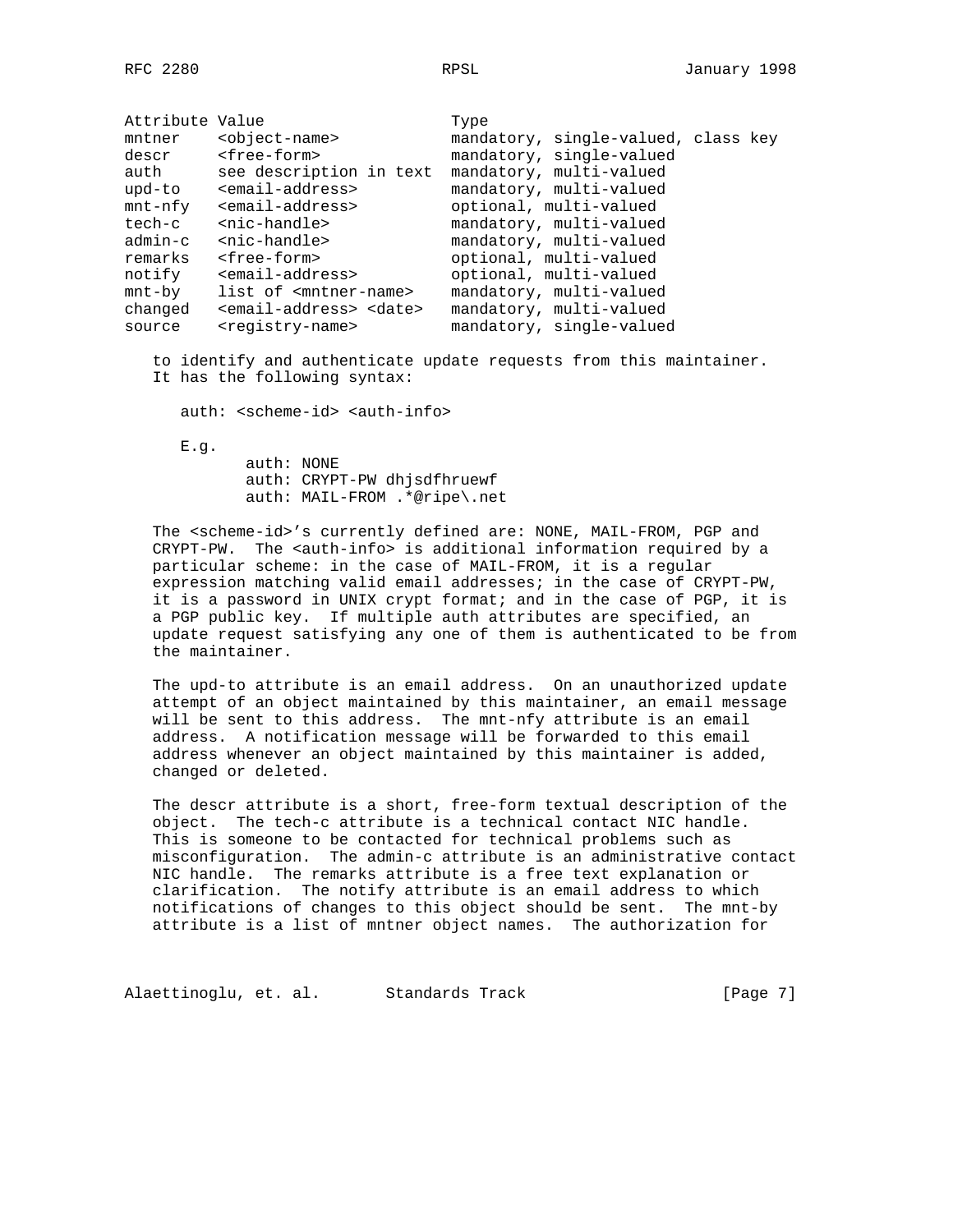changes to this object is governed by any of the maintainer objects referenced. The changed attribute documents who last changed this object, and when this change was made. Its syntax has the following form:

 changed: <email-address> <YYYYMMDD> E.g.

changed: johndoe@terabit-labs.nn 19900401

 The <email-address> identifies the person who made the last change. <YYYYMMDD> is the date of the change. The source attribute specifies the registry where the object is registered. Figure 2 shows an example mntner object. In the example, UNIX crypt format password authentication is used.

| $m$ tner:   | RIPE-NCC-MNT               |
|-------------|----------------------------|
| descr:      | RIPE-NCC Maintainer        |
| $admin-c$ : | DK58                       |
| $tech-c$ :  | OPS4-RIPE                  |
| $upd-to$ :  | ops@ripe.net               |
| $mnt-nfy$ : | ops-fyi@ripe.net           |
| auth:       | CRYPT-PW lz1A7/JnfkTtI     |
| $mnt-by$ :  | RIPE-NCC-MNT               |
| changed:    | ripe-dbm@ripe.net 19970820 |
| source:     | RTPE                       |
|             |                            |

Figure 2: An example mntner object.

 The descr, tech-c, admin-c, remarks, notify, mnt-by, changed and source attributes are attributes of all RPSL classes. Their syntax, semantics, and mandatory, optional, multi-valued, or single-valued status are the same for for all RPSL classes. We do not further discuss them in other sections.

# 3.2 person Class

 A person class is used to describe information about people. Even though it does not describe routing policy, we still describe it here briefly since many policy objects make reference to person objects. The person class was first described in [14].

 The attributes of the person class are shown in Figure 3. The person attribute is the full name of the person. The phone and the fax-no attributes have the following syntax:

Alaettinoglu, et. al. Standards Track [Page 8]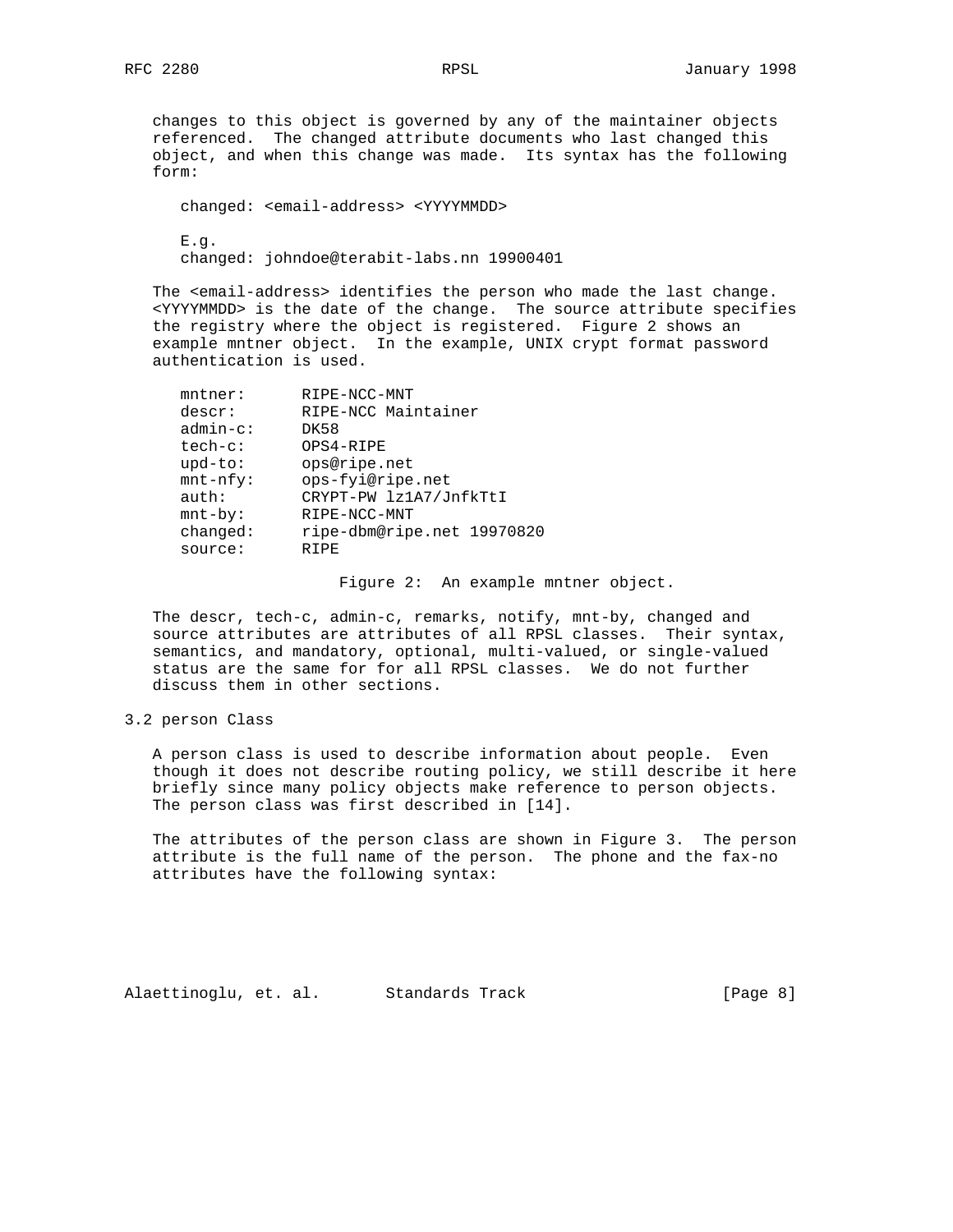| Attribute Value |                                 | Type                                |
|-----------------|---------------------------------|-------------------------------------|
| person          | <free-form></free-form>         | mandatory, single-valued            |
| nic-hdl         | <nic-handle></nic-handle>       | mandatory, single-valued, class key |
| address         | <free-form></free-form>         | mandatory, multi-valued             |
| phone           | see description in text         | mandatory, multi-valued             |
| fax-no          | same as phone                   | optional, multi-valued              |
| $e$ -mail       | <email-address></email-address> | mandatory, multi-valued             |

## Figure 3: person Class Attributes

phone: +<country-code> <city> <subscriber> [ext. <extension>]

 $E.g.:$  phone: +31 20 12334676 phone: +44 123 987654 ext. 4711

Figure 4 shows an example person object.

| person:     | Daniel Karrenberg                      |
|-------------|----------------------------------------|
| address:    | RIPE Network Coordination Centre (NCC) |
| address:    | Singel 258                             |
| address:    | NL-1016 AB Amsterdam                   |
| address:    | Netherlands                            |
| phone:      | +31 20 535 4444                        |
| $fax-no:$   | +31 20 535 4445                        |
| $e$ -mail:  | Daniel.Karrenberg@ripe.net             |
| $nic-hd1$ : | DK58                                   |
| changed:    | Daniel.Karrenberg@ripe.net 19970616    |
| source:     | RTPE                                   |
|             |                                        |

Figure 4: An example person object.

# 3.3 role Class

 The role class is similar to the person object. However, instead of describing a human being, it describes a role performed by one or more human beings. Examples include help desks, network monitoring centers, system administrators, etc. Role object is particularly useful since often a person performing a role may change, however the role itself remains.

 The attributes of the role class are shown in Figure 5. The nic-hdl attributes of the person and role classes share the same name space. The

Alaettinoglu, et. al. Standards Track [Page 9]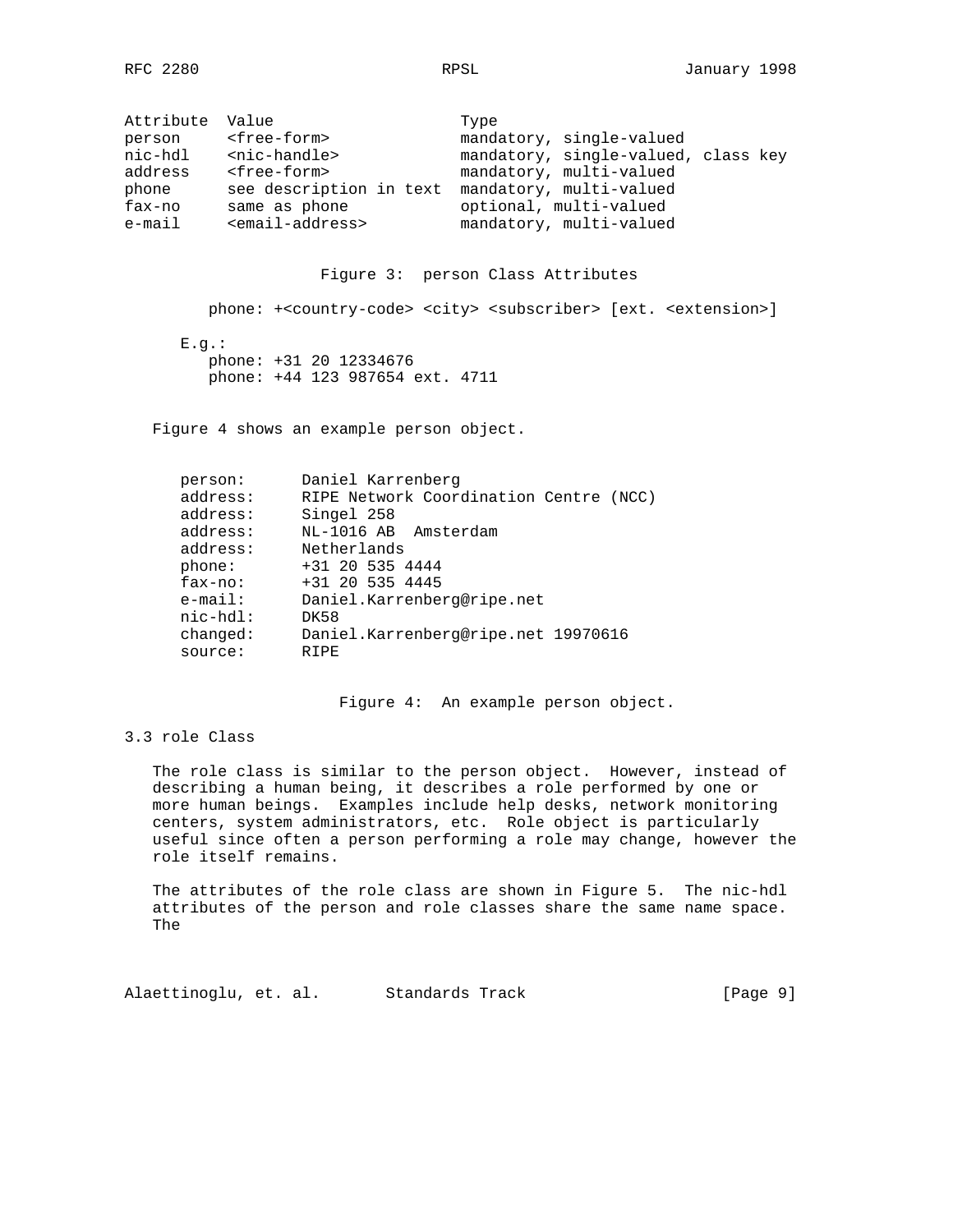| Attribute Value |                                 | Type                                |
|-----------------|---------------------------------|-------------------------------------|
| role            | <free-form></free-form>         | mandatory, single-valued            |
| nic-hdl         | <nic-handle></nic-handle>       | mandatory, single-valued, class key |
| trouble         | <free-form></free-form>         | optional, multi-valued              |
| address         | <free-form></free-form>         | mandatory, multi-valued             |
| phone           | see description in text         | mandatory, multi-valued             |
| fax-no          | same as phone                   | optional, multi-valued              |
| $e$ -mail       | <email-address></email-address> | mandatory, multi-valued             |

#### Figure 5: role Class Attributes

 NIC handle of a role object cannot be used in an admin-c field. The trouble attribute of role object may contain additional contact information to be used when a problem arises in any object that references this role object. Figure 6 shows an example role object.

| role:<br>address: | RIPE NCC Operations<br>Singel 258 |
|-------------------|-----------------------------------|
| address:          | 1016 AB Amsterdam                 |
| address:          | The Netherlands                   |
| phone:            | +31 20 535 4444                   |
| $fax-no$ :        | +31 20 545 4445                   |
| $e$ -mail:        | ops@ripe.net                      |
| $admin-c$ :       | CO19-RIPE                         |
| $tech-c$ :        | RW488-RIPE                        |
| $tech-c$ :        | JLSD1-RIPE                        |
| $nic-hdl$ :       | OPS4-RIPE                         |
| notify:           | ops@ripe.net                      |
| changed:          | roderik@ripe.net 19970926         |
| source:           | RIPE                              |
|                   |                                   |

Figure 6: An example role object.

# 4 route Class

 Each interAS route (also referred to as an interdomain route) originated by an AS is specified using a route object. The attributes of the route class are shown in Figure 7. The route attribute is the address prefix of the route and the origin attribute is the AS number of the AS that originates the route into the interAS routing system. The route and origin attribute pair is the class key.

 Figure 8 shows examples of four route objects (we do not include contact.

Alaettinoglu, et. al. Standards Track [Page 10]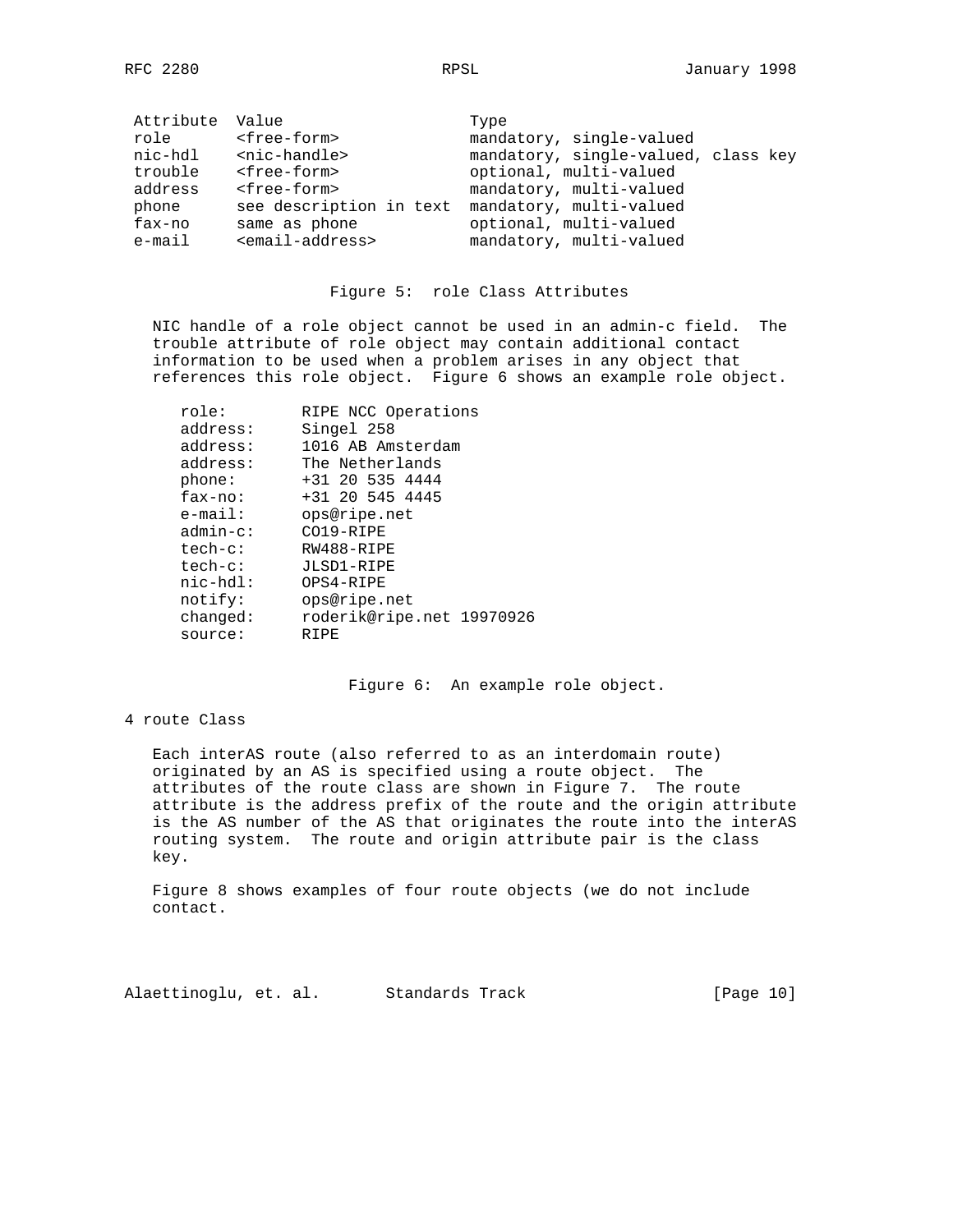| Attribute    | Value                                       | Type                      |
|--------------|---------------------------------------------|---------------------------|
| route        | <address-prefix></address-prefix>           | mandatory, single-valued, |
|              |                                             | class key                 |
| origin       | $as-number$                                 | mandatory, single-valued, |
|              |                                             | class key                 |
| withdrawn    | <date></date>                               | optional, single-valued   |
| $member-of$  | list of <route-set-names></route-set-names> | optional, single-valued   |
|              | see Section 5                               |                           |
| inject       | see Section 8                               | optional, multi-valued    |
| components   | see Section 8                               | optional, single-valued   |
| aggr-bndry   | see Section 8                               | optional, single-valued   |
| aggr-mtd     | see Section 8                               | optional, single-valued   |
| export-comps | see Section 8                               | optional, single-valued   |
| holes        | see Section 8                               | optional, single-valued   |
|              |                                             |                           |

Figure 7: route Class Attributes

 attributes such as admin-c, tech-c for brevity). Note that the last two route objects have the same address prefix, namely 128.8.0.0/16. However, they are different route objects since they are originated by different ASes (i.e. they have different keys).

 route: 128.9.0.0/16 origin: AS226 route: 128.99.0.0/16 origin: AS226 route: 128.8.0.0/16

 origin: AS1 route: 128.8.0.0/16

 origin: AS2 withdrawn: 19960624

# Figure 8: Route Objects

 The withdrawn attribute, if present, signifies that the originator AS no longer originates this address prefix in the Internet. Its value is a date indicating the date of withdrawal. In Figure 8, the last route object is withdrawn (i.e. no longer originated by AS2) on June 24, 1996.

Alaettinoglu, et. al. Standards Track [Page 11]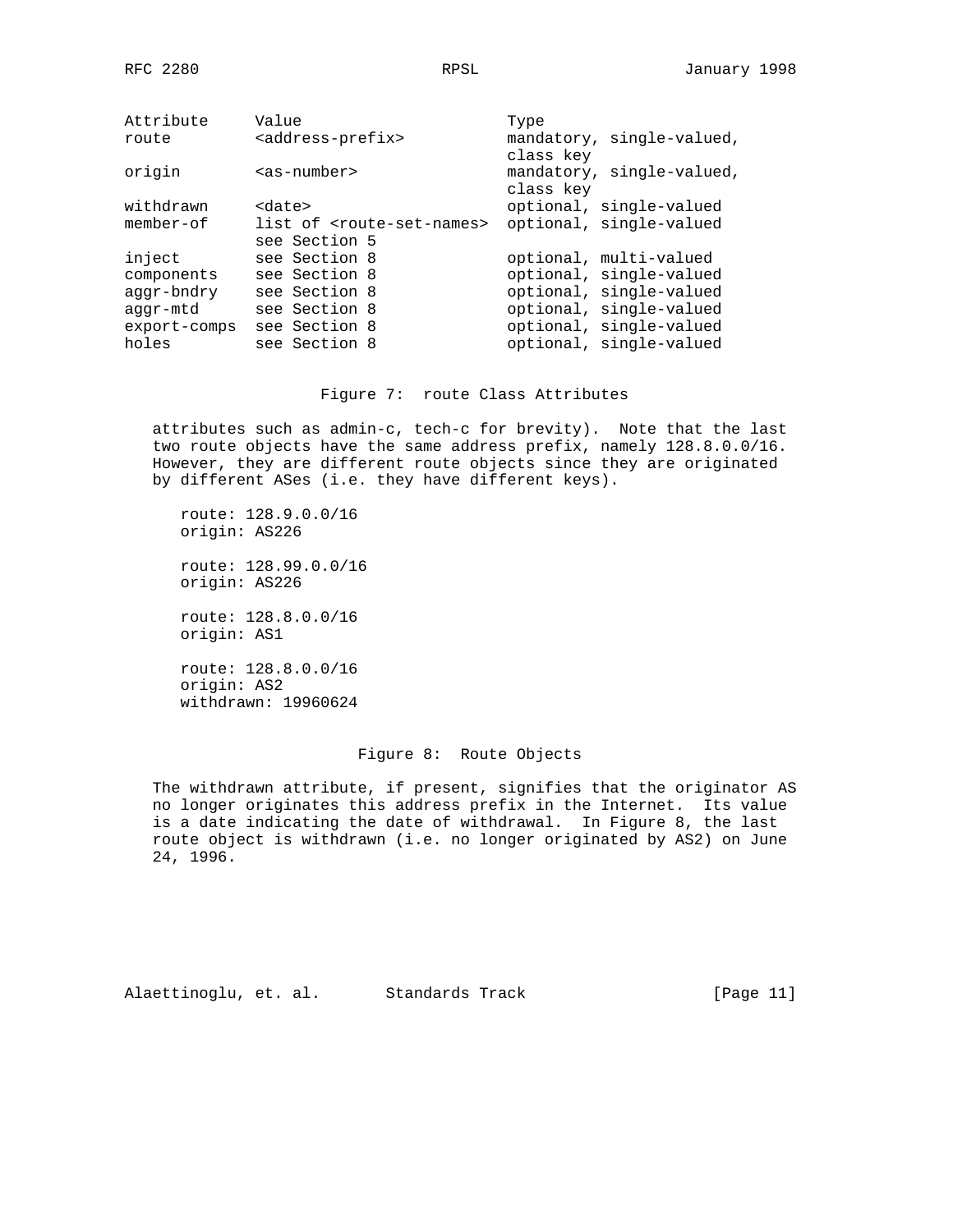# 5 Set Classes

 To specify policies, it is often useful to define sets of objects. For this purpose we define two classes: route-set and as-set. These classes define a named set. The members of these sets can be specified by either explicitly listing them in the set object's definition, or implicitly by having route and aut-num objects refer to the set names, or a combination of both methods.

# 5.1 route-set Class

 The attributes of the route-set class are shown in Figure 9. The route-set attribute defines the name of the set. It is an RPSL name that starts with "rs-". The members attribute lists the members of the set. The members attribute is a list of address prefixes or other route-set names. Note that, the route-set class is a set of route prefixes, not of RPSL route objects.

| Attribute<br>route-set | Value<br><object-name></object-name>                                                                             | Type<br>mandatory, single-valued,<br>class key |
|------------------------|------------------------------------------------------------------------------------------------------------------|------------------------------------------------|
| members                | list of <address-prefixes> or optional, single-valued<br/><route-set-names></route-set-names></address-prefixes> |                                                |
|                        | mbrs-by-ref list of <mntner-names></mntner-names>                                                                | optional, single-valued                        |

Figure 9: route-set Class Attributes

 Figure 10 presents some example route-set objects. The set rs-foo contains two address prefixes, namely 128.9.0.0/16 and 128.9.0.0/16. The set rs-bar contains the members of the set rs-foo and the address prefix 128.7.0.0/16. The set rs-empty contains no members.

 route-set: rs-foo members: 128.9.0.0/16, 128.9.0.0/24

 route-set: rs-bar members: 128.7.0.0/16, rs-foo

route-set: rs-empty

### Figure 10: route-set Objects

 An address prefix or a route-set name in a members attribute can be optionally followed by a range operator. For example, the following set

Alaettinoglu, et. al. Standards Track [Page 12]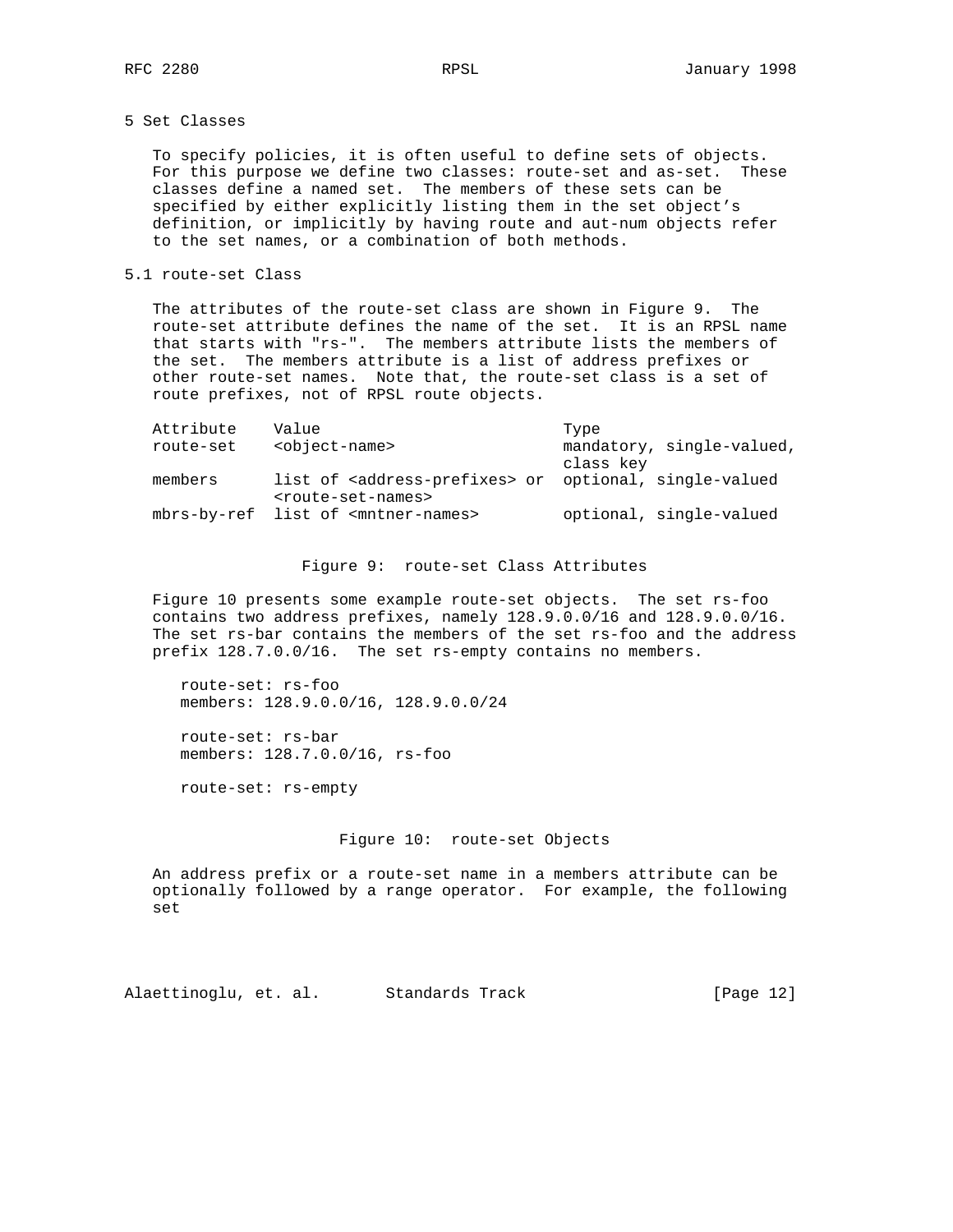route-set: rs-bar members: 5.0.0.0/8^+, 30.0.0.0/8^24-32, rs-foo^+

 contains all the more specifics of 5.0.0.0/8 including 5.0.0.0/8, all the more specifics of 30.0.0.0/8 which are of length 24 to 32 such as 30.9.9.96/28, and all the more specifics of address prefixes in route set rs-foo.

 The mbrs-by-ref attribute is a list of maintainer names or the keyword ANY. If this attribute is used, the route set also includes address prefixes whose route objects are registered by one of these maintainers and whose member-of attribute refers to the name of this route set. If the value of a mbrs-by-ref attribute is ANY, any route object referring to the route set name is a member. If the mbrs-by ref attribute is missing, only the address prefixes listed in the members attribute are members of the set.

 route-set: rs-foo mbrs-by-ref: MNTR-ME, MNTR-YOU

 route-set: rs-bar members: 128.7.0.0/16 mbrs-by-ref: MNTR-YOU

 route: 128.9.0.0/16 origin: AS1 member-of: rs-foo mnt-by: MNTR-ME

 route: 128.8.0.0/16 origin: AS2 member-of: rs-foo, rs-bar mnt-by: MNTR-YOU

#### Figure 11: route-set objects.

 Figure 11 presents example route-set objects that use the mbrs-by-ref attribute. The set rs-foo contains two address prefixes, namely 128.8.0.0/16 and 128.9.0.0/16 since the route objects for 128.8.0.0/16 and 128.9.0.0/16 refer to the set name rs-foo in their member-of attribute. The set rs-bar contains the address prefixes 128.7.0.0/16 and 128.8.0.0/16. The route 128.7.0.0/16 is explicitly listed in the members attribute of rs-bar, and the route object for 128.8.0.0/16 refer to the set name rs-bar in its member-of attribute.

 Note that, if an address prefix is listed in a members attribute of a route set, it is a member of that route set. The route object

Alaettinoglu, et. al. Standards Track [Page 13]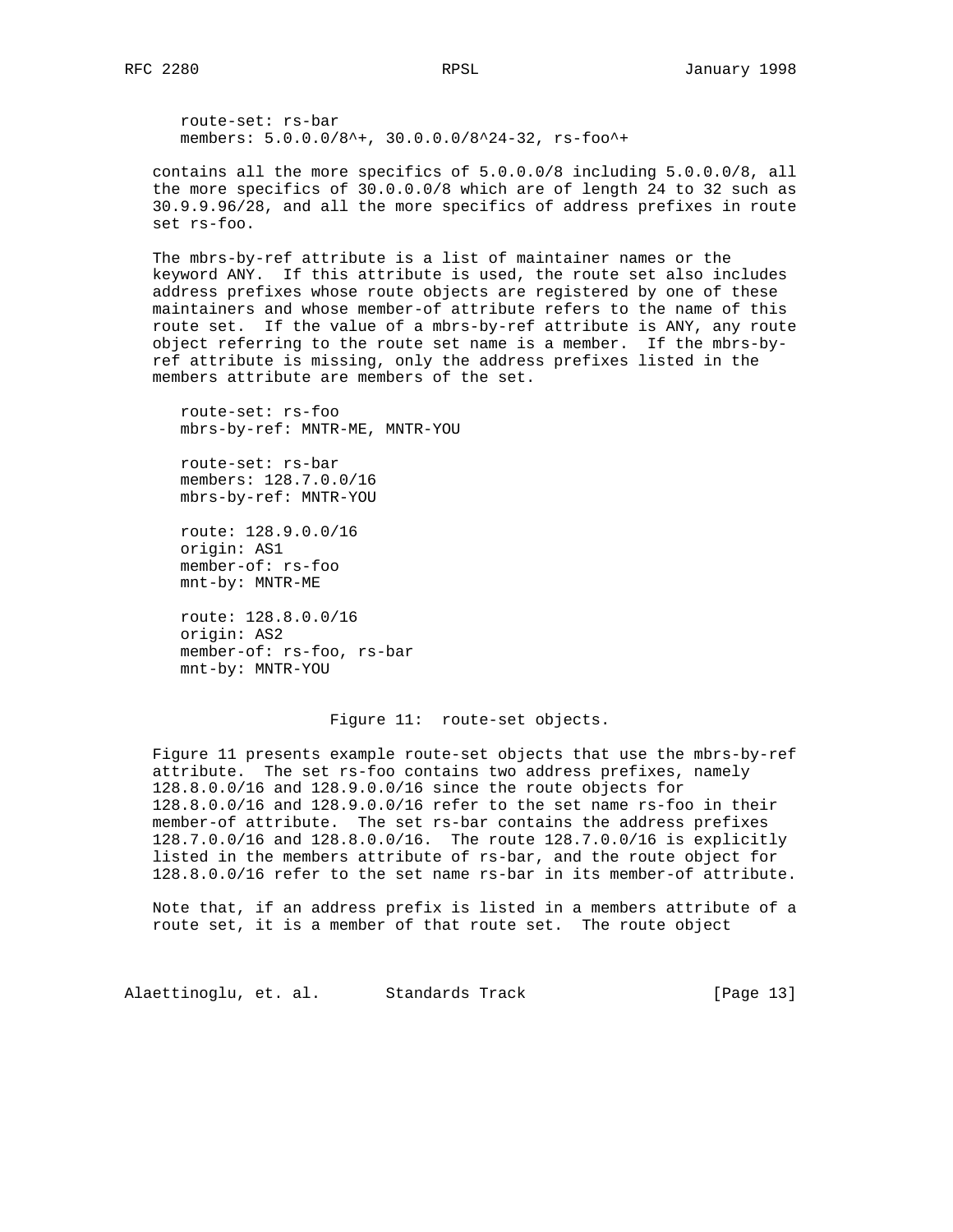corresponding to this address prefix does not need to contain a member-of attribute referring to this set name. The member-of attribute of the route class is an additional mechanism for specifying the members indirectly.

### 5.2 as-set Class

 The attributes of the as-set class are shown in Figure 12. The as set attribute defines the name of the set. It is an RPSL name that starts with "as-". The members attribute lists the members of the set. The members attribute is a list of AS numbers, or other as-set names.

| Attribute | Value                                                        | Type                      |
|-----------|--------------------------------------------------------------|---------------------------|
| as-set    | <object-name></object-name>                                  | mandatory, single-valued, |
|           |                                                              | class key                 |
| members   | list of <as-numbers> or optional, single-valued</as-numbers> |                           |
|           | <as-set-names></as-set-names>                                |                           |
|           | mbrs-by-ref list of <mntner-names></mntner-names>            | optional, single-valued   |

#### Figure 12: as-set Class Attributes

 Figure 13 presents two as-set objects. The set as-foo contains two ASes, namely AS1 and AS2. The set as-bar contains the members of the set as-foo and AS3, that is it contains AS1, AS2, AS3.

| as-set: as-foo    | as-set: as-bar       |
|-------------------|----------------------|
| members: AS1, AS2 | members: AS3, as-foo |

Figure 13: as-set objects.

 The mbrs-by-ref attribute is a list of maintainer names or the keyword ANY. If this attribute is used, the AS set also includes ASes whose aut-num objects are registered by one of these maintainers and whose member-of attribute refers to the name of this AS set. If the value of a mbrs-by-ref attribute is ANY, any AS object referring to the AS set is a member of the set. If the mbrs-by-ref attribute is missing, only the ASes listed in the members attribute are members of the set.

 Figure 14 presents an example as-set object that uses the mbrs-by-ref attribute. The set as-foo contains AS1, AS2 and AS3. AS4 is not a member of the set as-foo even though the aut-num object references as-foo. This is because MNTR-OTHER is not listed in the as-foo's mbrs-by-ref attribute.

Alaettinoglu, et. al. Standards Track [Page 14]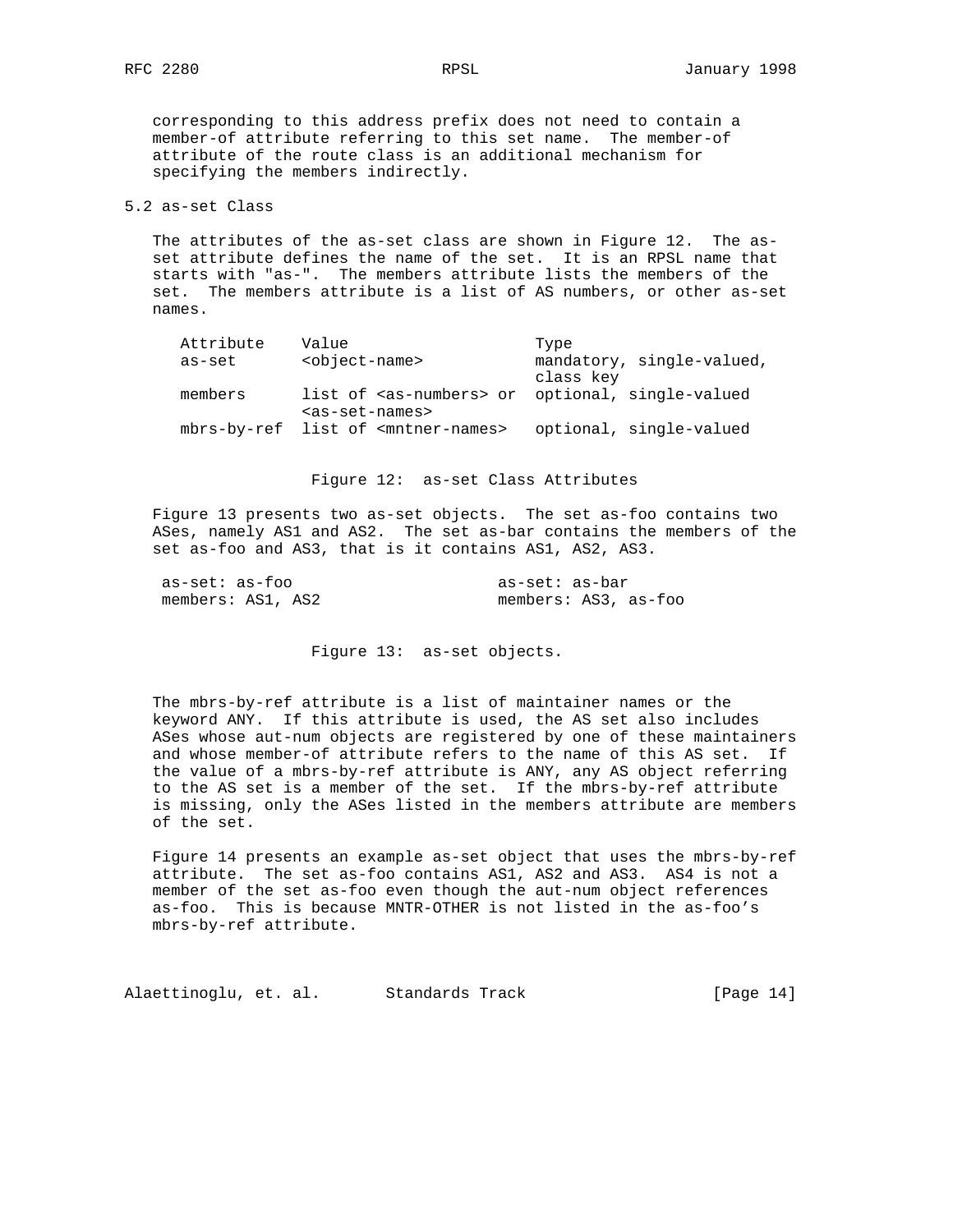as-set: as-foo members: AS1, AS2 mbrs-by-ref: MNTR-ME

 aut-num: AS3 aut-num: AS4 member-of: as-foo member-of: as-foo

mnt-by: MNTR-ME mnt-by: MNTR-OTHER

Figure 14: as-set objects.

5.3 Predefined Set Objects

 In a context that expects a route set (e.g. members attribute of the route-set class), an AS number ASx defines the set of routes that are originated by ASx; and an as-set AS-X defines the set of routes that are originated by the ASes in AS-X. A route p is said to be originated by ASx if there is a route object for p with ASx as the value of the origin attribute. For example, in Figure 15, the route set rs-special contains 128.9.0.0/16, routes of AS1 and AS2, and routes of the ASes in AS set AS-FOO.

 route-set: rs-special members: 128.9.0.0/16, AS1, AS2, AS-FOO

Figure 15: Use of AS numbers and AS sets in route sets.

 The set rs-any contains all routes registered in IRR. The set as-any contains all ASes registered in IRR.

5.4 Hierarchical Set Names

 Set names can be hierarchical. A hierarchical set name is a sequence of set names and AS numbers separated by colons ":". For example, the following names are valid: AS1:AS-CUSTOMERS, AS1:RS-EXCEPTIONS, AS1:RS-EXPORT:AS2, RS-EXCEPTIONS:RS-BOGUS. All components of an hierarchical set name which are not AS numbers should start with "as-" or "rs-" for as sets and route sets respectively.

 A set object with name X1:...:Xn-1:Xn can only be created by the maintainer of the object with name  $X1:...:Xn-1$ . That is, only the maintainer of AS1 can create a set with name AS1:AS-FOO; and only the maintainer of AS1:AS-FOO can create a set with name AS1:AS-FOO:AS- BAR.

Alaettinoglu, et. al. Standards Track [Page 15]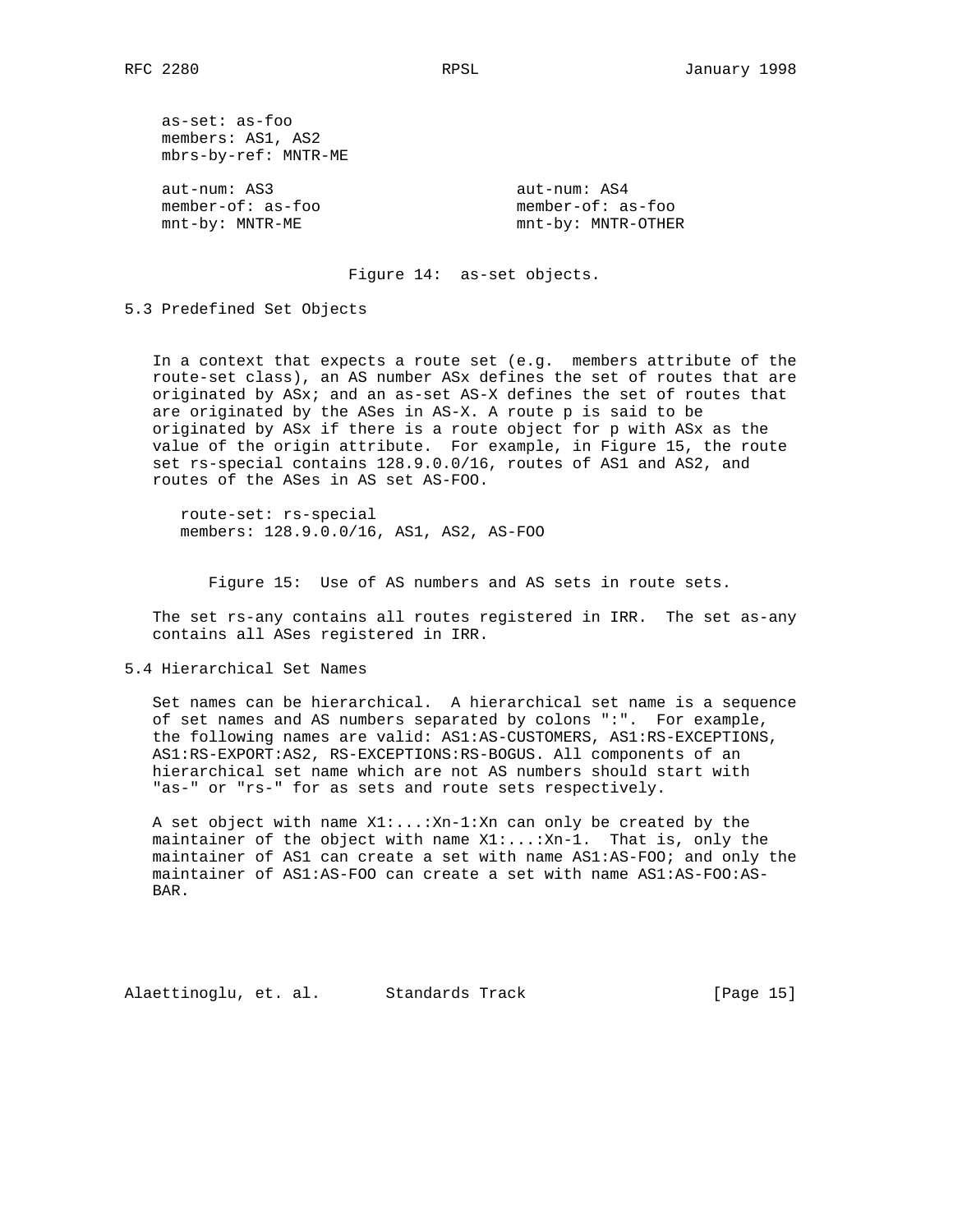The purpose of an hierarchical set name is to partition the set name space so that the controllers of the set name X1 controls the whole set name space under X1, i.e. X1:...:Xn-1. This is important since anyone can create a set named AS-MCI-CUSTOMERS but only the people created AS3561 can create AS3561:AS-CUSTOMERS. In the former, it is not clear if the set AS-MCI-CUSTOMERS has any relationship with MCI. In the latter, we can guarantee that AS3561:AS-CUSTOMERS and AS3561 are created by the same entity.

6 aut-num Class

 ASes are specified using the aut-num class. The attributes of the aut-num class are shown in Figure 16. The value of the aut-num attribute is the AS number of the AS described by this object. The as-name attribute is a symbolic name (in RPSL name syntax) of the AS. The import, export and default routing policies of the AS are specified using import, export and default attributes respectively.

| Attribute Value |                             | Type                                                                    |
|-----------------|-----------------------------|-------------------------------------------------------------------------|
| aut-num         | <as-number></as-number>     | mandatory, single-valued, class key                                     |
| as-name         | <object-name></object-name> | mandatory, single-valued                                                |
|                 |                             | member-of list of <as-set-names> optional, single-valued</as-set-names> |
| import          | see Section 6.1             | optional, multi valued                                                  |
| export          | see Section 6.2             | optional, multi valued                                                  |
| default         | see Section 6.5             | optional, multi valued                                                  |
|                 |                             |                                                                         |

Figure 16: aut-num Class Attributes

6.1 import Attribute: Import Policy Specification

 Figure 17 shows a typical interconnection of ASes that we will be using in our examples throughout this section. In this example topology, there are three ASes, AS1, AS2, and AS3; two exchange points, EX1 and EX2; and six routers. Routers connected to the same exchange point peer with each other, i.e. open a connection for exchanging routing information. Each router would export a subset of the routes it has to its peer routers. Peer routers would import a subset of these routes. A router while importing routes would set some route attributes. For example, AS1 can assign higher preference values to the routes it imports from AS2 so that it prefers AS2 over AS3. While exporting routes, a router may also set some route attributes in order to affect route selection by its peers. For example, AS2 may set the MULTI-EXIT-DISCRIMINATOR BGP attribute so that AS1 prefers to use the router 9.9.9.2. Most interAS policies are specified by specifying what route subsets can be imported or exported, and how the various BGP route attributes are set and used.

Alaettinoglu, et. al. Standards Track [Page 16]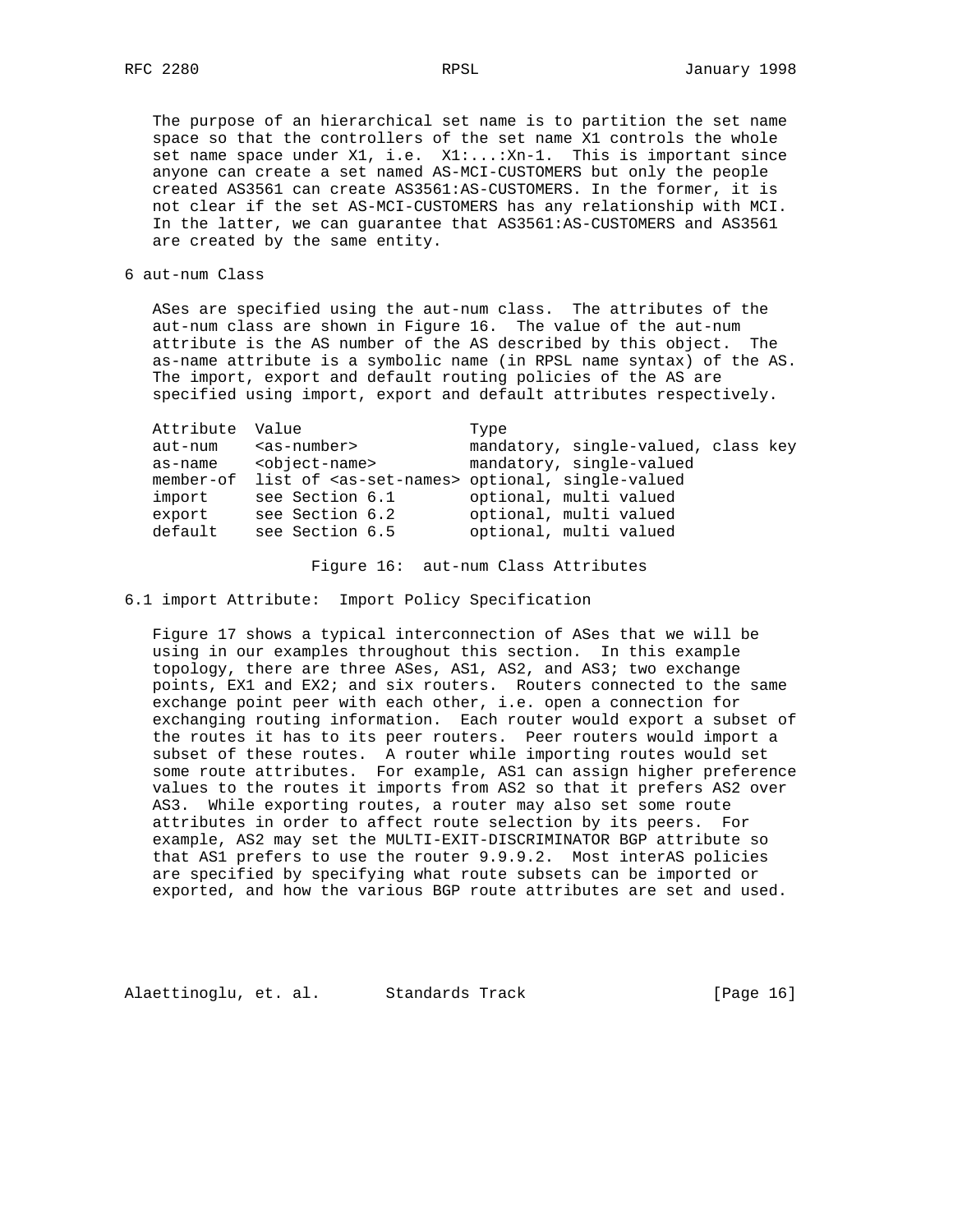

 Figure 17: Example topology consisting of three ASes, AS1, AS2, and AS3; two exchange points, EX1 and EX2; and six routers.

 In RPSL, an import policy is divided into import policy expressions. Each import policy expression is specified using an import attribute. The import attribute has the following syntax (we will extend this syntax later in Sections 6.3 and 6.6):

 import: from <peering-1> [action <action-1>] . . . from <peering-N> [action <action-N>] accept <filter>

 The action specification is optional. The semantics of an import attribute is as follows: the set of routes that are matched by <filter> are imported from all the peers in <peerings>; while importing routes at <peering-M>, <action-M> is executed.

 E.g. aut-num: AS1 import: from AS2 action pref = 1; accept  $\{ 128.9.0.0/16 \}$ 

 This example states that the route 128.9.0.0/16 is accepted from AS2 with preference 1. In the next few subsections, we will describe how peerings, actions and filters are specified.

6.1.1 Peering Specification

 Our example above used an AS number to specify peerings. The peerings can be specified at different granularities. The syntax of a peering specification has two forms. The first one is as follows:

Alaettinoglu, et. al. Standards Track (Page 17)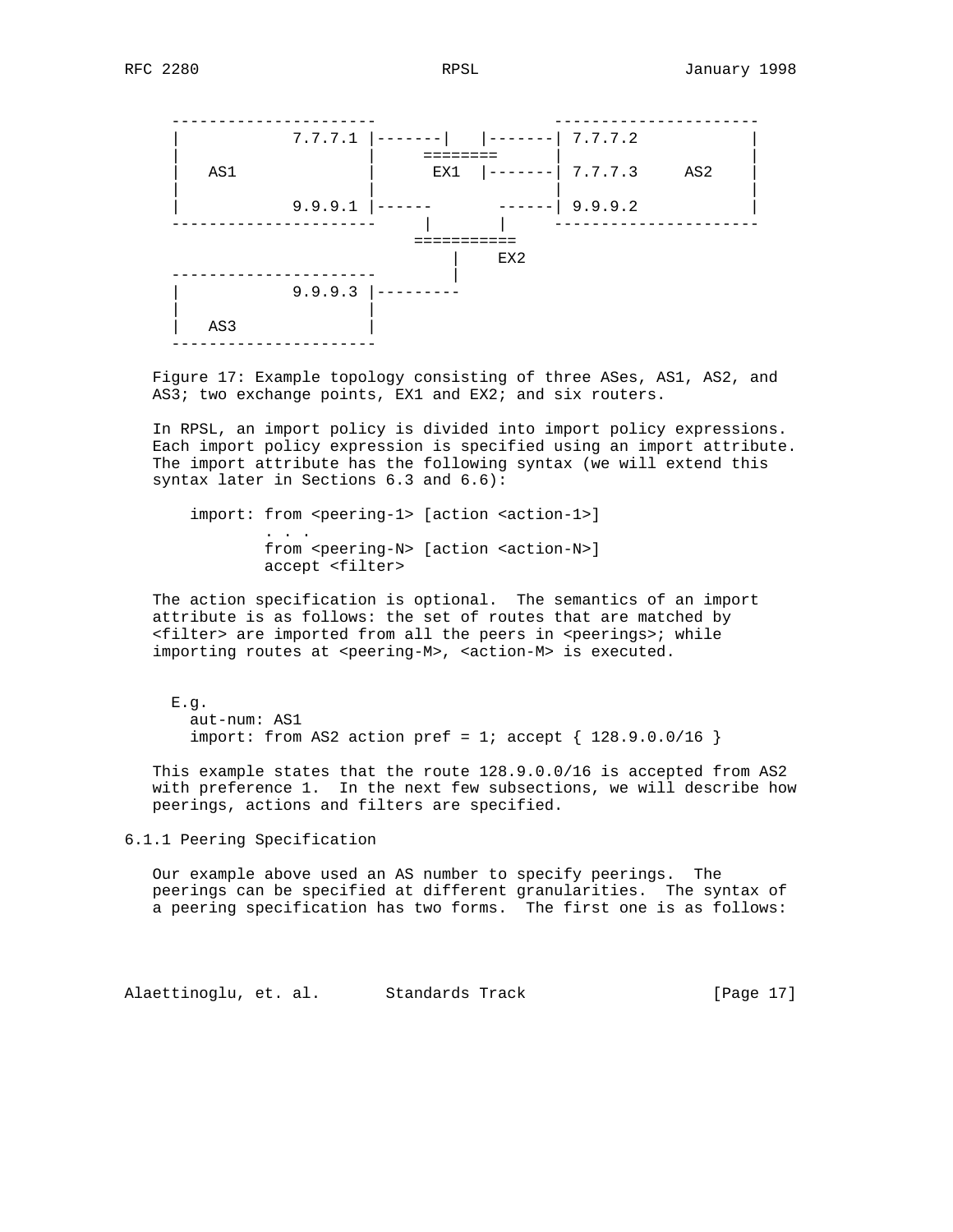<peer-as> [<peer-router>] [at <local-router>]

where <local-router> and <peer-router> are IP addresses of routers, <peer-as> is an AS number. <peer-as> must be the AS number of <peer-router>. Both <local-router> and <peer-router> are optional. If both <local-router> and <peer-router> are specified, this peering specification identifies only the peering between these two routers. If only <local-router> is specified, this peering specification identifies all the peerings between <local-router> and any of its peer routers in <peer-as>. If only <peer-router> is specified, this peering specification identifies all the peerings between any router in the local AS and <peer-router>. If neither <local-router> nor <peer-router> is specified, this peering specification identifies all the peerings between any router in the local AS and any router in <peer-as>.

 We next give examples. Consider the topology of Figure 17 where 7.7.7.1, 7.7.7.2 and 7.7.7.3 peer with each other; 9.9.9.1, 9.9.9.2 and 9.9.9.3 peer with each other. In the following example 7.7.7.1 imports 128.9.0.0/16 from 7.7.7.2.

 (1) aut-num: AS1 import: from AS2 7.7.7.2 at 7.7.7.1 accept { 128.9.0.0/16 }

 In the following example 7.7.7.1 imports 128.9.0.0/16 from 7.7.7.2 and 7.7.7.3.

 (2) aut-num: AS1 import: from AS2 at 7.7.7.1 accept { 128.9.0.0/16 }

 In the following example 7.7.7.1 imports 128.9.0.0/16 from 7.7.7.2 and 7.7.7.3, and 9.9.9.1 imports 128.9.0.0/16 from 9.9.9.2.

 (3) aut-num: AS1 import: from AS2 accept { 128.9.0.0/16 }

The second form of <peering> specification has the following syntax:

<as-expression> [at <router-expression>]

 where <as-expression> is an expression over AS numbers and sets using operators AND, OR, and NOT, and <router-expression> is an expression over router IP addresses and DNS names using operators AND, OR, and NOT. The DNS name can only be used if there is an inet-rtr object for that name that binds the name to IP addresses. This form identifies all the peerings between any local router in <router-expression> to

Alaettinoglu, et. al. Standards Track [Page 18]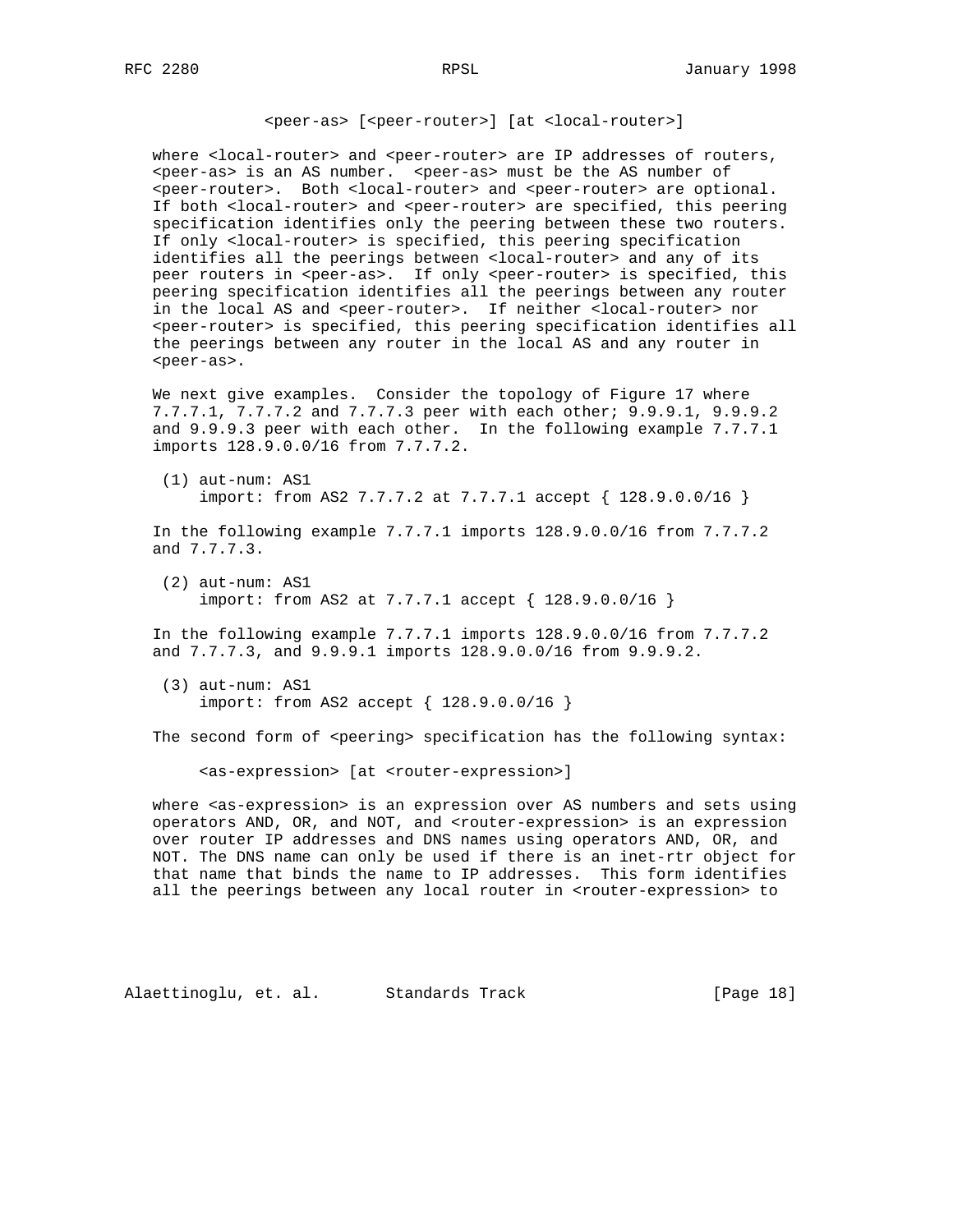any of their peer routers in the ASes in <as-expression>. If <router-expression> is not specified, it defaults to all routers of the local AS. In the following example 9.9.9.1 imports 128.9.0.0/16 from 9.9.9.2 and 9.9.9.3. (4) as-set: AS-FOO members: AS2, AS3 aut-num: AS1 import: from AS-FOO at 9.9.9.1 accept { 128.9.0.0/16 } In the following example 9.9.9.1 imports 128.9.0.0/16 from 9.9.9.2 and 9.9.9.3, and 7.7.7.1 imports 128.9.0.0/16 from 7.7.7.2 and 7.7.7.3. (5) aut-num: AS1 import: from AS-FOO accept { 128.9.0.0/16 } In the following example AS1 imports 128.9.0.0/16 from AS3 at router 9.9.9.1 (6) aut-num: AS1 import: from AS-FOO and not AS2 at not 7.7.7.1 accept { 128.9.0.0/16 } This is because "AS-FOO and not AS2" equals AS3 and "not 7.7.7.1" equals 9.9.9.1.

6.1.2 Action Specification

 Policy actions in RPSL either set or modify route attributes, such as assigning a preference to a route, adding a BGP community to the BGP community path attribute, or setting the MULTI-EXIT-DISCRIMINATOR attribute. Policy actions can also instruct routers to perform special operations, such as route flap damping.

 The routing policy attributes whose values can be modified in policy actions are specified in the RPSL dictionary. Please refer to Section 7 for a list of these attributes. Each action in RPSL is terminated by the character ';'. It is possible to form composite policy actions by listing them one after the other. In a composite policy action, the actions are executed left to right. For example,

Alaettinoglu, et. al. Standards Track [Page 19]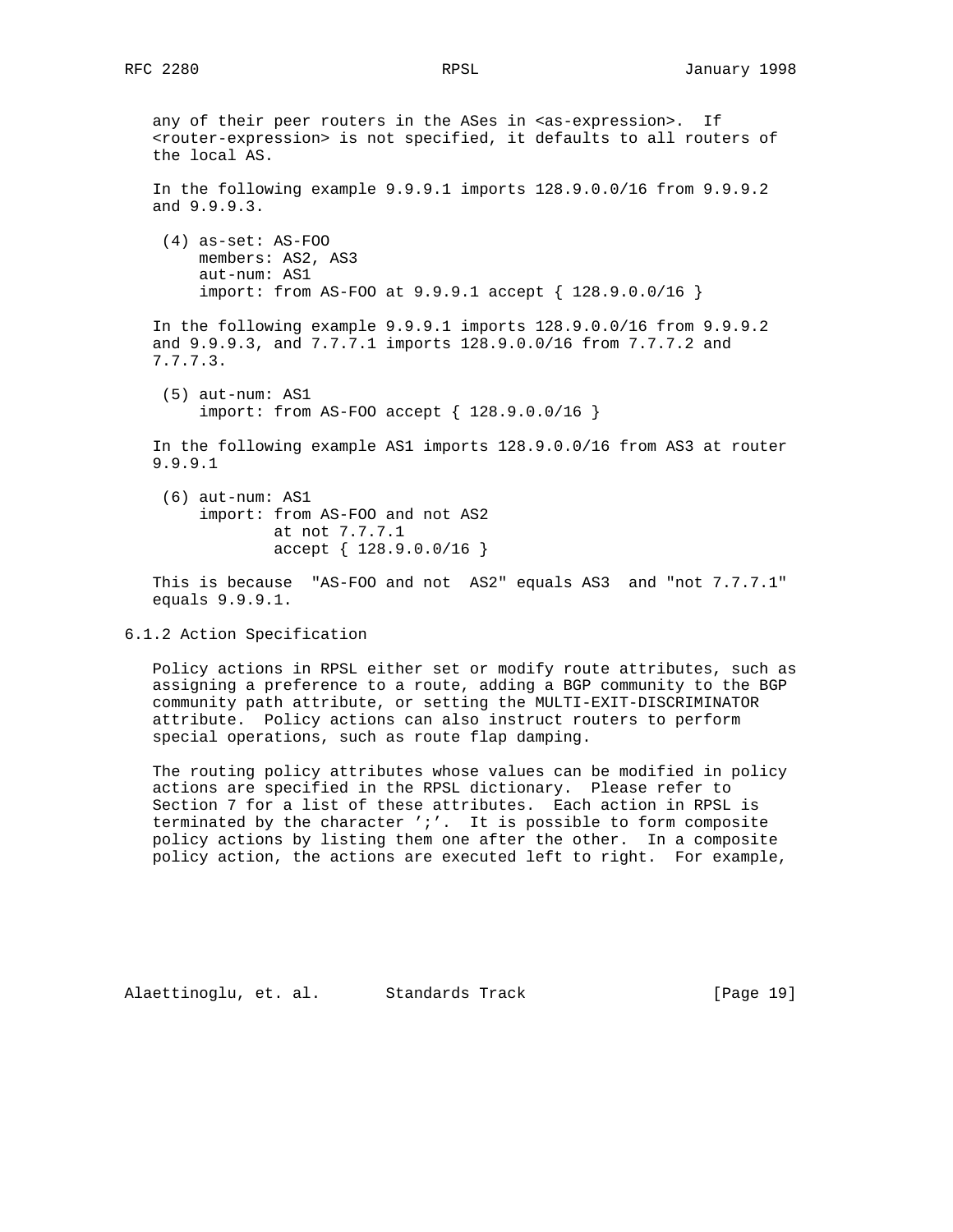aut-num: AS1 import: from AS2 action pref =  $10$ ; med =  $0$ ; community.append(10250, {3561,10}); accept { 128.9.0.0/16 }

 sets pref to 10, med to 0, and then appends 10250 and {3561,10} to the community path attribute.

6.1.3 Filter Specification

 A policy filter is a logical expression which when applied to a set of routes returns a subset of these routes. We say that the policy filter matches the subset returned. The policy filter can match routes using any path attribute, such as the destination address prefix (or NLRI), AS-path, or community attributes.

 The policy filters can be composite by using the operators AND, OR, and NOT. The following policy filters can be used to select a subset of routes:

ANY The filter-keyword ANY matches all routes.

 Address-Prefix Set This is an explicit list of address prefixes enclosed in braces '{' and '}'. The policy filter matches the set of routes whose destination address-prefix is in the set. For example:

 $\{ 0.0.0.0/0 \}$  ${128.9.0.0/16, 128.8.0.0/16, 128.7.128.0/17, 5.0.0.0/8}$ { }

 An address prefix can be optionally followed by a range operator (i.e.  $\lambda'$ -',  $\lambda'$ +',  $\lambda'$ n', or  $\lambda'$ n-m'). For example, the set

 $\{ 5.0.0.0/8^{\star}+, 128.9.0.0/16^{\star}-, 30.0.0.0/8^{\star}16, 30.0.0.0/8^{\star}24-32 \}$ 

 contains all the more specifics of 5.0.0.0/8 including 5.0.0.0/8, all the more specifics of 128.9.0.0/16 excluding 128.9.0.0/16, all the more specifics of 30.0.0.0/8 which are of length 16 such as 30.9.0.0/16, and all the more specifics of 30.0.0.0/8 which are of length 24 to 32 such as 30.9.9.96/28.

 Route Set Name A route set name matches the set of routes that are members of the set. A route set name may be a name of a route-set object, an AS number, or a name of an as-set object (AS numbers and as-set names implicitly define route sets; please see Section 5.3). For example:

Alaettinoglu, et. al. Standards Track [Page 20]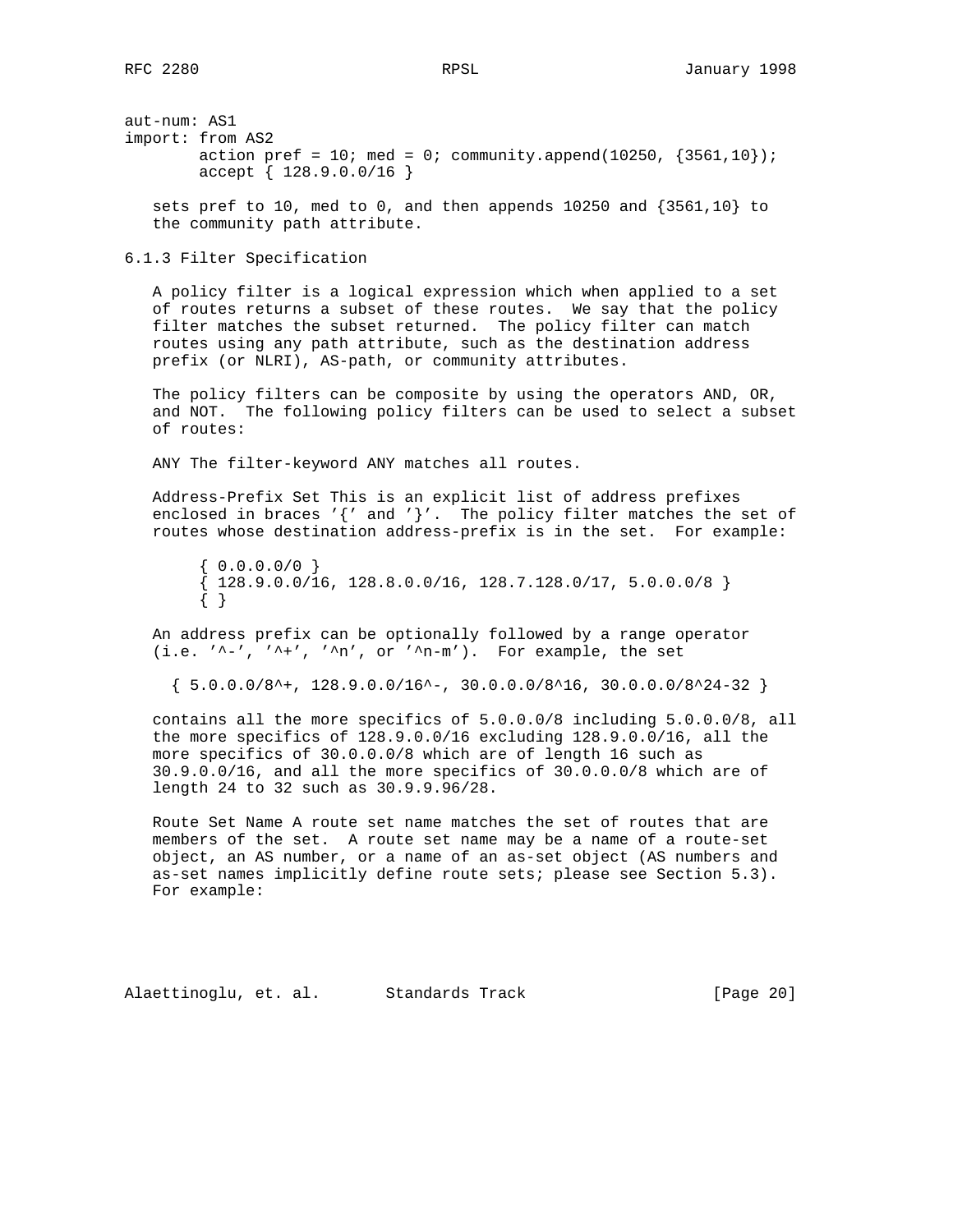aut-num: AS1 import: from AS2 action pref = 1; accept AS2 import: from AS2 action pref = 1; accept AS-FOO import: from AS2 action pref = 1; accept RS-FOO

 The keyword PeerAS can be used instead of the AS number of the peer AS. PeerAS is particularly useful when the peering is specified using an AS expression. For example:

 as-set: AS-FOO members: AS2, AS3

 aut-num: AS1 import: from AS-FOO action pref = 1; accept PeerAS

is same as:

 aut-num: AS1 import: from AS2 action pref = 1; accept AS2 import: from AS3 action pref = 1; accept AS3

A route set name can also be followed by one of the operators '^-', '^+', '^n' or '^n-m'. These operators are distributive over the route sets. For example, { 5.0.0.0/8, 6.0.0.0/8 }^+ equals { 5.0.0.0/8^+,  $6.0.0.0/8$ ^+ }, and AS1^- equals all the exclusive more specifics of routes originated by AS1.

 AS Path Regular Expressions An AS-path regular expression can be used as a policy filter by enclosing the expression in '<' and '>'. An AS-path policy filter matches the set of routes which traverses a sequence of ASes matched by the AS-path regular expression. A router can check this using the AS\_PATH attribute in the Border Gateway Protocol [18], or the RD\_PATH attribute in the Inter-Domain Routing Protocol[17].

 AS-path Regular Expressions are POSIX compliant regular expressions over the alphabet of AS numbers. The regular expression constructs are as follows:

 ASN where ASN is an AS number. ASN matches the AS-path that is of length 1 and contains the corresponding AS number (e.g. AS-path regular expression AS1 matches the AS-path "1").

> The keyword PeerAS can be used instead of the AS number of the peer AS.

Alaettinoglu, et. al. Standards Track [Page 21]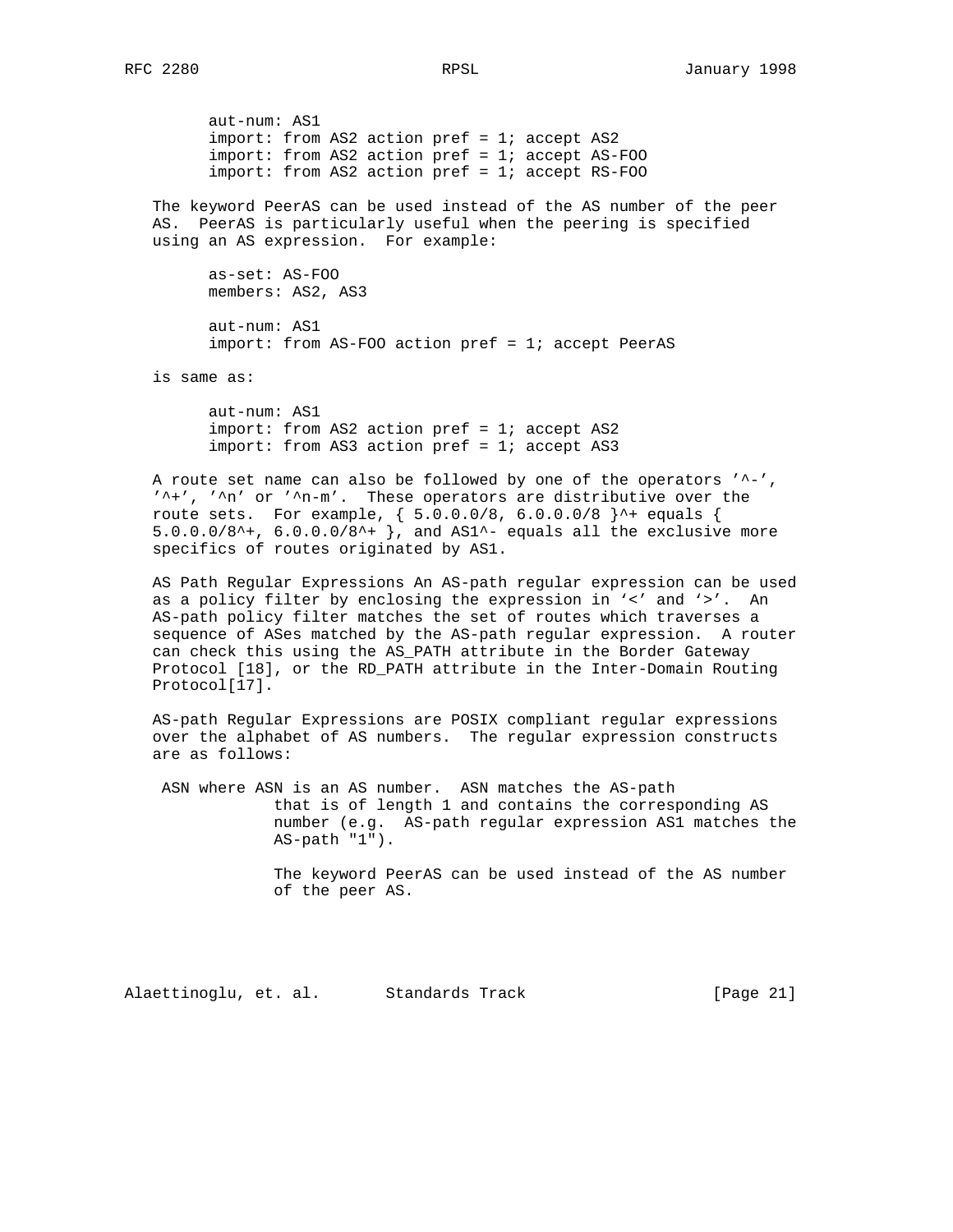AS-set where AS-set is an AS set name. AS-set matches the AS-paths that is matched by one of the ASes in the AS-set.

. matches the AS-paths matched by any AS number.

- [...] is an AS number set. It matches the AS-paths matched by the AS numbers listed between the brackets. The AS numbers in the set are separated by white space characters. If a '-' is used between two AS numbers in this set, all AS numbers between the two AS numbers are included in the set. If an as-set name is listed, all AS numbers in the as-set are included.
- [^...] is a complemented AS number set. It matches any AS-path which is not matched by the AS numbers in the set.
	- Matches the empty string at the beginning of an AS-path.

\$ Matches the empty string at the end of an AS-path.

 We next list the regular expression operators in the decreasing order of evaluation. These operators are left associative, i.e. performed left to right.

#### Unary postfix operators  $* + ?$   $\{m\}$   $\{m,n\}$   $\{m,\}$

 For a regular expression A, A\* matches zero or more occurrences of A; A+ matches one or more occurrences of A; A? matches zero or one occurrence of A;  $A{m}$  matches m occurrence of A;  $A{m,n}$  matches m to n occurrence of A;  $A{m}$ , matches m or more occurrence of A. For example, [AS1 AS2]{2} matches AS1 AS1, AS1 AS2, AS2 AS1, and AS2 AS2.

# Unary postfix operators  $x^* - \{m\}$   $\{m,n\}$   $\{m,\}$

 These operators have similar functionality as the corresponding operators listed above, but all occurrences of the regular expression has to match the same pattern. For example,  $[AS1 AS2]^{(2)}$  matches AS1 AS1 and AS2 AS2, but it does not match AS1 AS2 and AS2 AS1.

 Binary catenation operator This is an implicit operator and exists between two regular expressions A and B when no other explicit operator is specified. The resulting expression A B matches an AS-path if A matches some prefix of the AS path and B matches the rest of the AS-path.

Alaettinoglu, et. al. Standards Track [Page 22]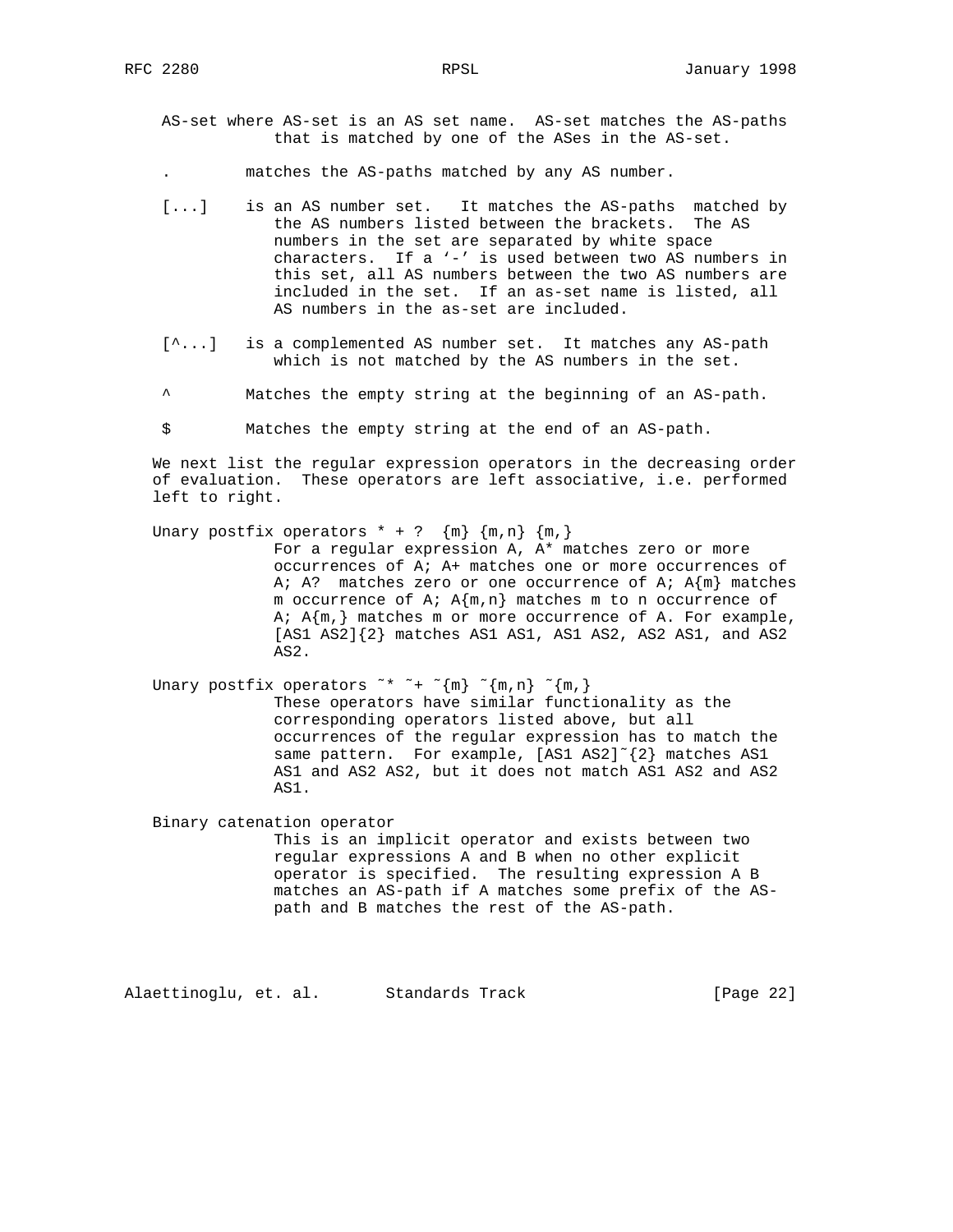Binary alternative (or) operator | For a regular expressions A and B,  $A \mid B$  matches any AS-path that is matched by A or B.

 Parenthesis can be used to override the default order of evaluation. White spaces can be used to increase readability.

The following are examples of AS-path filters:

 <AS3>  $<$ AS1>  $<$ AS2\$> <^AS1 AS2 AS3\$> <^AS1 .\* AS2\$>.

 The first example matches any route whose AS-path contains AS3, the second matches routes whose AS-path starts with AS1, the third matches routes whose AS-path ends with AS2, the fourth matches routes whose AS-path is exactly "1 2 3", and the fifth matches routes whose AS-path starts with AS1 and ends in AS2 with any number of AS numbers in between.

 Composite Policy Filters The following operators (in decreasing order of evaluation) can be used to form composite policy filters:

- NOT Given a policy filter x, NOT x matches the set of routes that are not matched by x. That is it is the negation of policy filter x.
- AND Given two policy filters x and y, x AND y matches the intersection of the routes that are matched by x and that are matched by y.
- OR Given two policy filters x and y, x OR y matches the union of the routes that are matched by  $x$  and that are matched by  $y$ .

Note that an OR operator can be implicit, that is 'x  $y'$  is equivalent to 'x OR y'.

E.g.

 NOT {128.9.0.0/16, 128.8.0.0/16} AS226 AS227 OR AS228 AS226 AND NOT {128.9.0.0/16} AS226 AND {0.0.0.0/0^0-18}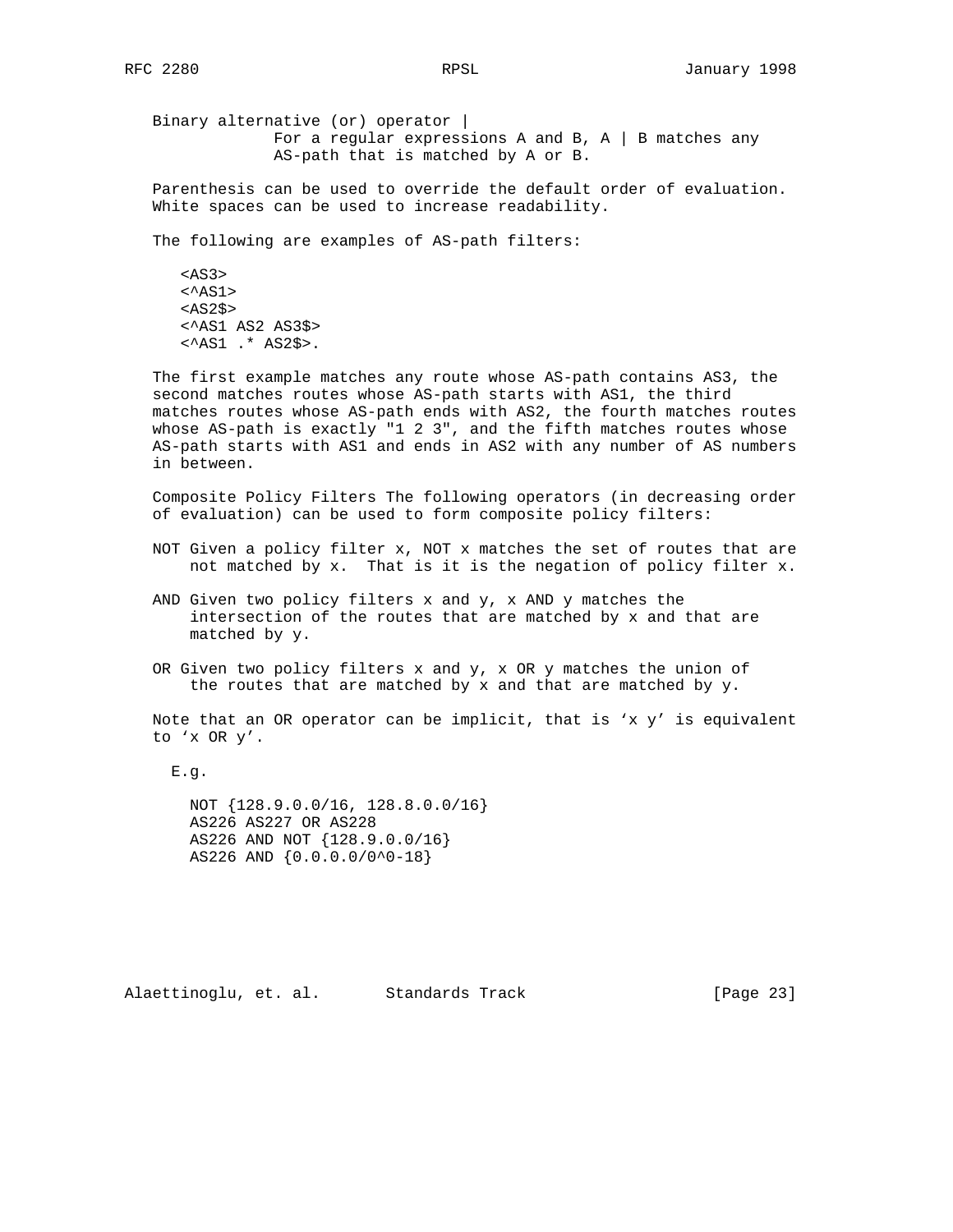The first example matches any route except 128.9.0.0/16 and 128.8.0.0/16. The second example matches the routes of AS226, AS227 and AS228. The third example matches the routes of AS226 except 128.9.0.0/16. The fourth example matches the routes of AS226 whose length are not longer than 18.

 Routing Policy Attributes Policy filters can also use the values of other attributes for comparison. The attributes whose values can be used in policy filters are specified in the RPSL dictionary. Please refer to Section 7 for details. An example using the the BGP community attribute is shown below:

 aut-num: AS1 export: to AS2 announce AS1 AND NOT community.contains(NO\_EXPORT)

 Filters using the routing policy attributes defined in the dictionary are evaluated before evaluating the operators AND, OR and NOT.

6.1.4 Example Policy Expressions

```
 aut-num: AS1
 import: from AS2 action pref = 1;
        from AS3 action pref = 2;
        accept AS4
```
 The above example states that AS4's routes are accepted from AS2 with preference 1, and from AS3 with preference 2 (routes with lower integer preference values are preferred over routes with higher integer preference values).

```
 aut-num: AS1
import: from AS2 7.7.7.2 at 7.7.7.1 action pref = 1;
      from AS2 action pref = 2;
       accept AS4
```
 The above example states that AS4's routes are accepted from AS2 on peering 7.7.7.1-7.7.7.2 with preference 1, and on any other peering with AS2 with preference 2.

6.2 export Attribute: Export Policy Specification

 Similarly, an export policy expression is specified using an export attribute. The export attribute has the following syntax:

export: to <peering-1> [action <action-1>] . . . to <peering-N> [action <action-N>] announce <filter>

Alaettinoglu, et. al. Standards Track [Page 24]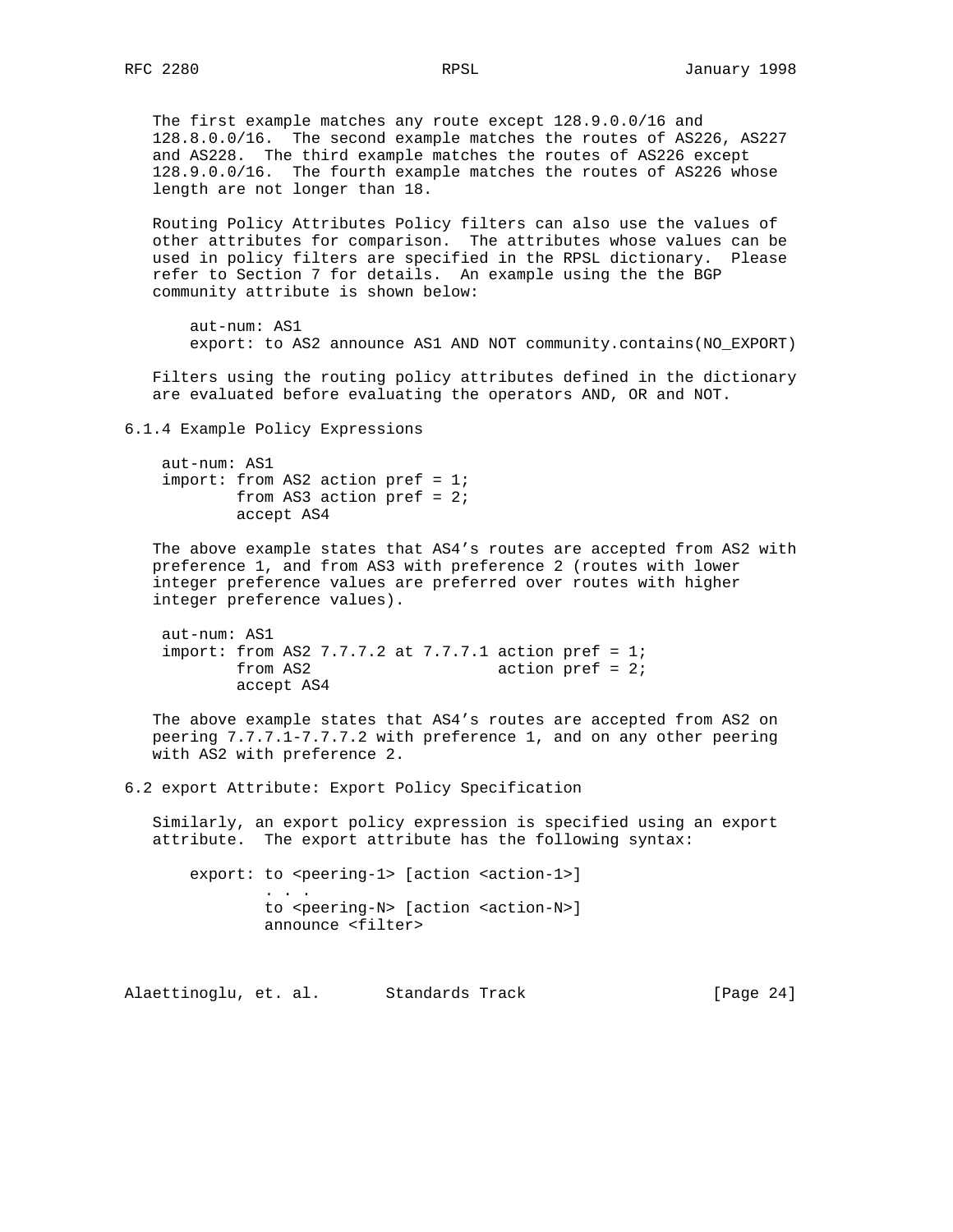The action specification is optional. The semantics of an export attribute is as follows: the set of routes that are matched by <filter> are exported to all the peers specified in <peerings>; while exporting routes at <peering-M>, <action-M> is executed. E.g. aut-num: AS1 export: to AS2 action med =  $5$ ; community .=  $70$ ; announce AS4 In this example, AS4's routes are announced to AS2 with the med attribute's value set to 5 and community 70 added to the community list. Example: aut-num: AS1 export: to AS-FOO announce ANY In this example, AS1 announces all of its routes to the ASes in the set AS-FOO. 6.3 Other Routing Protocols, Multi-Protocol Routing Protocols, and Injecting Routes Between Protocols The more complete syntax of the import and export attributes are as follows: import: [protocol <protocol-1>] [into <protocol-2>] from <peering-1> [action <action-1>] . . . from <peering-N> [action <action-N>] accept <filter> export: [protocol <protocol-1>] [into <protocol-2>] to <peering-1> [action <action-1>] . . . to <peering-N> [action <action-N>]

 Where the optional protocol specifications can be used for specifying policies for other routing protocols, or for injecting routes of one protocol into another protocol, or for multi-protocol routing policies. The valid protocol names are defined in the dictionary. The <protocol-1> is the name of the protocol whose routes are being exchanged. The <protocol-2> is the name of the protocol which is receiving these routes. Both <protocol-1> and <protocol-2> default to the Internet Exterior Gateway Protocol, currently BGP.

announce <filter>

Alaettinoglu, et. al. Standards Track [Page 25]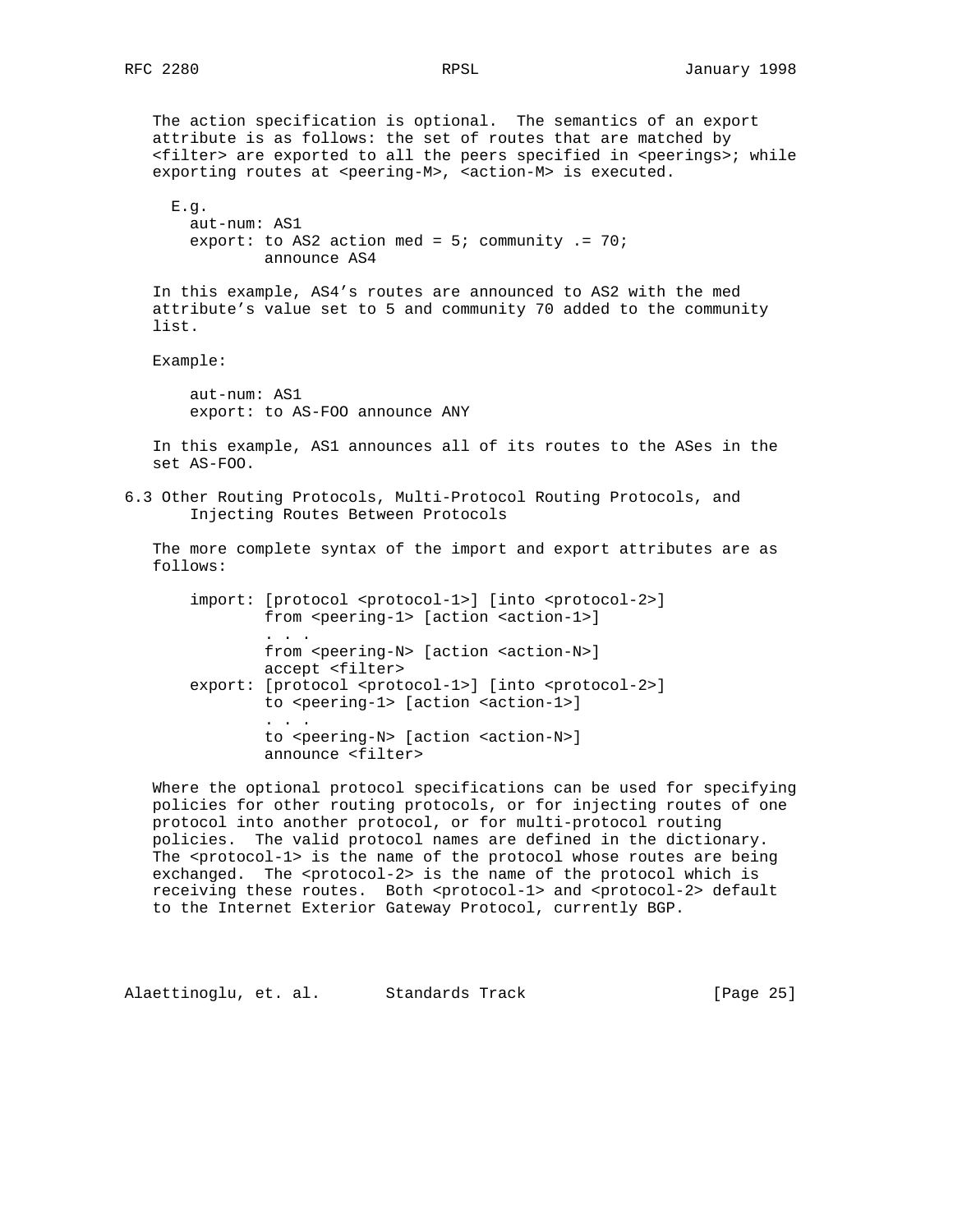In the following example, all interAS routes are injected into RIP. aut-num: AS1 import: from AS2 accept AS2 export: protocol BGP4 into RIP to AS1 announce ANY In the following example, AS1 accepts AS2's routes including any more specifics of AS2's routes, but does not inject these extra more specific routes into OSPF. aut-num: AS1 import: from AS2 accept AS2^+ export: protocol BGP4 into OSPF to AS1 announce AS2 In the following example, AS1 injects its static routes (routes which are members of the set AS1:RS-STATIC-ROUTES) to the interAS routing protocol and appends AS1 twice to their AS paths. aut-num: AS1 import: protocol STATIC into BGP4 from AS1 action aspath.prepend(AS1, AS1); accept AS1:RS-STATIC-ROUTES In the following example, AS1 imports different set of unicast routes for multicast reverse path forwarding from AS2: aut-num: AS1 import: from AS2 accept AS2 import: protocol IDMR from AS2 accept AS2:RS-RPF-ROUTES 6.4 Ambiguity Resolution It is possible that the same peering can be covered by more that one peering specification in a policy expression. For example: aut-num: AS1 import: from AS2 7.7.7.2 at 7.7.7.1 action pref =  $2i$ from AS2 7.7.7.2 at 7.7.7.1 action  $pref = 1;$  accept AS4 This is not an error, though definitely not desirable. To break the ambiguity, the action corresponding to the first peering specification is used. That is the routes are accepted with preference 2. We call this rule as the specification-order rule.

Alaettinoglu, et. al. Standards Track [Page 26]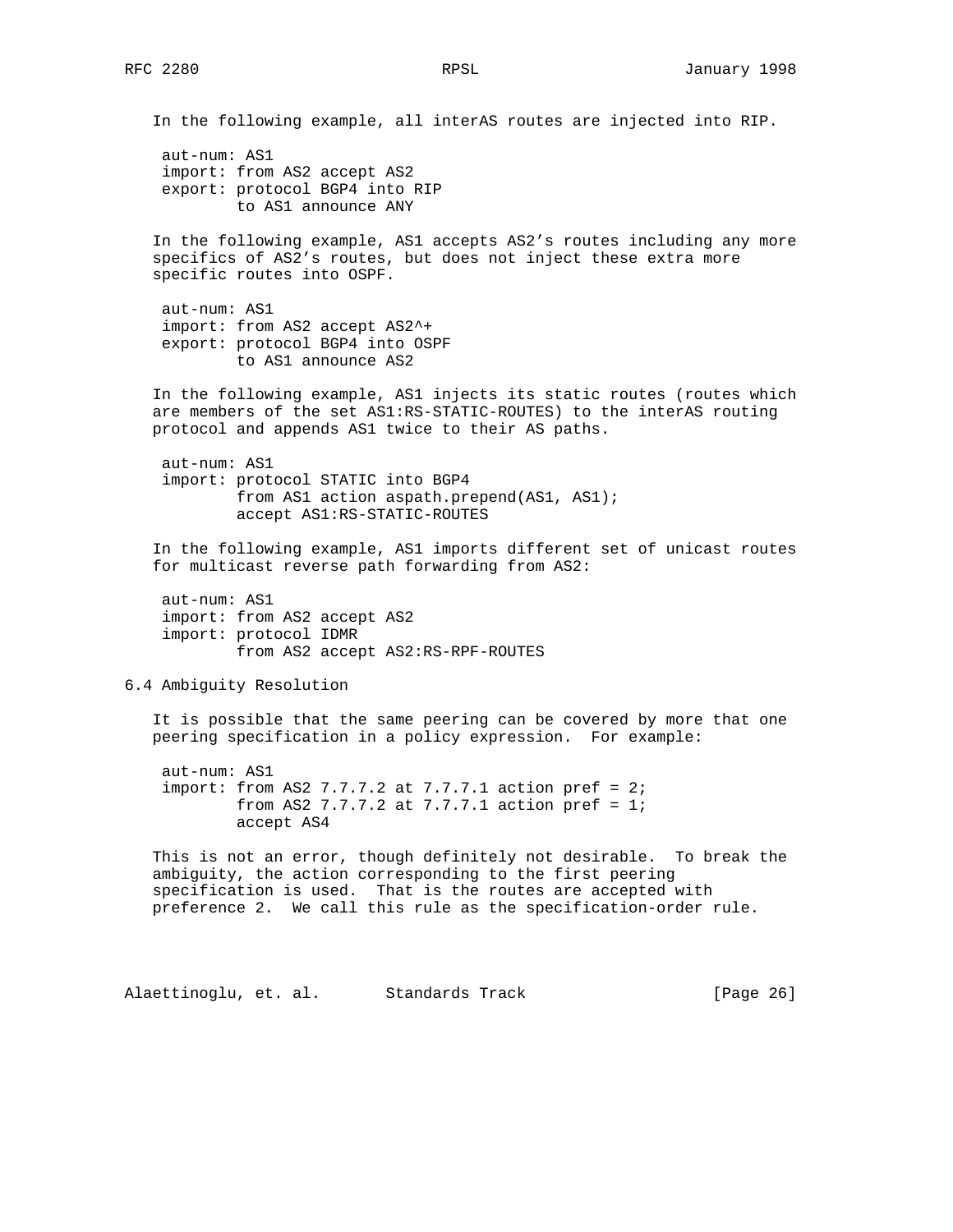Consider the example: aut-num: AS1 import: from AS2 action pref = 2; from AS2 7.7.7.2 at 7.7.7.1 action pref = 1; dpa =  $5$ ; accept AS4 where both peering specifications cover the peering 7.7.7.1-7.7.7.2, though the second one covers it more specifically. The specification order rule still applies, and only the action "pref = 2" is executed. In fact, the second peering-action pair has no use since the first peering-action pair always covers it. If the intended policy was to accept these routes with preference 1 on this particular peering and with preference 2 in all other peerings, the user should have specified: aut-num: AS1 import: from AS2 7.7.7.2 at 7.7.7.1 action pref = 1; dpa = 5; from AS2 action pref = 2; accept AS4 It is also possible that more than one policy expression can cover the same set of routes for the same peering. For example: aut-num: AS1 import: from AS2 action pref = 2; accept AS4 import: from AS2 action pref = 1; accept AS4 In this case, the specification-order rule is still used. That is, AS4's routes are accepted from AS2 with preference 2. If the filters were overlapping but not exactly the same: aut-num: AS1 import: from AS2 action pref = 2; accept AS4  $import: from AS2 action pref = 1; accept AS4 OR AS5$  the AS4's routes are accepted from AS2 with preference 2 and however AS5's routes are also accepted, but with preference 1. We next give the general specification order rule for the benefit of the RPSL implementors. Consider two policy expressions: aut-num: AS1 import: from peerings-1 action action-1 accept filter-1 import: from peerings-2 action action-2 accept filter-2 The above policy expressions are equivalent to the following three expressions where there is no ambiguity: Alaettinoglu, et. al. Standards Track [Page 27]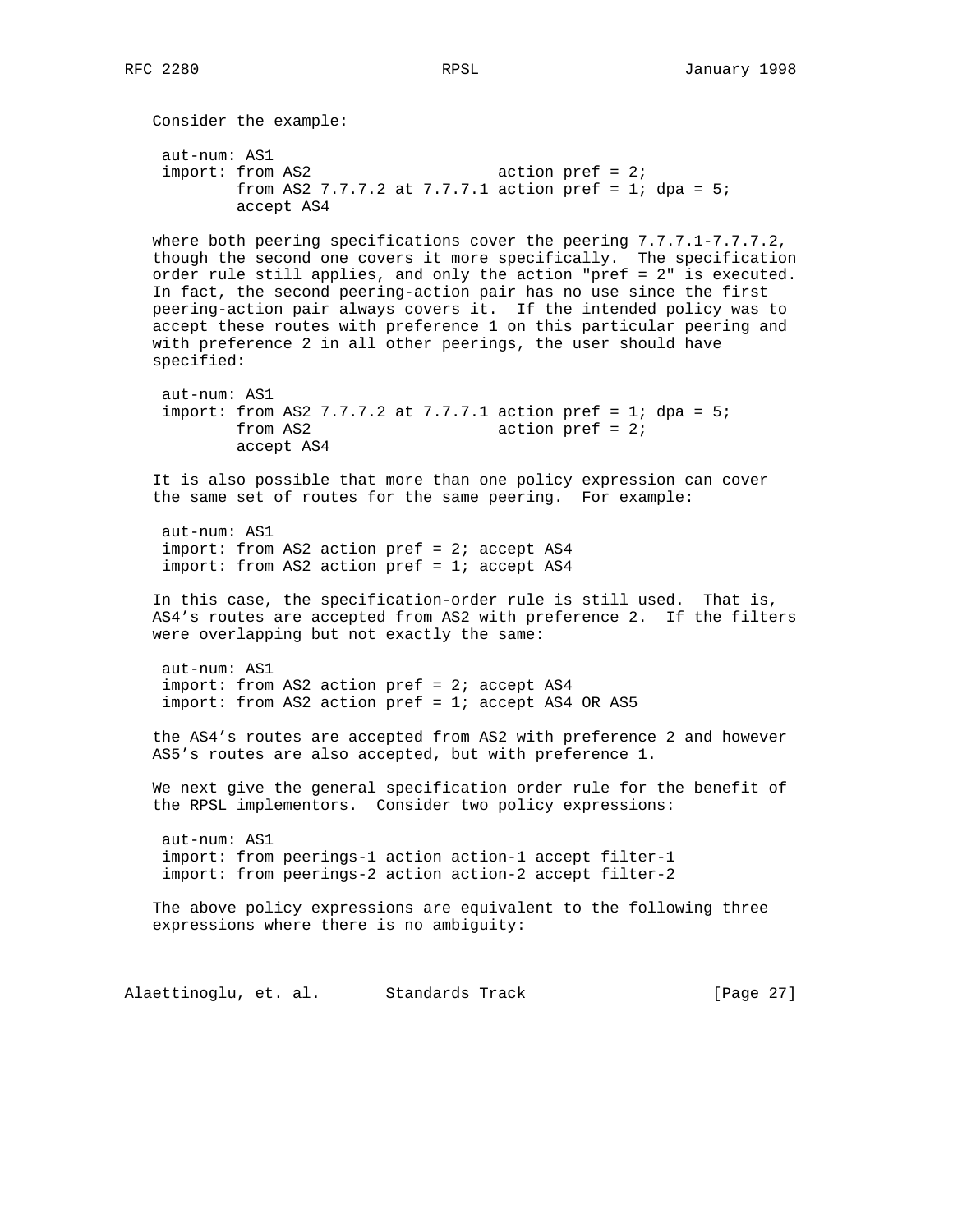aut-num: AS1 import: from peerings-1 action action-1 accept filter-1 import: from peerings-3 action action-2 accept filter-2 AND NOT filter-1 import: from peerings-4 action action-2 accept filter-2

 where peerings-3 are those that are covered by both peerings-1 and peerings-2, and peerings-4 are those that are covered by peerings-2 but not by peerings-1 ("filter-2 AND NOT filter-1" matches the routes that are matched by filter-2 but not by filter-1).

Example:

```
 aut-num: AS1
 import: from AS2 7.7.7.2 at 7.7.7.1
        action pref = 2; accept {128.9.0.0/16}
 import: from AS2
       action pref = 1; accept {128.9.0.0/16, 75.0.0.0/8}
```
 Lets consider two peerings with AS2, 7.7.7.1-7.7.7.2 and 9.9.9.1- 9.9.9.2. Both policy expressions cover 7.7.7.1-7.7.7.2. On this peering, the route 128.9.0.0/16 is accepted with preference 2, and the route 75.0.0.0/8 is accepted with preference 1. The peering 9.9.9.1-9.9.9.2 is only covered by the second policy expressions. Hence, both the route 128.9.0.0/16 and the route 75.0.0.0/8 are accepted with preference 1 on peering 9.9.9.1-9.9.9.2.

 Note that the same ambiguity resolution rules also apply to export and default policy expressions.

6.5 default Attribute: Default Policy Specification

 Default routing policies are specified using the default attribute. The default attribute has the following syntax:

default: to <peering> [action <action>] [networks <filter>]

 The <action> and <filter> specifications are optional. The semantics are as follows: The <peering> specification indicates the AS (and the router if present) is being defaulted to; the <action> specification, if present, indicates various attributes of defaulting, for example a relative preference if multiple defaults are specified; and the <filter> specifications, if present, is a policy filter. A router chooses a default router from the routes in its routing table that matches this <filter>.

In the following example, AS1 defaults to AS2 for routing.

Alaettinoglu, et. al. Standards Track [Page 28]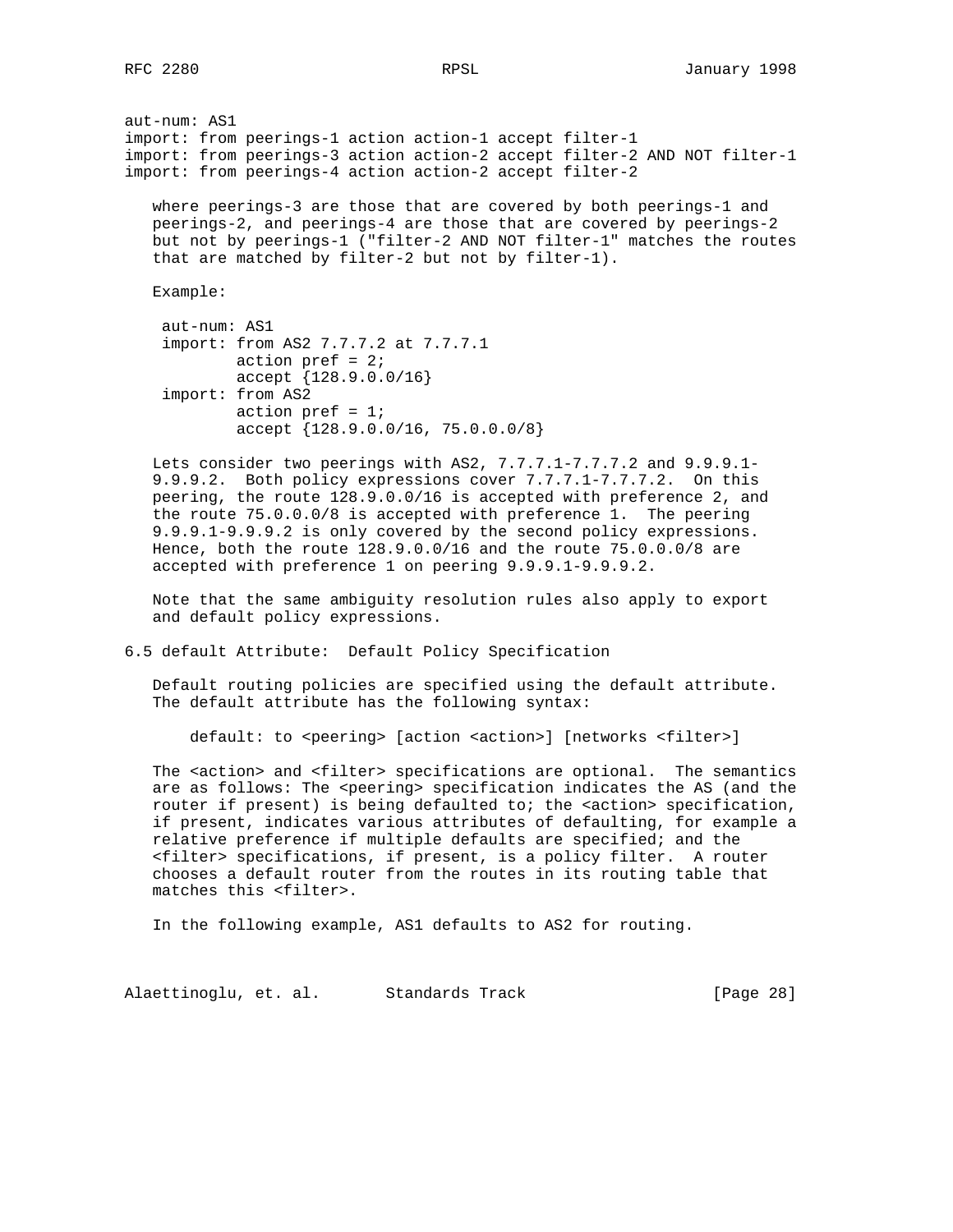aut-num: AS1 default: to AS2 In the following example, router 7.7.7.1 in AS1 defaults to router 7.7.7.2 in AS2. aut-num: AS1 default: to AS2 7.7.7.2 at 7.7.7.1 In the following example, AS1 defaults to AS2 and AS3, but prefers AS2 over AS3. aut-num: AS1 default: to AS2 action pref =  $1$ ; default: to AS3 action pref =  $2i$  In the following example, AS1 defaults to AS2 and uses 128.9.0.0/16 as the default network. aut-num: AS1 default: to AS2 networks { 128.9.0.0/16 } 6.6 Structured Policy Specification The import and export policies can be structured. We only reccomend structured policies to advanced RPSL users. Please feel free to skip this section. The syntax for a structured policy specification is the following: <import-factor> ::= from <peering-1> [action <action-1>] . . . from <peering-N> [action <action-N>] accept <filter>; <import-term> ::= <import-factor> | LEFT-BRACE <import-factor> . . . <import-factor> RIGHT-BRACE <import-expression> ::= <import-term> | <import-term> EXCEPT <import-expression> | <import-term> REFINE <import-expression> import: [protocol <protocol1>] [into <protocol2>] <import-expression>

Alaettinoglu, et. al. Standards Track [Page 29]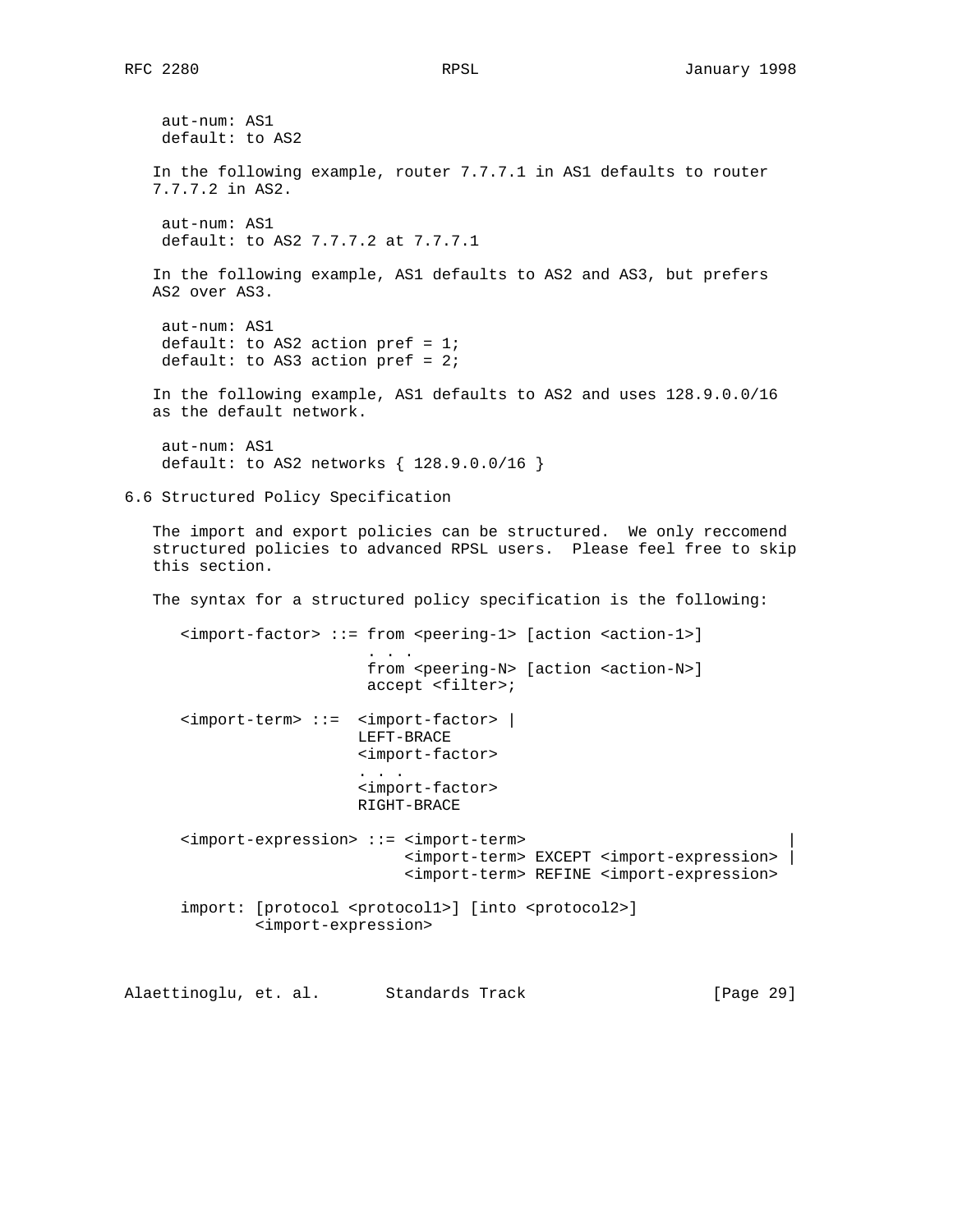Please note the semicolon at the end of an <import-factor>. If the policy specification is not structured (as in all the examples in other sections), this semicolon is optional. The syntax and semantics for an <import-factor> is already defined in Section 6.1.

 An <import-term> is either a sequence of <import-factor>'s enclosed within matching braces (i.e.  $\{ \}'$  and  $\}'$ ) or just a single <import factor>. The semantics of an <import-term> is the union of <import factor>'s using the specification order rule. An <import-expression> is either a single <import-term> or an <import-term> followed by one of the keywords "except" and "refine", followed by another <import expression>. Note that our definition allows nested expressions. Hence there can be exceptions to exceptions, refinements to refinements, or even refinements to exceptions, and so on.

 The semantics for the except operator is as follows: The result of an except operation is another <import-term>. The resulting policy set contains the policies of the right hand side but their filters are modified to only include the routes also matched by the left hand side. The policies of the left hand side are included afterwards and their filters are modified to exclude the routes matched by the right hand side. Please note that the filters are modified during this process but the actions are copied verbatim. When there are multiple levels of nesting, the operations (both except and refine) are performed right to left.

Consider the following example:

```
 import: from AS1 action pref = 1; accept as-foo;
           except {
             from AS2 action pref = 2i; accept AS226;
              except {
                from AS3 action pref = 3; accept {128.9.0.0/16};
 }
 }
```
 where the route 128.9.0.0/16 is originated by AS226, and AS226 is a member of the as set as-foo. In this example, the route 128.9.0.0/16 is accepted from AS3, any other route (not 128.9.0.0/16) originated by AS226 is accepted from AS2, and any other ASes' routes in as-foo is accepted from AS1.

 We can come to the same conclusion using the algebra defined above. Consider the inner exception specification:

Alaettinoglu, et. al. Standards Track [Page 30]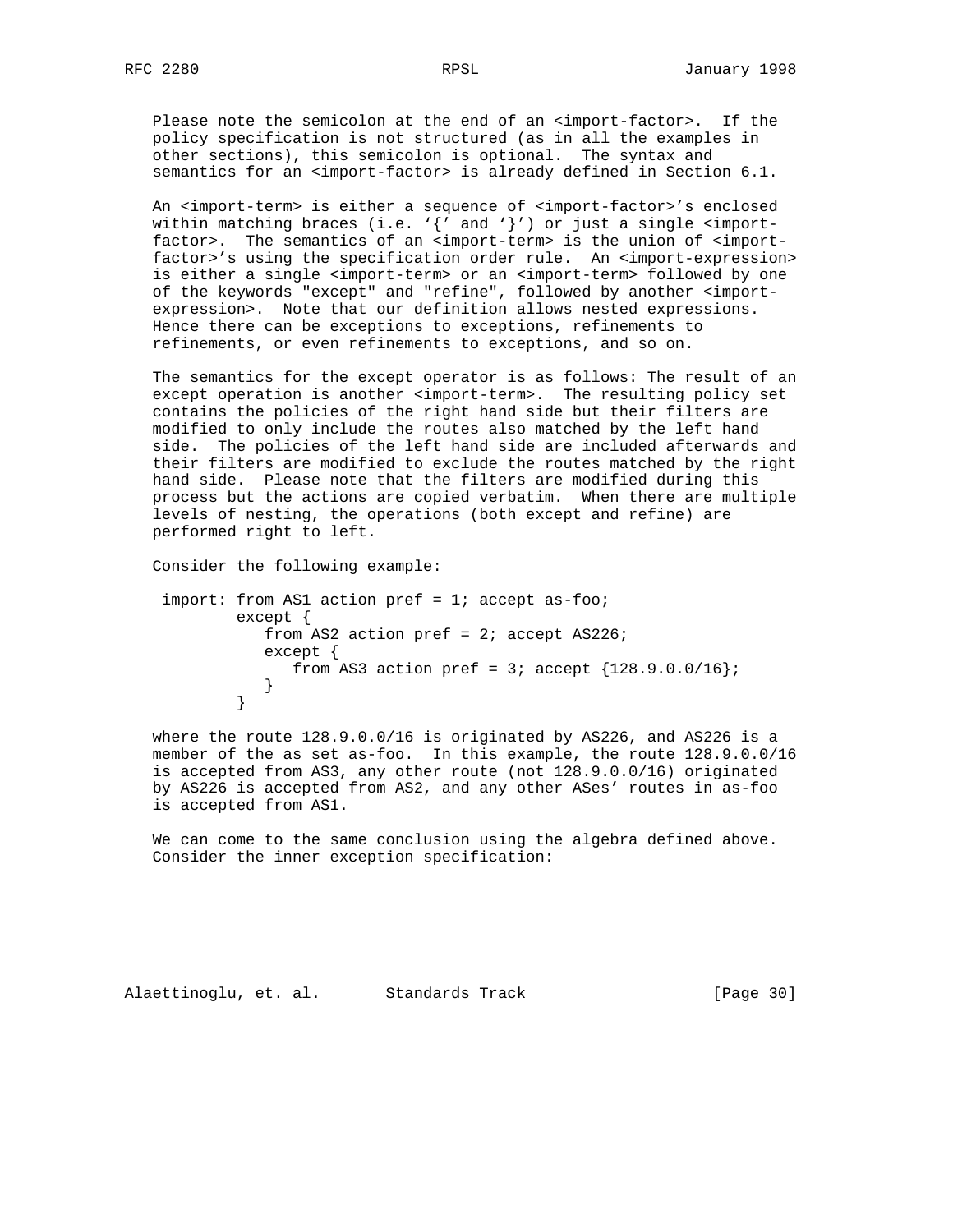```
from AS2 action pref = 2i; accept AS226;
      except {
        from AS3 action pref = 3; accept {128.9.0.0/16};
       }
   is equivalent to
     {
     from AS3 action pref = 3; accept AS226 AND {128.9.0.0/16};
     from AS2 action pref = 2; accept AS226 AND NOT \{128.9.0.0/16\};
     }
   Hence, the original expression is equivalent to:
    import: from AS1 action pref = 1; accept as-foo;
            except {
               from AS3 action pref = 3;
                   accept AS226 AND {128.9.0.0/16};
               from AS2 action pref = 2;
            accept AS226 AND NOT {128.9.0.0/16}; }
   which is equivalent to
    import: {
      from AS3 action pref = 3;
                accept as-foo AND AS226 AND {128.9.0.0/16};
      from AS2 action pref = 2;
               accept as-foo AND AS226 AND NOT {128.9.0.0/16};
      from AS1 action pref = 1;
                accept as-foo AND NOT
                   (AS226 AND NOT {128.9.0.0/16} OR
                   AS226 AND {128.9.0.0/16});
       }
   Since AS226 is in as-foo and 128.9.0.0/16 is in AS226, it simplifies to:
    import: {
              from AS3 action pref = 3; accept {128.9.0.0/16};
             from AS2 action pref = 2;
                  accept AS226 AND NOT {128.9.0.0/16};
             from AS1 action pref = 1; accept as-foo AND NOT AS226;
 }
   In the case of the refine operator, the resulting set is constructed
```
 by taking the cartasian product of the two sides as follows: for each policy l in the left hand side and for each policy r in the right hand side, the peerings of the resulting policy are the peerings

Alaettinoglu, et. al. Standards Track [Page 31]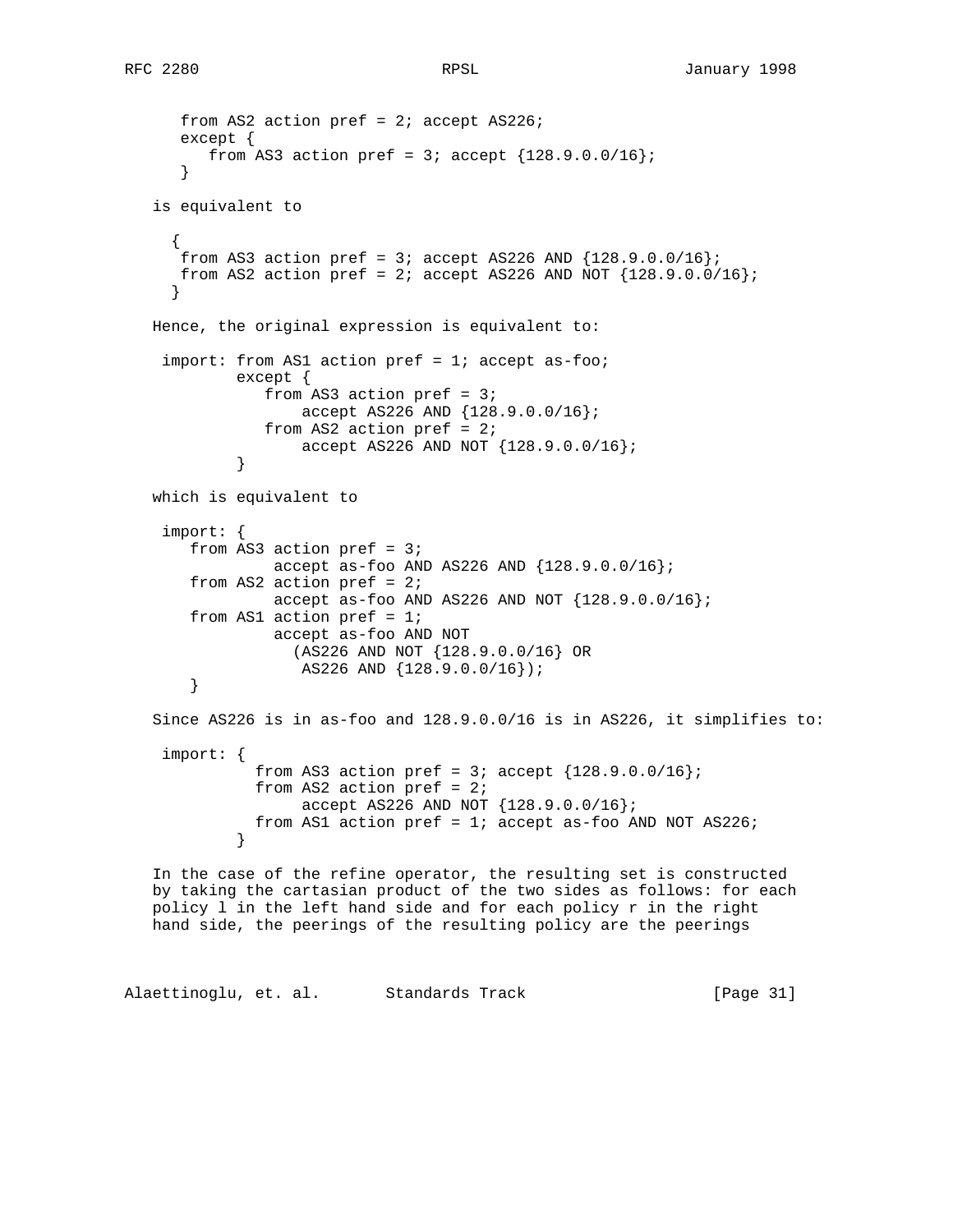common to both r and l; the filter of the resulting policy is the intersection of l's filter and r's filter; and action of the resulting policy is l's action followed by r's action. If there are no common peerings, or if the intersection of filters is empty, a resulting policy is not generated.

Consider the following example:

```
 import: { from AS-ANY action pref = 1;
                  accept community.contains({3560,10});
             from AS-ANY action pref = 2;
                  accept community.contains({3560,20});
            } refine {
               from AS1 accept AS1;
               from AS2 accept AS2;
               from AS3 accept AS3;
 }
```
Here, any route with community  $\{3560, 10\}$  is assigned a preference of 1 and any route with community {3560,20} is assigned a preference of 2 regardless of whom they are imported from. However, only AS1's routes are imported from AS1, and only AS2's routes are imported from AS2, and only AS3's routes are imported form AS3, and no routes are imported from any other AS. We can reach the same conclusion using the above algebra. That is, our example is equivalent to:

```
 import: {
  from AS1 action pref = 1;
        accept community.contains({3560,10}) AND AS1;
  from AS1 action pref = 2;
        accept community.contains({3560,20}) AND AS1;
  from AS2 action pref = 1;
        accept community.contains({3560,10}) AND AS2;
 from AS2 action pref = 2;
        accept community.contains({3560,20}) AND AS2;
  from AS3 action pref = 1;
        accept community.contains({3560,10}) AND AS3;
 from AS3 action pref = 2i accept community.contains({3560,20}) AND AS3;
 }
```
 Note that the common peerings between "from AS1" and "from AS-ANY" are those peerings in "from AS1". Even though we do not formally define "common peerings", it is straight forward to deduce the definition from the definitions of peerings (please see Section 6.1.1).

Consider the following example:

Alaettinoglu, et. al. Standards Track [Page 32]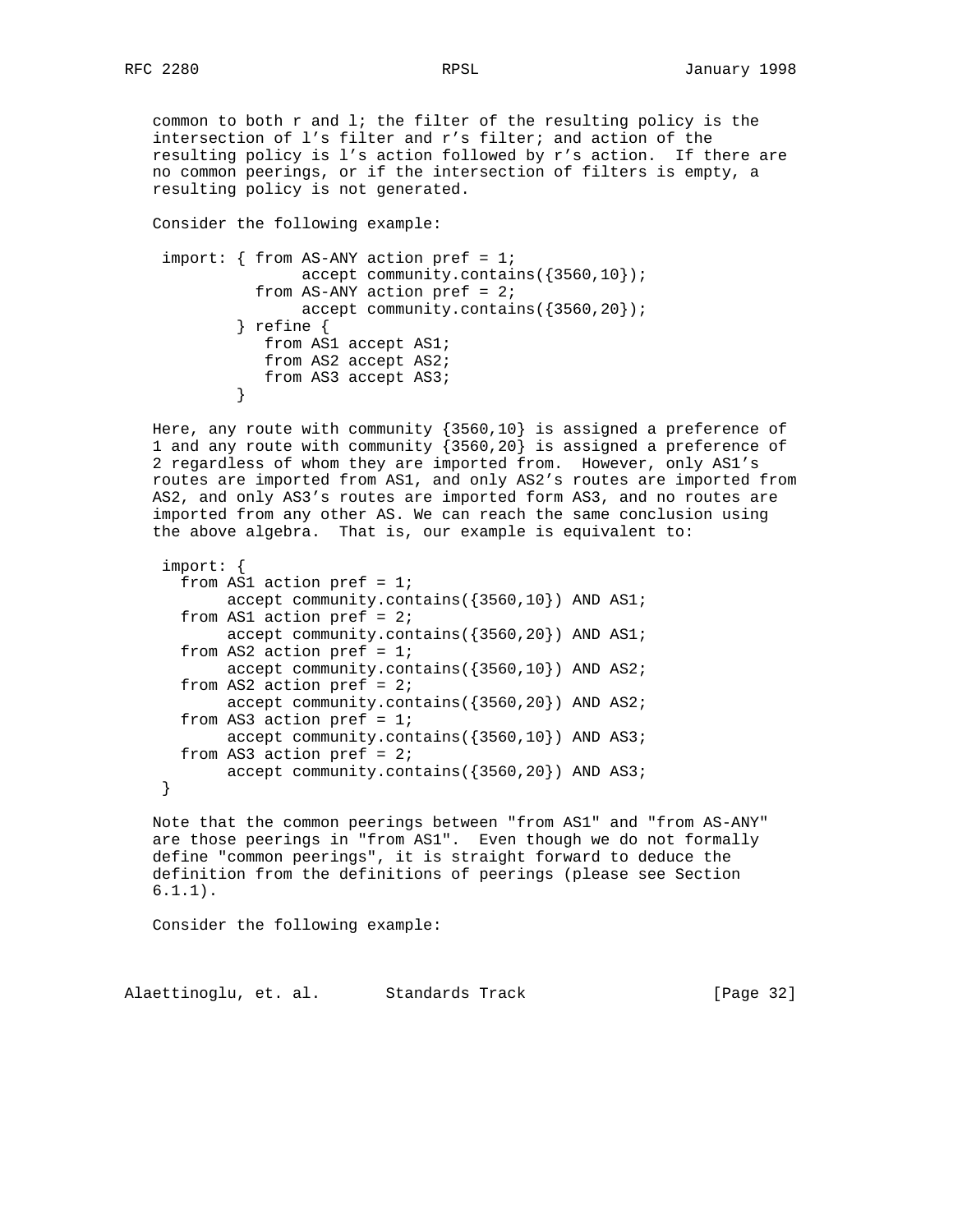```
 import: {
 from AS-ANY action med = 0; accept {0.0.0.0/0^0}-18};
  } refine {
      from AS1 at 7.7.7.1 action pref = 1; accept AS1;
      from AS1 action pref = 2; accept AS1;
    }
```
 where only routes of length 0 to 18 are accepted and med's value is set to 0 to disable med's effect for all peerings; In addition, from AS1 only AS1's routes are imported, and AS1's routes imported at 7.7.7.1 are preferred over other peerings. This is equivalent to:

```
 import: {
  from AS1 at 7.7.7.1 action med=0; pref=1;
        accept {0.0.0.0/0^0-18} AND AS1;
  from AS1 action med=0; pref=2; accept \{0.0.0.0/0^0-18} AND AS1;
```
 The above syntax and semantics also apply equally to structured export policies with "from" replaced with "to" and "accept" is replaced with "announce".

### 7 dictionary Class

 The dictionary class provides extensibility to RPSL. Dictionary objects define routing policy attributes, types, and routing protocols. Routing policy attributes, henceforth called rp attributes, may correspond to actual protocol attributes, such as the BGP path attributes (e.g. community, dpa, and AS-path), or they may correspond to router features (e.g. BGP route flap damping). As new protocols, new protocol attributes, or new router features are introduced, the dictionary object is updated to include appropriate rp-attribute and protocol definitions.

 An rp-attribute is an abstract class; that is a data representation is not available. Instead, they are accessed through access methods. For example, the rp-attribute for the BGP AS-path attribute is called aspath; and it has an access method called prepend which stuffs extra AS numbers to the AS-path attributes. Access methods can take arguments. Arguments are strongly typed. For example, the method prepend above takes AS numbers as argument.

 Once an rp-attribute is defined in the dictionary, it can be used to describe policy filters and actions. Policy analysis tools are required to fetch the dictionary object and recognize newly defined rp-attributes, types, and protocols. The analysis tools may approximate policy analyses on rp-attributes that they do not

Alaettinoglu, et. al. Standards Track [Page 33]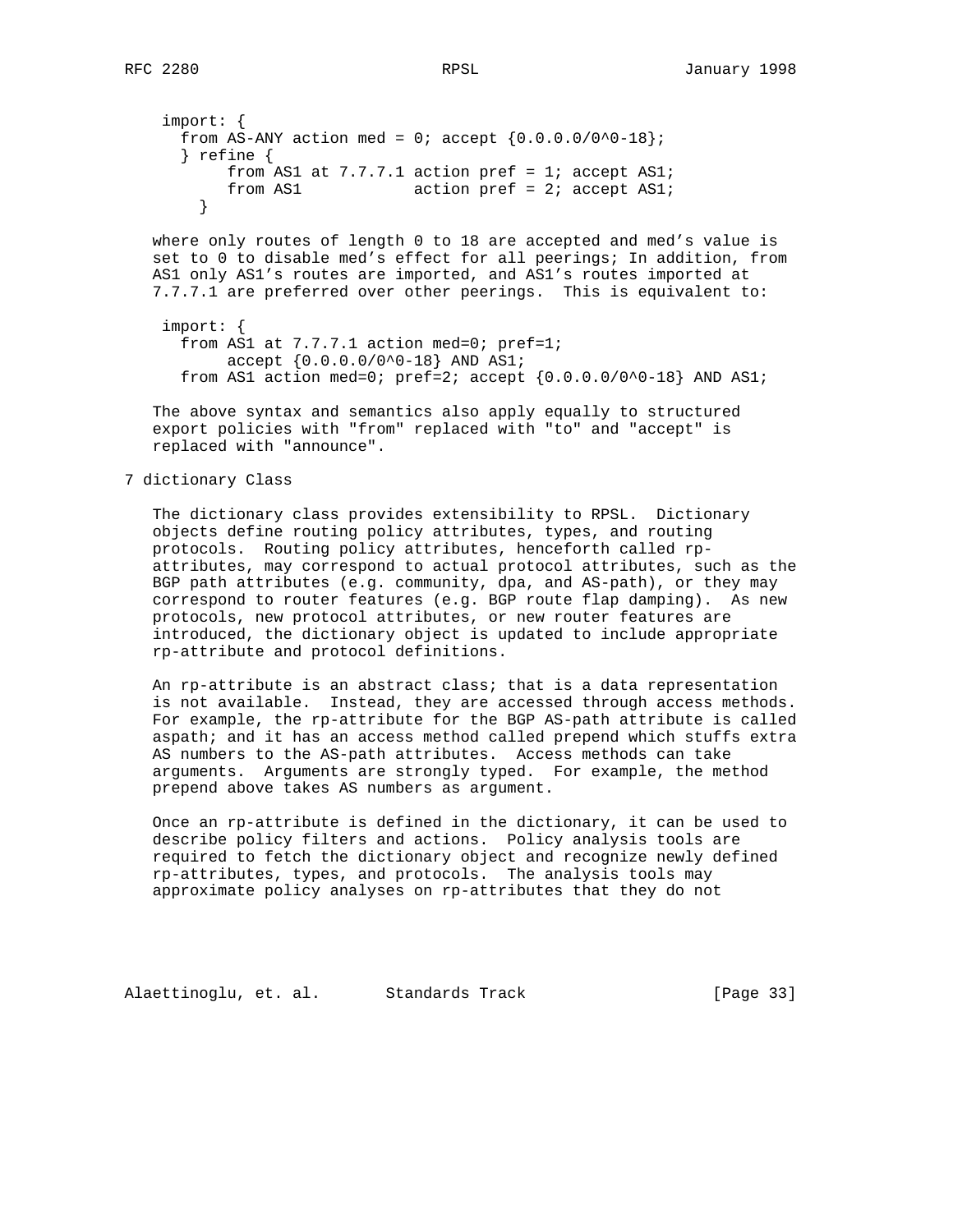understand: a filter method may always match, and an action method may always perform no-operation. Analysis tools may even download code to perform appropriate operations using mechanisms outside the scope of RPSL.

 We next describe the syntax and semantics of the dictionary class. This description is not essential for understanding dictionary objects (but it is essential for creating one). Please feel free to skip to the RPSL Initial Dictionary subsection (Section 7.1).

 The attributes of the dictionary class are shown in Figure 18. The dictionary attribute is the name of the dictionary object, obeying the RPSL naming rules. There can be many dictionary objects, however there is always one well-known dictionary object "RPSL". All tools use this dictionary by default.

The rp-attribute attribute has the following syntax:

| Attribute<br>dictionary | Value<br><object-name></object-name>                                                                                                                            | Type<br>mandatory, single-valued,<br>class key |  |
|-------------------------|-----------------------------------------------------------------------------------------------------------------------------------------------------------------|------------------------------------------------|--|
| typedef<br>protocol     | rp-attribute see description in text optional, multi valued<br>see description in text optional, multi valued<br>see description in text optional, multi valued |                                                |  |

Figure 18: dictionary Class Attributes

 rp-attribute: <name> <method-1>(<type-1-1>, ..., <type-1-N1> [, "..."]) ... <method-M>(<type-M-1>, ..., <type-M-NM> [, "..."])

 where <name> is the name of the rp-attribute; and <method-i> is the name of an access method for the rp-attribute, taking Ni arguments where the j-th argument is of type <type-i-j>. A method name is either an RPSL name or one of the operators defined in Figure 19. The operator methods with the exception of operator() and operator[] can take only one argument.

Alaettinoglu, et. al. Standards Track [Page 34]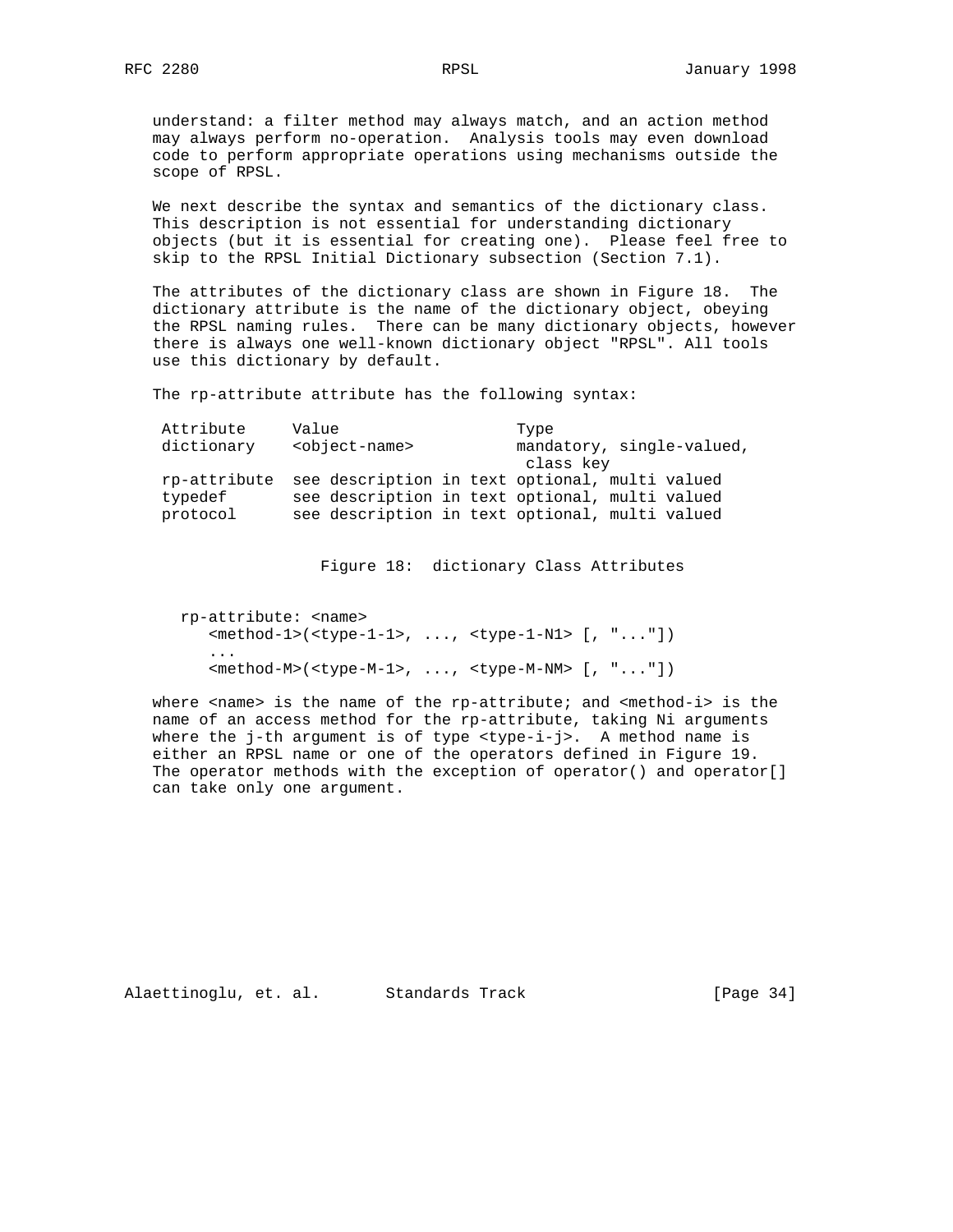| operator=    | operator==  |
|--------------|-------------|
| operator <<= | operator<   |
| operator>>=  | operator>   |
| operator+=   | operator>=  |
| operator-=   | operator <= |
| operator*=   | operator!=  |
| $operator/=$ | operator()  |
| operator.=   | operator[]  |
|              |             |

#### Figure 19: Operators

 An rp-attribute can have many methods defined for it. Some of the methods may even have the same name, in which case their arguments are of different types. If the argument list is followed by "...", the method takes a variable number of arguments. In this case, the actual arguments after the Nth argument are of type <type-N>.

 Arguments are strongly typed. A type of an argument can be one of the predefined types or one of the dictionary defined types. The predefined type names are listed in Figure 20. The integer and the real types can be followed by a lower and an upper bound to specify the set of valid values of the argument. The range specification is optional. We use the ANSI C language conventions for representing integer, real and string values. The enum type is followed by a list of RPSL names which are the valid values of the type. The boolean type can take the values true or false. as\_number, ipv4\_address, address\_prefix and dns\_name types are as in Section 2. filter type is a policy filter as in Section 6.

 integer[lower, upper] as\_number real[lower, upper] ipv4\_address enum[name, name, ...] address\_prefix string address\_prefix\_range boolean dns\_name rpsl\_word filter free\_text as\_set\_name email route\_set\_name

#### Figure 20: Predefined Types

 The typedef attribute specifies a dictionary defined type. Its syntax is as follows:

 typedef: <name> union <type-1>, ... , <type-N> | <name> list [<min\_elems>:<max\_elems>] of <type>

Alaettinoglu, et. al. Standards Track [Page 35]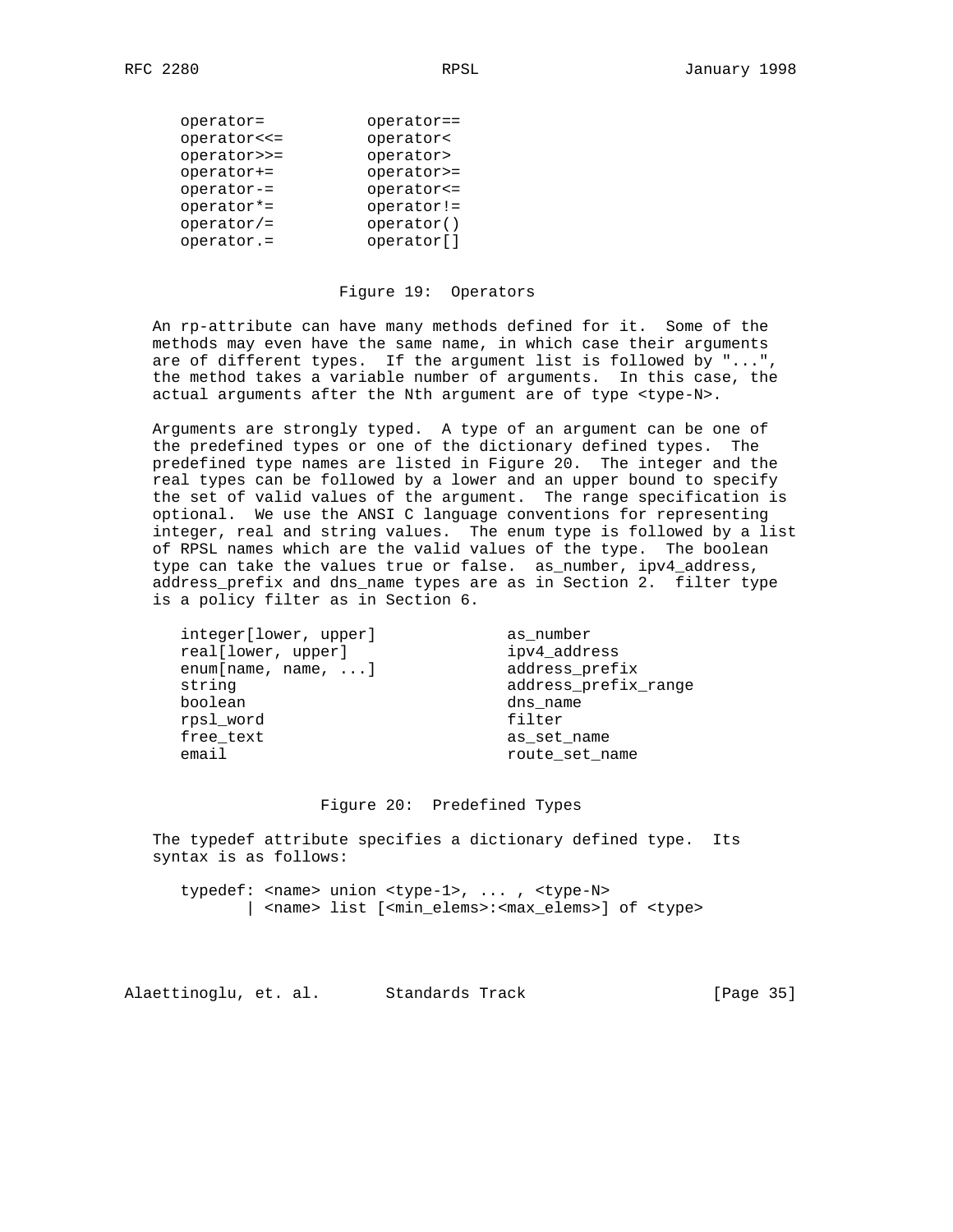where <name> is the name of the type being defined and <type-M> is another type name, either predefined or dictionary defined. In the first form, the type defined is either of the types <type-1> through <type-N> (analogous to unions in C[12]). In the second form, the type defined is a list type where the list elements are of <type> and the list contains at least <min\_elems> and at most <max\_elems> elements. The size specification is optional. In this case, there is no restriction in the number of list elements. A value of a list type is represented as a sequence of elements separated by the character "," and enclosed by the characters " $\{$ " and " $\}$ ".

 A protocol attribute of the dictionary class defines a protocol and a set of peering options for that protocol (which are used in inet-rtr class in Section 9). Its syntax is as follows:

```
 protocol: <name>
         MANDATORY | OPTIONAL <option-1>(<type-1-1>, ...,
                                         <type-1-N1> [, "..."])
 ...
         MANDATORY | OPTIONAL <option-M>(<type-M-1>, ...,
                                         <type-M-NM> [, "..."])
```
where <name> is the name of the protocol; MANDATORY and OPTIONAL are keywords; and <option-i> is a peering option for this protocol, taking Ni many arguments. The syntax and semantics of the arguments are as in the rp-attribute. If the keyword MANDATORY is used the option is mandatory and needs to be specified for each peering of this protocol. If the keyword OPTIONAL is used the option can be skipped.

7.1 Initial RPSL Dictionary and Example Policy Actions and Filters

| RPSL                                                                            |
|---------------------------------------------------------------------------------|
| rp-attribute: # preference, smaller values represent higher preferences<br>pref |
| $operator=[inter[0, 65535])$                                                    |
| rp-attribute: # BGP multi_exit_discriminator attribute<br>med                   |
| $operator=[inter[0, 65535])$                                                    |
| # to set med to the IGP metric: med = igp_cost;                                 |
| $operator=(enum[iqp cost])$                                                     |
| rp-attribute: # BGP destination preference attribute (dpa)<br>dpa               |
| $operator=[inter[0, 65535])$                                                    |
| rp-attribute: # BGP aspath attribute<br>aspath                                  |
| # prepends AS numbers from last to first order<br>$prepend(as_number, )$        |
|                                                                                 |

Alaettinoglu, et. al. Standards Track [Page 36]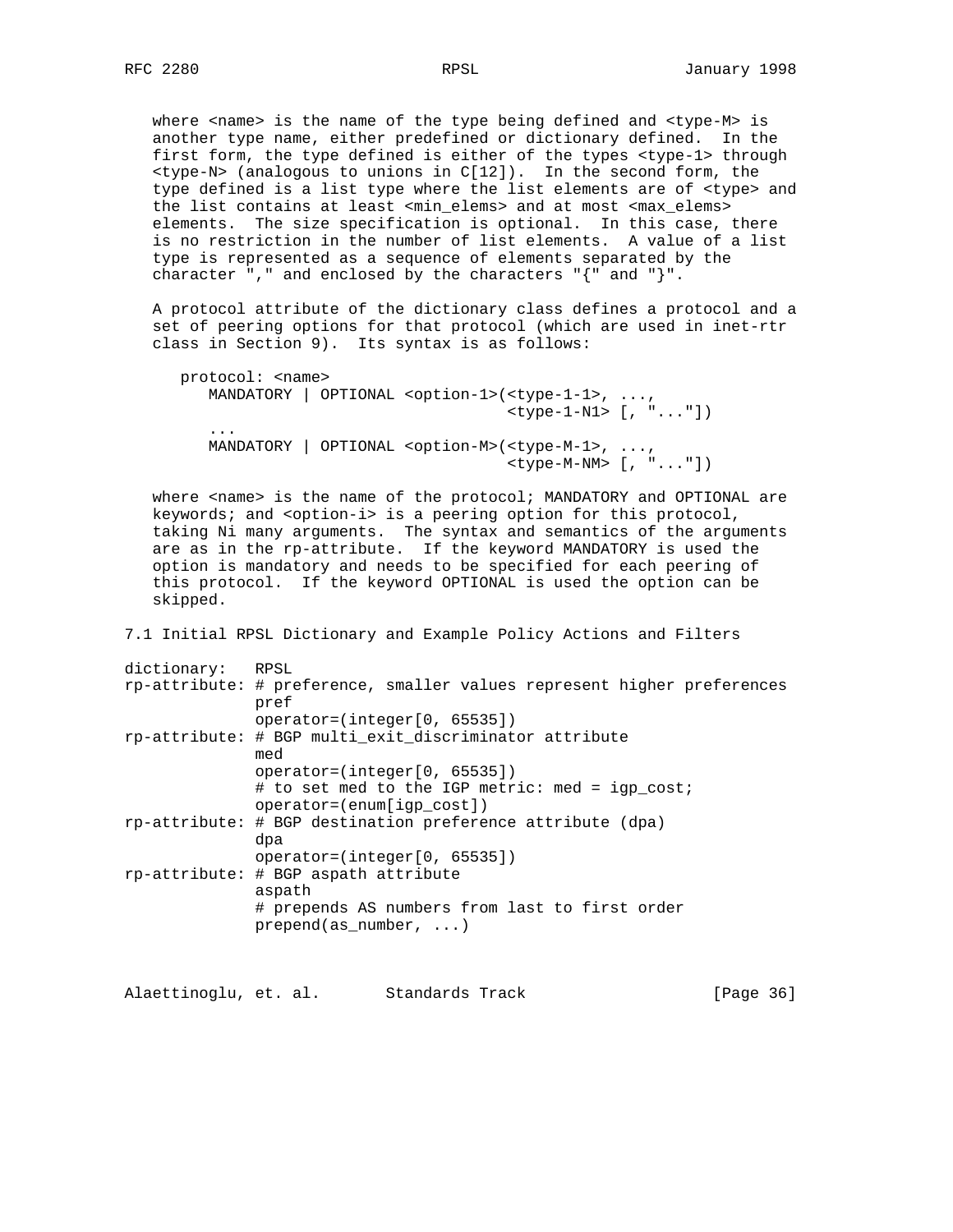| typedef:       |  | # a community value in RPSL is either<br>#  – a 4 byte integer |                                                            |  |  |
|----------------|--|----------------------------------------------------------------|------------------------------------------------------------|--|--|
|                |  | - internet, no_export, no_advertise (see RFC-1997)<br>$\#$     |                                                            |  |  |
|                |  | #.                                                             | - two 2-byte integers to be concatanated eg. $\{3561,70\}$ |  |  |
|                |  | community_elm union                                            |                                                            |  |  |
|                |  | integer[1, 4294967200],                                        |                                                            |  |  |
|                |  | enum[internet, no_export, no_advertise],                       |                                                            |  |  |
|                |  | list[2:2] of integer[0, 65535]                                 |                                                            |  |  |
| typedef:       |  | # list of community values { 40, no_export, {3561,70}}         |                                                            |  |  |
|                |  | community_list                                                 |                                                            |  |  |
|                |  | list of community elm                                          |                                                            |  |  |
|                |  | rp-attribute: # BGP community attribute                        |                                                            |  |  |
|                |  | community                                                      |                                                            |  |  |
|                |  | # set to a list of communities                                 |                                                            |  |  |
|                |  | operator=(community_list)                                      |                                                            |  |  |
|                |  | # order independent equality comparison                        |                                                            |  |  |
|                |  | operator==(community_list)                                     |                                                            |  |  |
|                |  | # append community values                                      |                                                            |  |  |
|                |  | operator.=(community_elm)                                      |                                                            |  |  |
|                |  | $append(community\_elm, )$<br># delete community values        |                                                            |  |  |
|                |  |                                                                |                                                            |  |  |
|                |  | $delete(community\_elm, )$                                     |                                                            |  |  |
|                |  | # a filter: true if one of community values is contained       |                                                            |  |  |
|                |  | $contains(community\_elm, )$                                   |                                                            |  |  |
|                |  | # shortcut to contains: community(no_export, {3561,70})        |                                                            |  |  |
|                |  | $operator()$ (community_elm, )                                 |                                                            |  |  |
|                |  | rp-attribute: # next hop router in a static route              |                                                            |  |  |
|                |  | next-hop                                                       |                                                            |  |  |
|                |  | operator=(ipv4_address)                                        | # a router address                                         |  |  |
|                |  | operator=(enum[self])                                          | # router's own address                                     |  |  |
|                |  | rp-attribute: # cost of a static route                         |                                                            |  |  |
|                |  | cost                                                           |                                                            |  |  |
|                |  | operator=(integer[0, 65535])                                   |                                                            |  |  |
| protocol: BGP4 |  |                                                                |                                                            |  |  |
|                |  | # as number of the peer router                                 |                                                            |  |  |
|                |  | MANDATORY asno (as number)                                     |                                                            |  |  |
|                |  | # enable flap damping                                          |                                                            |  |  |
|                |  | OPTIONAL flap_damp()                                           |                                                            |  |  |
|                |  | OPTIONAL flap_damp(integer[0,65535],# penalty per flap         |                                                            |  |  |
|                |  | integer[0,65535],                                              |                                                            |  |  |
|                |  |                                                                | # penalty value for supression                             |  |  |
|                |  |                                                                | integer[0,65535],# penalty value for reuse                 |  |  |
|                |  |                                                                | integer[0,65535],# halflife in secs when up                |  |  |
|                |  | integer[0,65535],                                              |                                                            |  |  |
|                |  |                                                                | # halflife in secs when down                               |  |  |
|                |  |                                                                | integer[0,65535])# maximum penalty                         |  |  |
|                |  |                                                                |                                                            |  |  |

Alaettinoglu, et. al. Standards Track [Page 37]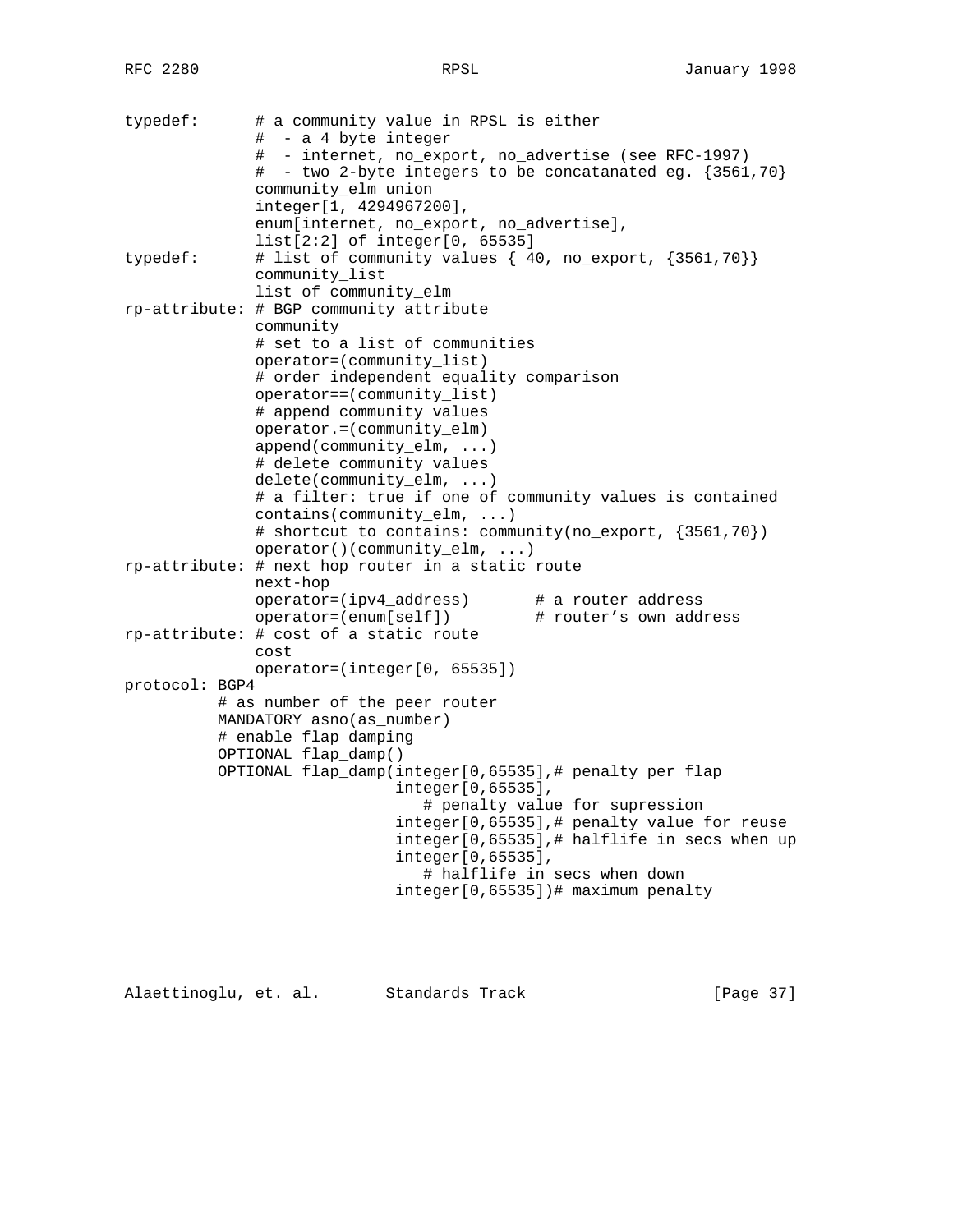protocol: OSPF protocol: RIP protocol: IGRP protocol: IS-IS protocol: STATIC protocol: RIPng protocol: DVMRP protocol: PIM-DM protocol: PIM-SM protocol: CBT protocol: MOSPF

#### Figure 21: RPSL Dictionary

 Figure 21 shows the initial RPSL dictionary. It has seven rp attributes: pref to assign local preference to the routes accepted; med to assign a value to the MULTI\_EXIT\_DISCRIMINATOR BGP attribute; dpa to assign a value to the DPA BGP attribute; aspath to prepend a value to the AS\_PATH BGP attribute; community to assign a value to or to check the value of the community BGP attribute; next-hop to assign next hop routers to static routes; and cost to assign a cost to static routes. The dictionary defines two types: community\_elm and community\_list. community\_elm type is either a 4-byte unsigned integer, or one of the keywords no\_export or no\_advertise (defined in [7]), or a list of two 2-byte unsigned integers in which case the two integers are concatenated to form a 4-byte integer. (The last form is often used in the Internet to partition the community number space. A provider uses its AS number as the first two bytes, and assigns a semantics of its choice to the last two bytes.)

 The initial dictionary (Figure 21) defines only options for the Border Gateway Protocol: asno and flap\_damp. The mandatory asno option is the AS number of the peer router. The optional flap\_damp option instructs the router to damp route flaps[19] when importing routes from the peer router.

 It can be specified with or without parameters. If parameters are missing, they default to:

flap\_damp(1000, 2000, 750, 900, 900, 20000)

 That is, a penalty of 1000 is assigned at each route flap, the route is suppressed when penalty reaches 2000. The penalty is reduced in half after 15 minutes (900 seconds) of stability regardless of whether the route is up or down. A supressed route is reused when the penalty falls below 750. The maximum penalty a route can be

Alaettinoglu, et. al. Standards Track [Page 38]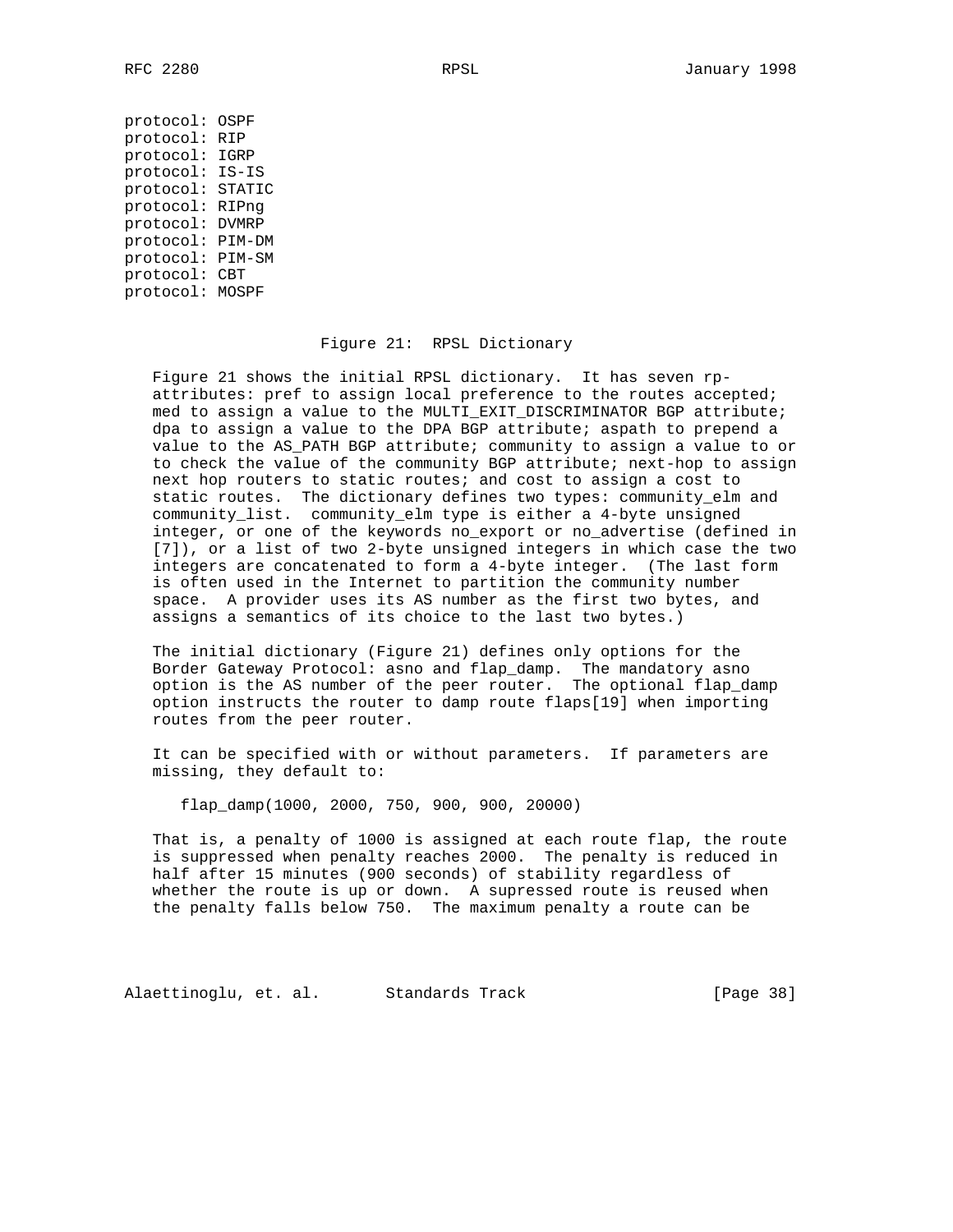assigned is 20,000 (i.e. the maximum suppress time after a route becomes stable is about 75 minutes). These parameters are consistent with the default flap damping parameters in several routers.

Policy Actions and Filters Using RP-Attributes

 The syntax of a policy action or a filter using an rp-attribute x is as follows:

 x.method(arguments) x "op" argument

 where method is a method and "op" is an operator method of the rp attribute x. If an operator method is used in specifying a composite policy filter, it evaluates earlier than the composite policy filter operators (i.e. AND, OR, NOT, and implicit or operator).

The pref rp-attribute can be assigned a positive integer as follows:

pref =  $10i$ 

 The med rp-attribute can be assigned either a positive integer or the word "igp\_cost" as follows:

 $med = 0;$  $med = igp\_cost;$ 

The dpa rp-attribute can be assigned a positive integer as follows:

 $dpa = 100$ ;

 The BGP community attribute is list-valued, that is it is a list of 4-byte integers each representing a "community". The following examples demonstrate how to add communities to this rp-attribute:

```
 community .= 100;
 community .= NO_EXPORT;
community := {3561, 10};
```
 In the last case, a 4-byte integer is constructed where the more significant two bytes equal 3561 and the less significant two bytes equal 10. The following examples demonstrate how to delete communities from the community rp-attribute:

community.delete(100, NO\_EXPORT, {3561,10});

 Filters that use the community rp-attribute can be defined as demonstrated by the following examples:

Alaettinoglu, et. al. Standards Track [Page 39]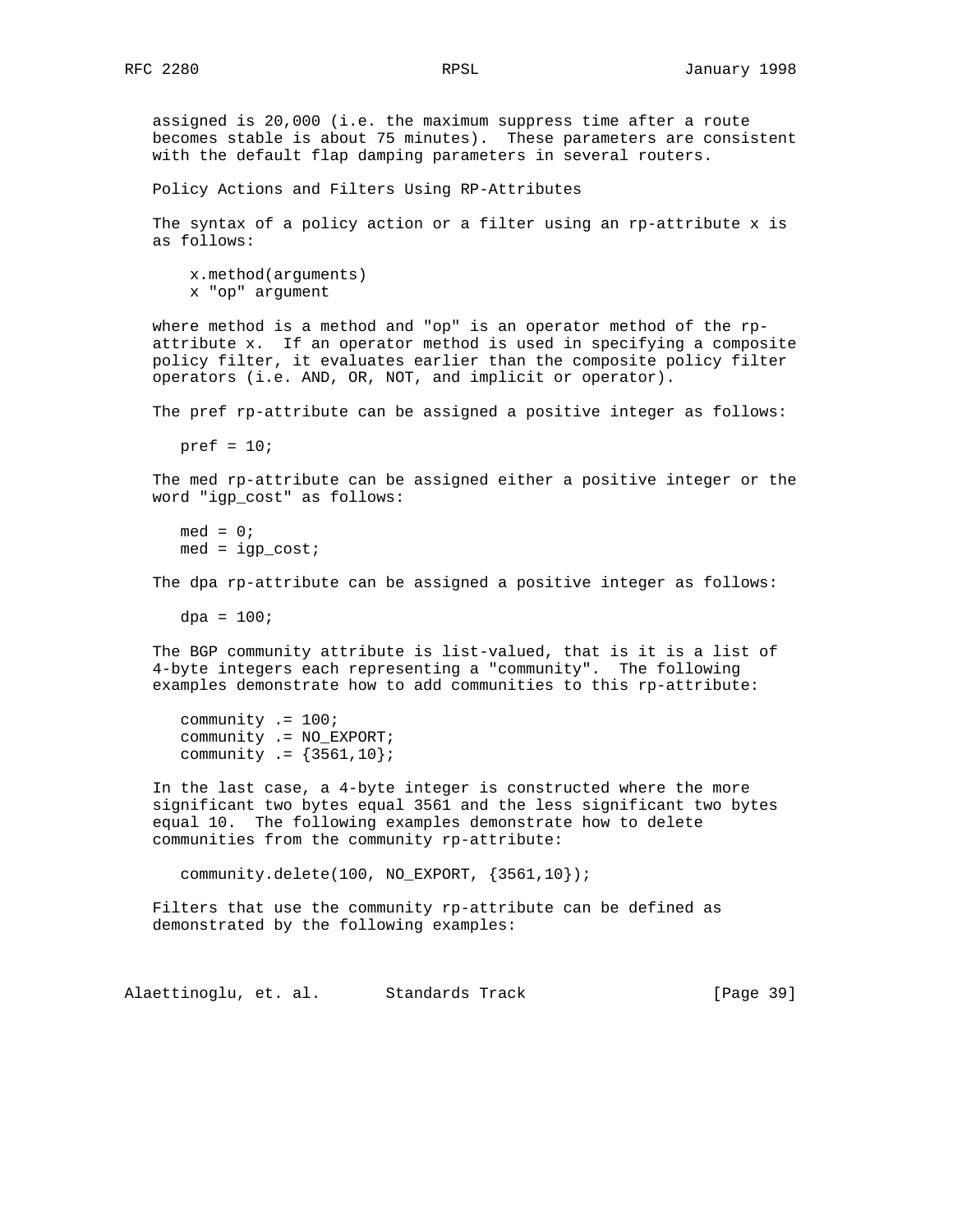```
 community.contains(100, NO_EXPORT, {3561,10});
   community(100, NO_EXPORT, \{3561, 10\}); # shortcut
 The community rp-attribute can be set to a list of communities as
 follows:
   community = {100, NO\_EXPORT, {3561, 10}, 200};community = \{\};
 In this first case, the community rp-attribute contains the
 communities 100, NO_EXPORT, {3561,10}, and 200. In the latter case,
 the community rp-attribute is cleared. The community rp-attribute
 can be compared against a list of communities as follows:
   community == {100, NO\_EXPORT, {3561,10}, 200}; # exact match
 To influence the route selection, the BGP as_path rp-attribute can be
 made longer by prepending AS numbers to it as follows:
    aspath.prepend(AS1);
    aspath.prepend(AS1, AS1, AS1);
 The following examples are invalid:
   med = -50; \qquad \qquad \qquad \qquad \qquad \qquad \qquad \qquad \qquad \qquad \qquad \qquad \qquad \qquad \qquad \qquad \qquad \qquad \qquad \qquad \qquad \qquad \qquad \qquad \qquad \qquad \qquad \qquad \qquad \qquad \qquad \qquad \qquad \qquad \qquadmed = igp;<br>med.assign(10); <br># method assign is not defined<br>med.assign(10);<br># method assign is not defined
                                        # method assign is not defined
    community.append({AS3561,20}); # the first argument should be 3561
 Figure 22 shows a more advanced example using the rp-attribute
 community. In this example, AS3561 bases its route selection
 preference on the community attribute. Other ASes may indirectly
 affect AS3561's route selection by including the appropriate
 communities in their route announcements.
  aut-num: AS1
 export: to AS2 action community. = {3561,90};
          to AS3 action community.={3561,80};
           announce AS1
  as-set: AS3561:AS-PEERS
  members: AS2, AS3
  aut-num: AS3561
  import: from AS3561:AS-PEERS
           action pref = 10;
           accept community.contains({3561,90})
```
Alaettinoglu, et. al. Standards Track [Page 40]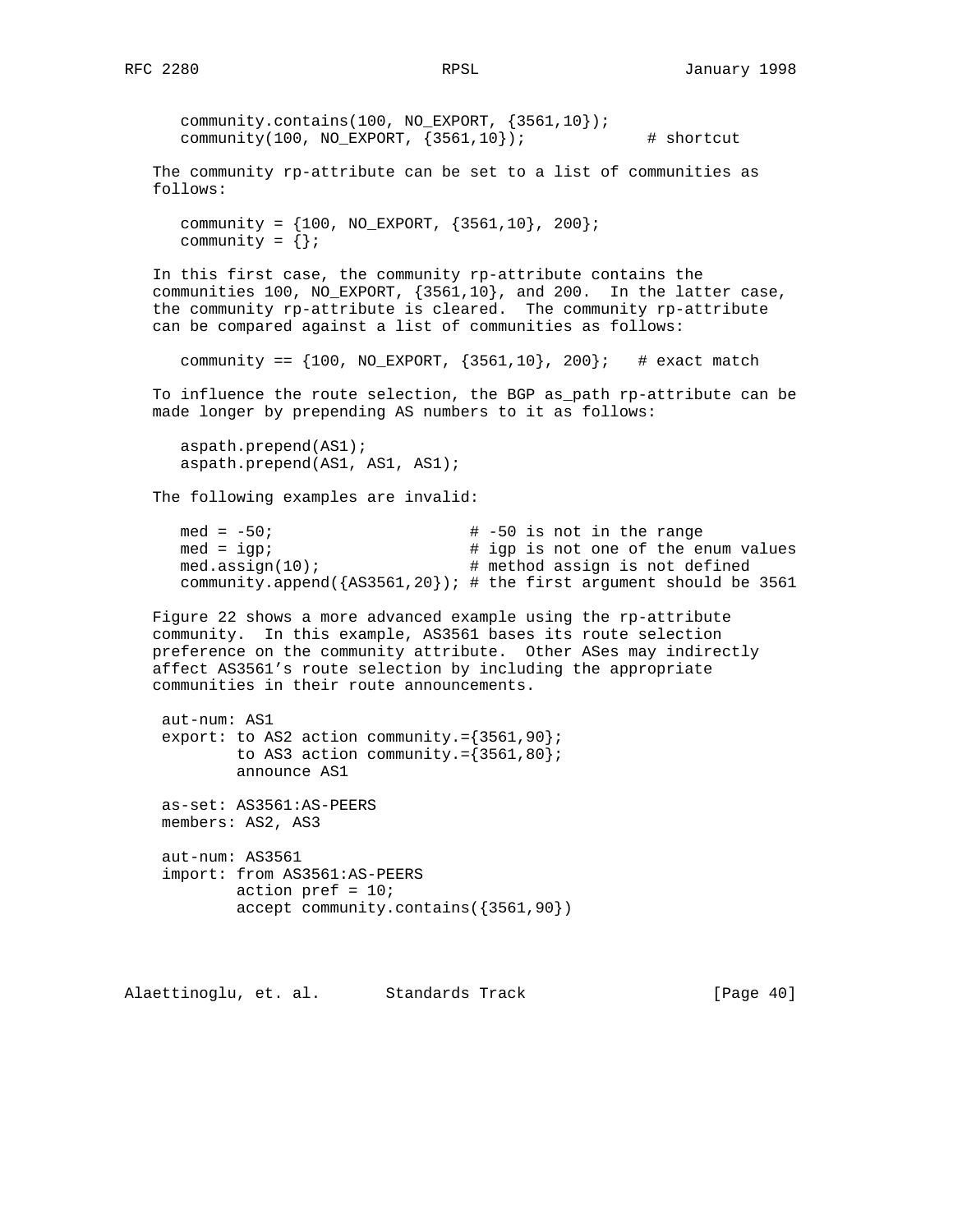```
 import: from AS3561:AS-PEERS
        action pref = 20; accept community.contains({3561,80})
 import: from AS3561:AS-PEERS
       action pref = 20; accept community.contains({3561,70})
 import: from AS3561:AS-PEERS
       action pref = 0; accept ANY
```
Figure 22: Policy example using the community rp-attribute.

- 8 Advanced route Class
- 8.1 Specifying Aggregate Routes

 The components, aggr-bndry, aggr-mtd, export-comps, inject, and holes attributes are used for specifying aggregate routes [9]. A route object specifies an aggregate route if any of these attributes, with the exception of inject, is specified. The origin attribute for an aggregate route is the AS performing the aggregation, i.e. the aggregator AS. In this section, we used the term "aggregate" to refer to the route generated, the term "component" to refer to the routes used to generate the path attributes of the aggregate, and the term "more specifics" to refer to any route which is a more specific of the aggregate regardless of whether it was used to form the path attributes.

 The components attribute defines what component routes are used to form the aggregate. Its syntax is as follows:

 components: [ATOMIC] [[protocol <protocol>] <filter> [protocol <protocol> <filter> ...]]

where <protocol> is a routing protocol name such as BGP, OSPF or RIP (valid names are defined in the dictionary) and <filter> is a policy expression. The routes that match one of these filters and are learned from the corresponding protocol are used to form the aggregate. If <protocol> is omitted, it defaults to any protocol. <filter> implicitly contains an "AND" term with the more specifics of the aggregate so that only the component routes are selected. If the keyword ATOMIC is used, the aggregation is done atomically [9]. If a <filter> is not specified it defaults to more specifics. If the components attribute is missing, all more specifics without the ATOMIC keyword is used.

Alaettinoglu, et. al. Standards Track [Page 41]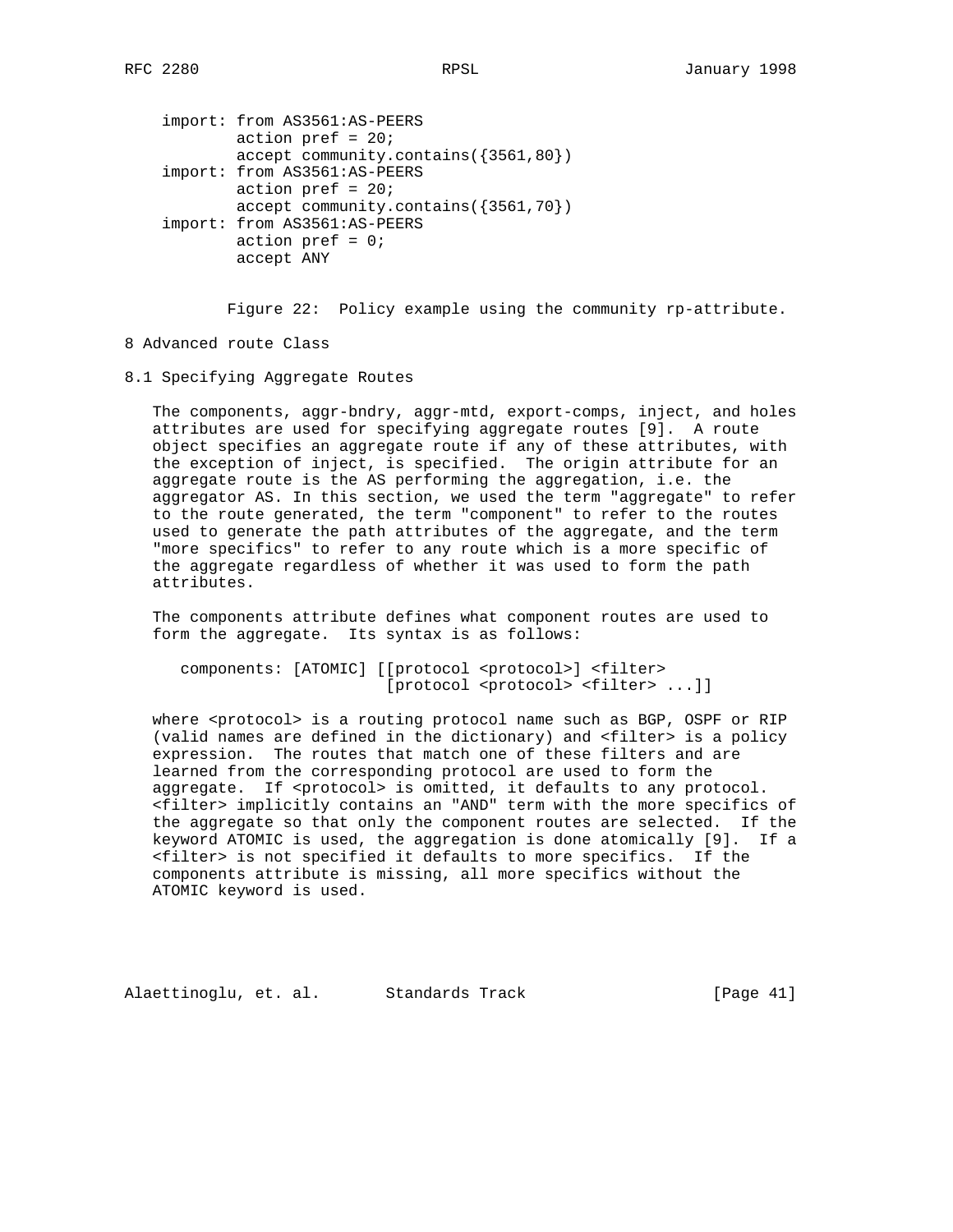route: 128.8.0.0/15 origin: AS1 components: <^AS2> route: 128.8.0.0/15 origin: AS1 components: protocol BGP {128.8.0.0/16^+} protocol OSPF {128.9.0.0/16^+}

Figure 23: Two aggregate route objects.

 Figure 23 shows two route objects. In the first example, more specifics of 128.8.0.0/15 with AS paths starting with AS2 are aggregated. In the second example, some routes learned from BGP and some routes learned form OSPF are aggregated.

 The aggr-bndry attribute is an expression over AS numbers and sets using operators AND, OR, and NOT. The result defines the set of ASes which form the aggregation boundary. If the aggr-bndry attribute is missing, the origin AS is the sole aggregation boundary. Outside the aggregation boundary, only the aggregate is exported and more specifics are suppressed. However, within the boundary, the more specifics are also exchanged.

 The aggr-mtd attribute specifies how the aggregate is generated. Its syntax is as follow:

 aggr-mtd: inbound | outbound [<as-expression>]

where <as-expression> is an expression over AS numbers and sets using operators AND, OR, and NOT. If <as-expression> is missing, it defaults to AS-ANY. If outbound aggregation is specified, the more specifics of the aggregate will be present within the AS and the aggregate will be formed at all inter-AS boundaries with ASes in <as-expression> before export, except for ASes that are within the aggregating boundary (i.e. aggr-bndry is enforced regardless of <as-expression>). If inbound aggregation is specified, the aggregate is formed at all inter-AS boundaries prior to importing routes into the aggregator AS. Note that <as-expression> can not be specified with inbound aggregation. If aggr-mtd attribute is missing, it defaults to "outbound AS-ANY".

Alaettinoglu, et. al. Standards Track [Page 42]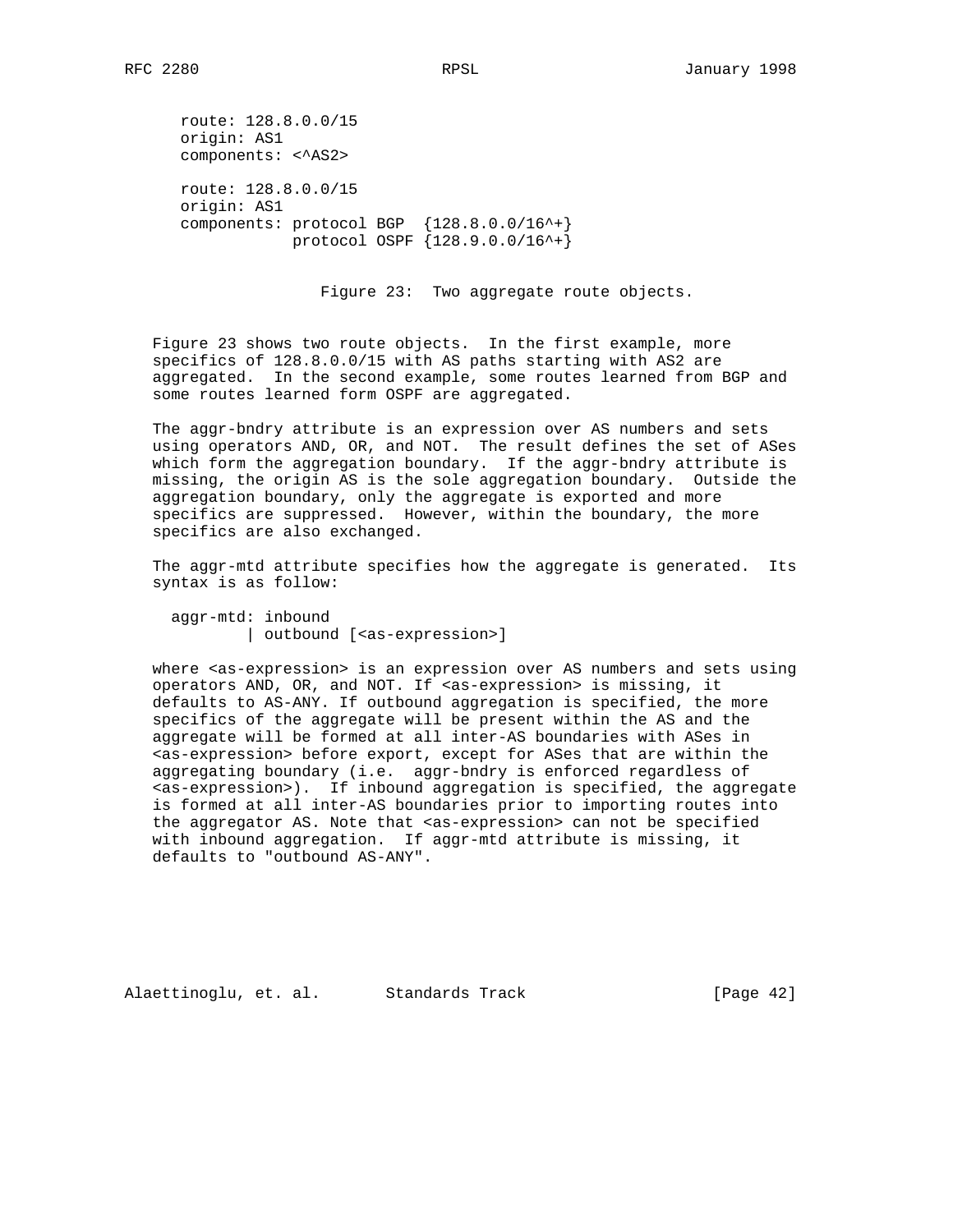| route:                 | 128.8.0.0/15                        | route:                 | 128.8.0.0/15                      |
|------------------------|-------------------------------------|------------------------|-----------------------------------|
| origin:                | AS1                                 | origin:                | AS2                               |
|                        | components: ${128.8.0.0 / 15^{-2}}$ |                        | components: ${128.8.0.0/15^{-1}}$ |
| aggr-bndry: AS1 OR AS2 |                                     | aggr-bndry: AS1 OR AS2 |                                   |
|                        | aggr-mtd: outbound AS-ANY           |                        | aggr-mtd: outbound AS-ANY         |

Figure 24: Outbound multi-AS aggregation example.

 Figure 24 shows an example of an outbound aggregation. In this example, AS1 and AS2 are coordinating aggregation and announcing only the less specific 128.8.0.0/15 to outside world, but exchanging more specifics between each other. This form of aggregation is useful when some of the components are within AS1 and some are within AS2.

 When a set of routes are aggregated, the intent is to export only the aggregate route and suppress exporting of the more specifics outside the aggregation boundary. However, to satisfy certain policy and topology constraints (e.g. a multi-homed component), it is often required to export some of the components. The export-comps attribute equals an RPSL filter that matches the more specifics that need to be exported outside the aggregation boundary. If this attribute is missing, more specifics are not exported outside the aggregation boundary. Note that, the export-comps filter contains an implicit "AND" term with the more specifics of the aggregate.

 Figure 25 shows an example of an outbound aggregation. In this example, the more specific 128.8.8.0/24 is exported outside AS1 in addition to the aggregate. This is useful, when 128.8.8.0/24 is multi-homed site to AS1 with some other AS.

 route: 128.8.0.0/15 origin: AS1 components: {128.8.0.0/15^-} aggr-mtd: outbound AS-ANY export-comps: {128.8.8.0/24}

Figure 25: Outbound aggregation with export exception.

 The inject attribute specifies which routers perform the aggregation and when they perform it. Its syntax is as follow:

 inject: [at <router-expression>] ... [action <action>] [upon <condition>]

Alaettinoglu, et. al. Standards Track [Page 43]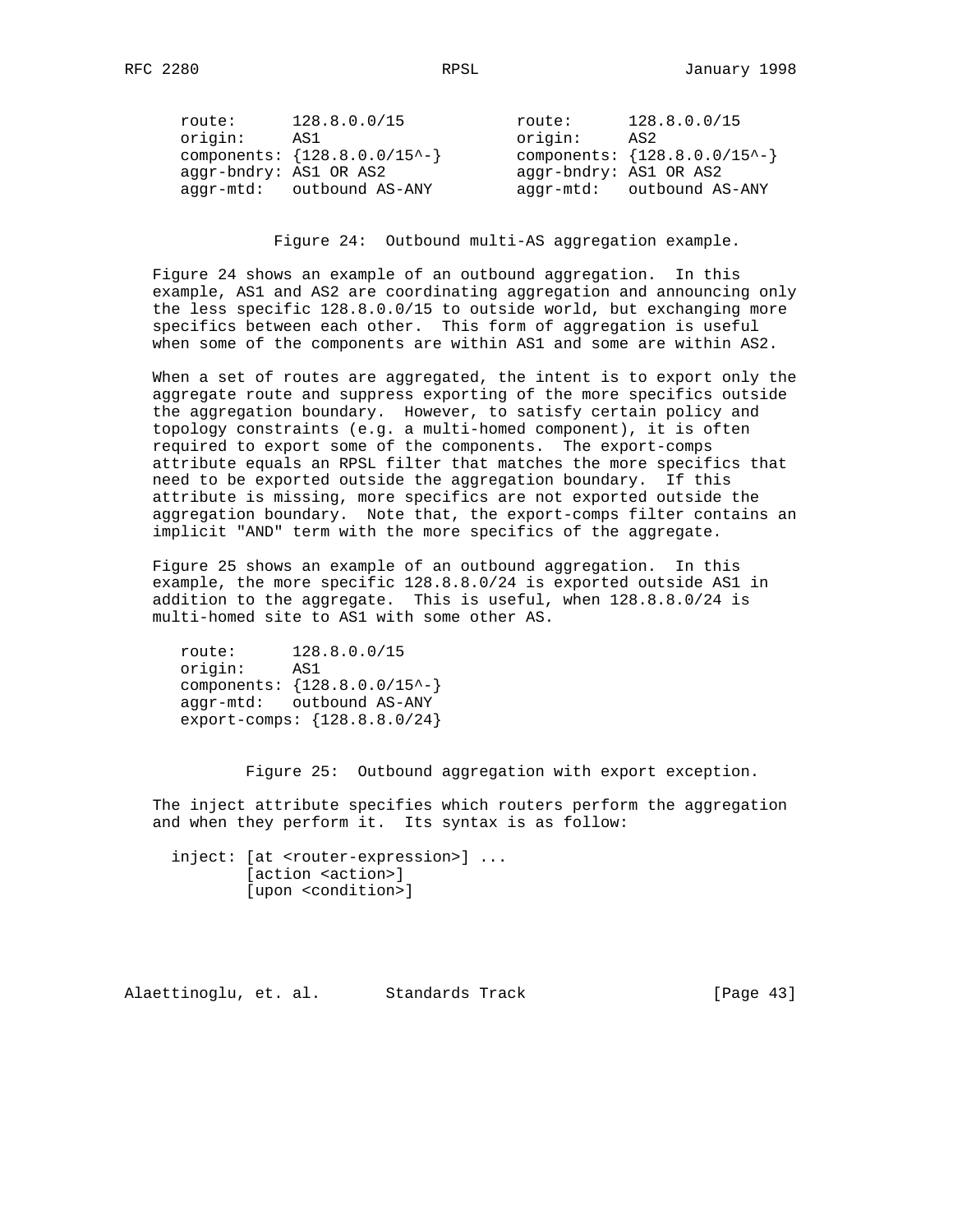where  $\alpha$ -action is an action specification (see Section  $6.1.2$ ), <condition> is a boolean expression described below, and<router expression> is an expression over router IP addresses and DNS names using operators AND, OR, and NOT. The DNS name can only be used if there is an inet-rtr object for that name that binds the name to IP addresses.

All routers in <router-expression> and in the aggregator AS perform the aggregation. If a <router-expression> is not specified, all routers inside the aggregator AS perform the aggregation. The <action> specification may set path attributes of the aggregate, such as assign a preferences to the aggregate.

 The upon clause is a boolean condition. The aggregate is generated if and only if this condition is true. <condition> is a boolean expression using the logical operators AND and OR (i.e. operator NOT is not allowed) over:

```
 HAVE-COMPONENTS { list of prefixes }
 EXCLUDE { list of prefixes }
 STATIC
```
 The list of prefixes in HAVE-COMPONENTS can only be more specifics of the aggregate. It evaluates to true when all the prefixes listed are present in the routing table of the aggregating router. The list can also include prefix ranges (i.e. using operators ^-, ^+, ^n, and ^n m). In this case, at least one prefix from each prefix range needs to be present in the routing table for the condition to be true. The list of prefixes in EXCLUDE can be arbitrary. It evaluates to true when none of the prefixes listed is present in the routing table. The list can also include prefix ranges, and no prefix in that range should be present in the routing table. The keyword static always evaluates to true. If no upon clause is specified the aggregate is generated if an only if there is a component in the routing table (i.e. a more specific that matches the filter in the components attribute).

```
 route: 128.8.0.0/15
 origin: AS1
     components: {128.8.0.0/15^-}
 aggr-mtd: outbound AS-ANY
inject: at 1.1.1.1 action dpa = 100;
inject: at 1.1.1.2 action dpa = 110;
 route: 128.8.0.0/15
 origin: AS1
     components: {128.8.0.0/15^-}
     aggr-mtd: outbound AS-ANY
```
Alaettinoglu, et. al. Standards Track [Page 44]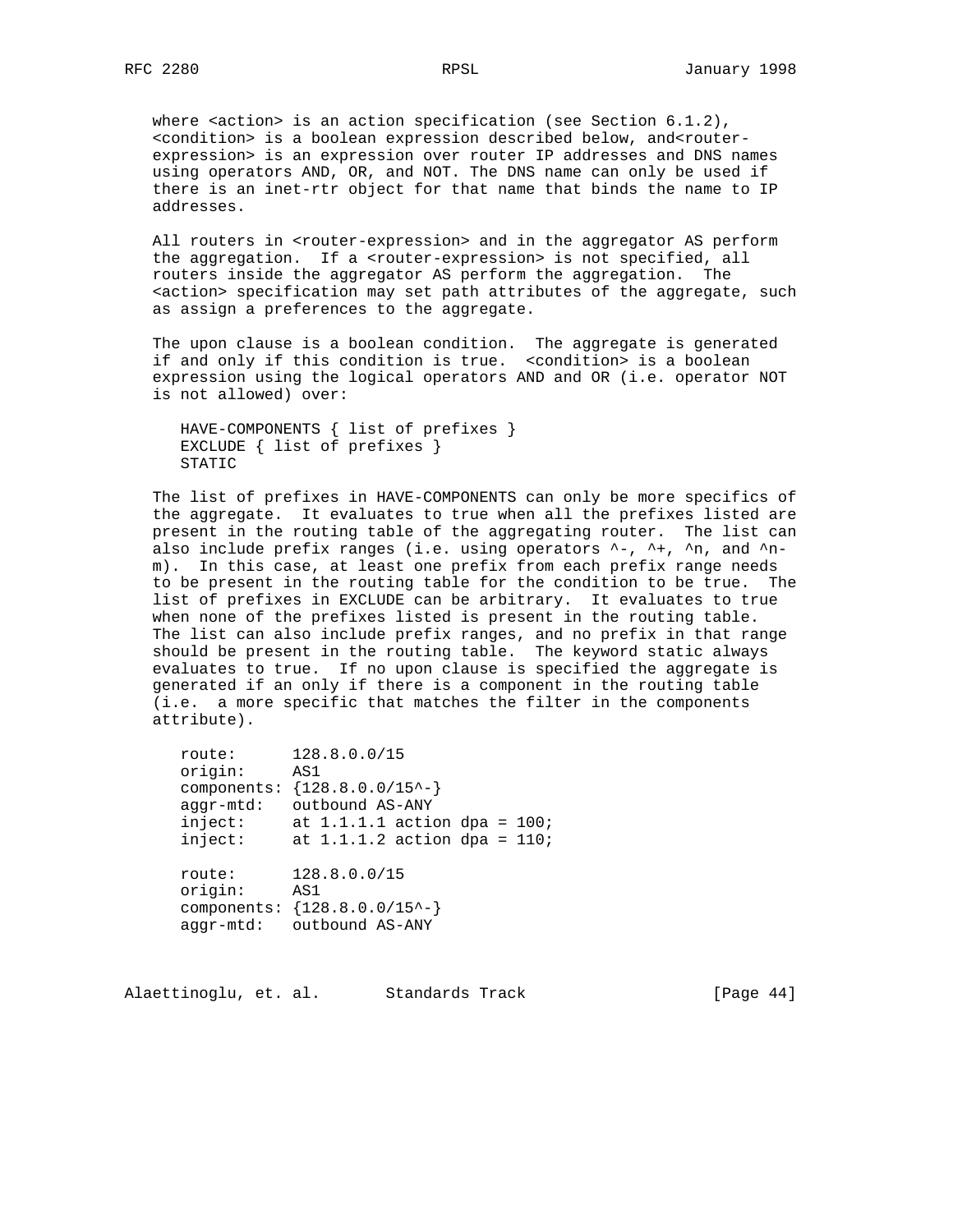inject: upon HAVE-COMPONENTS {128.8.0.0/16, 128.9.0.0/16} holes: 128.8.8.0/24

Figure 26: Examples of inject.

 Figure 26 shows two examples. In the first case, the aggregate is injected at two routers each one setting the dpa path attribute differently. In the second case, the aggregate is generated only if both 128.8.0.0/16 and 128.9.0.0/16 are present in the routing table, as opposed to the first case where the presence of just one of them is sufficient for injection.

 The holes attribute lists the component address prefixes which are not reachable through the aggregate route (perhaps that part of the address space is unallocated). The holes attribute is useful for diagnosis purposes. In Figure 26, the second example has a hole, namely 128.8.8.0/24. This may be due to a customer changing providers and taking this part of the address space with it.

8.1.1 Interaction with policies in aut-num class

 An aggregate formed is announced to other ASes only if the export policies of the AS allows exporting the aggregate. When the aggregate is formed, the more specifics are suppressed from being exported except to the ASes in aggr-bndry and except the components in export-comps. For such exceptions to happen, the export policies of the AS should explicitly allow exporting of these exceptions.

 If an aggregate is not formed (due to the upon clause), then the more specifics of the aggregate can be exported to other ASes, but only if the export policies of the AS allows it. In other words, before a route (aggregate or more specific) is exported it is filtered twice, once based on the route objects, and once based on the export policies of the AS.

| route:        | 128.8.0.0/16                                      |
|---------------|---------------------------------------------------|
| origin:       | AS1                                               |
| route:        | 128.9.0.0/16                                      |
| origin:       | AS1                                               |
| route:        | 128.8.0.0/15                                      |
| origin:       | AS1                                               |
| $aqqr-bndry:$ | AS1 or AS2 or AS3                                 |
| aqqr-mtd:     | outbound AS3 or AS4 or AS5                        |
| components:   | ${128.8.0.0/16, 128.9.0.0/16}$                    |
| inject:       | upon HAVE-COMPONENTS {128.9.0.0/16, 128.8.0.0/16} |

Alaettinoglu, et. al. Standards Track [Page 45]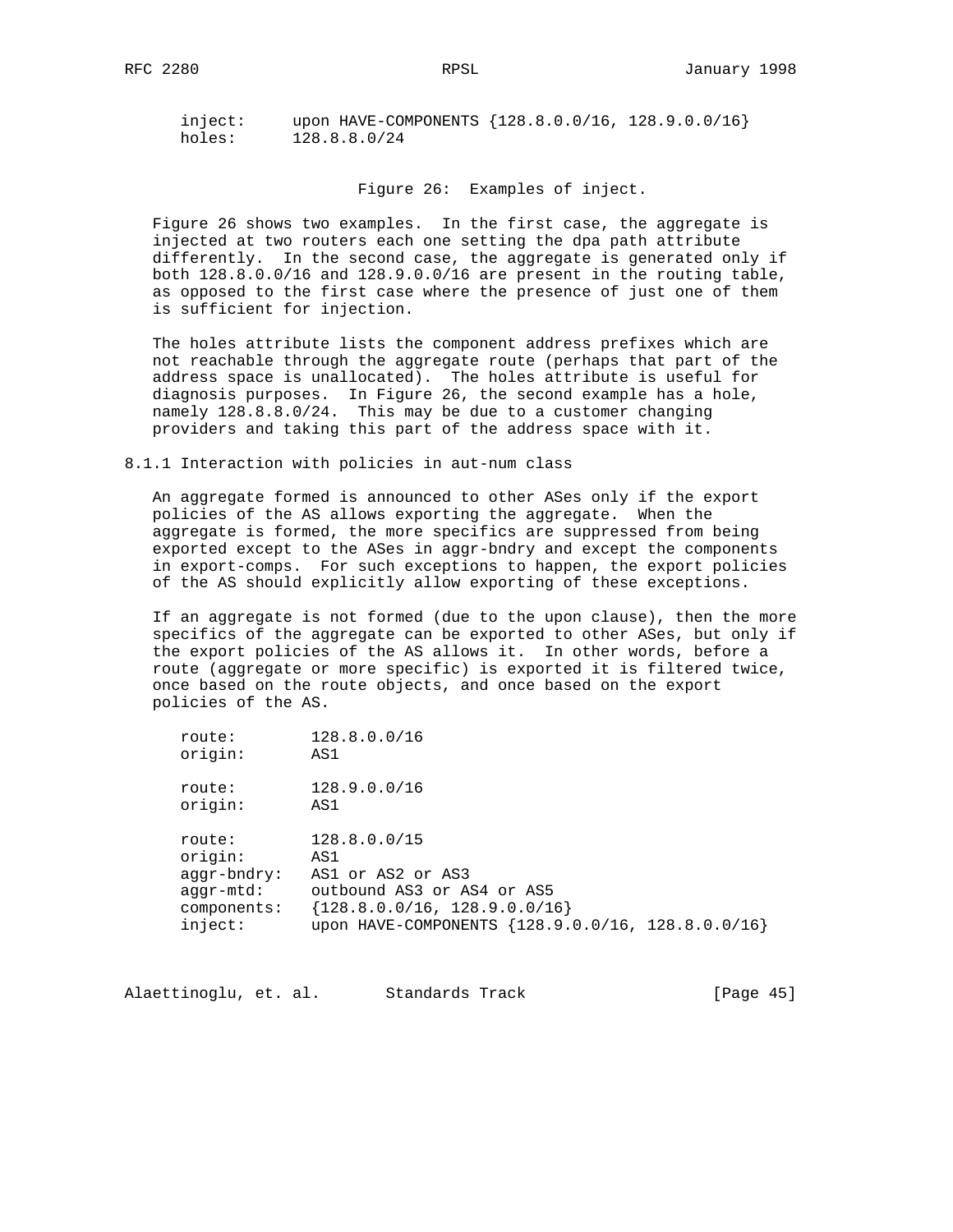aut-num: AS1 export: to AS2 announce AS1 export: to AS3 announce AS1 and not  $\{128.9.0.0/16\}$  export: to AS4 announce AS1 export: to AS5 announce AS1 export: to AS6 announce AS1

Figure 27: Interaction with policies in aut-num class.

 In Figure 27 shows an interaction example. By examining the route objects, the more specifics 128.8.0.0/16 and 128.9.0.0/16 should be exchanged between AS1, AS2 and AS3 (i.e. the aggregation boundary). Outbound aggregation is done to AS4 and AS5 and not to AS3, since AS3 is in the aggregation boundary. The aut-num object allows exporting both components to AS2, but only the component 128.8.0.0/16 to AS3. The aggregate can only be formed if both components are available. In this case, only the aggregate is announced to AS4 and AS5. However, if one of the components is not available the aggregate will not be formed, and any available component or more specific will be exported to AS4 and AS5. Regardless of aggregation is performed or not, only the more specifics will be exported to AS6 (it is not listed in the aggr-mtd attribute).

 When doing an inbound aggregation, configuration generators may eliminating the aggregation statements on routers where import policy of the AS prohibits importing of any more specifics.

8.1.2 Ambiguity resolution with overlapping aggregates

 When several aggregate routes are specified and they overlap, i.e. one is less specific of the other, they must be evaluated more specific to less specific order. When an aggregation is performed, the aggregate and the components listed in the export-comps attribute are available for generating the next less specific aggregate. The components that are not specified in the export-comps attribute are not available. A route is exportable to an AS if it is the least specific aggregate exportable to that AS or it is listed in the export-comps attribute of an exportable route. Note that this is a recursive definition.

 route: 128.8.0.0/15 origin: AS1 aggr-bndry: AS1 or AS2 aggr-mtd: outbound inject: upon HAVE-COMPONENTS {128.8.0.0/16, 128.9.0.0/16}

Alaettinoglu, et. al. Standards Track [Page 46]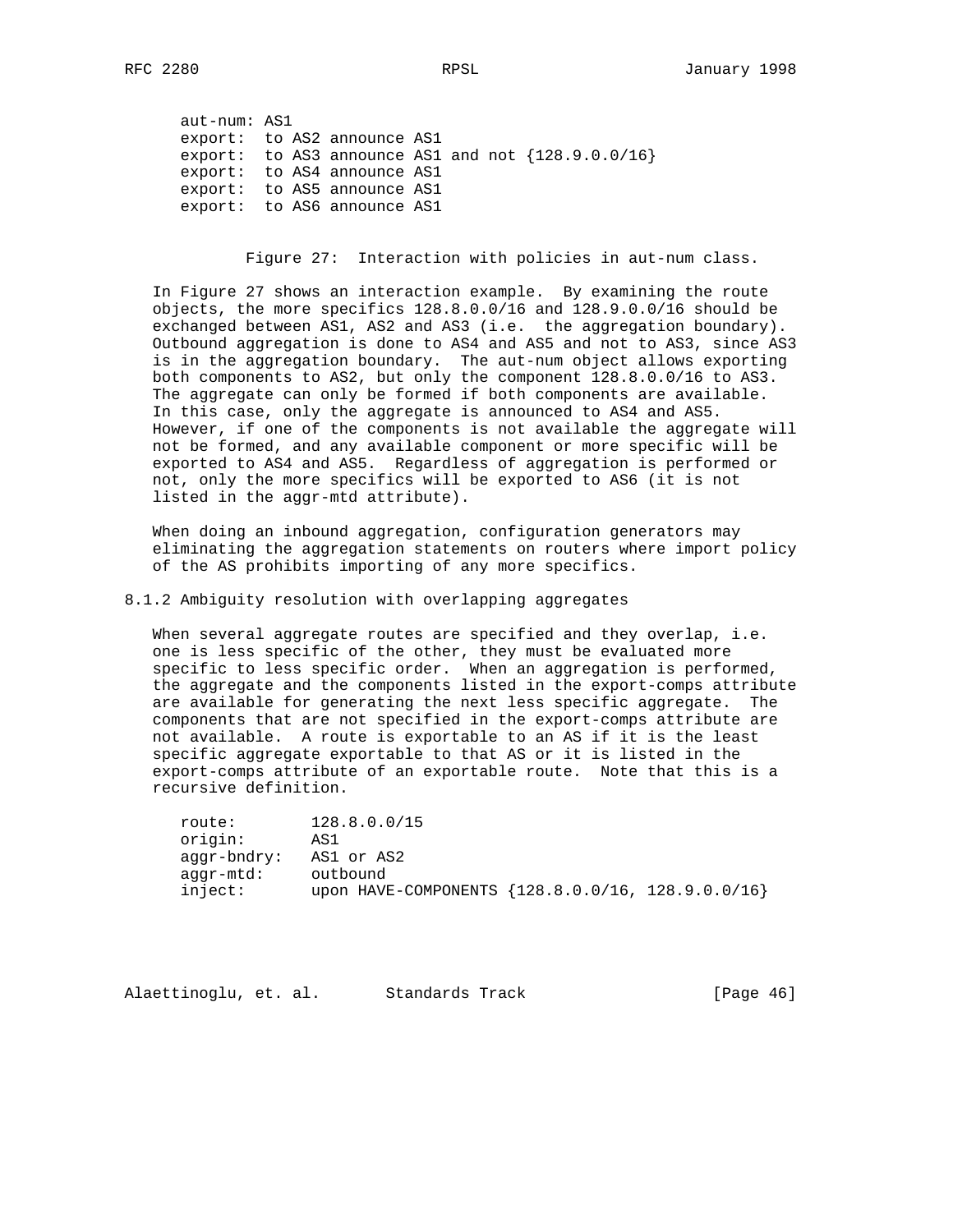route: 128.10.0.0/15 origin: AS1 aggr-bndry: AS1 or AS3 aggr-mtd: outbound inject: upon HAVE-COMPONENTS {128.10.0.0/16, 128.11.0.0/16} export-comps: {128.11.0.0/16} route: 128.8.0.0/14 origin: AS1 aggr-bndry: AS1 or AS2 or AS3 aggr-mtd: outbound inject: upon HAVE-COMPONENTS {128.8.0.0/15, 128.10.0.0/15} export-comps: {128.10.0.0/15}

Figure 28: Overlapping aggregations.

 In Figure 28, AS1 together with AS2 aggregates 128.8.0.0/16 and 128.9.0.0/16 into 128.8.0.0/15. Together with AS3, AS1 aggregates 128.10.0.0/16 and 128.11.0.0/16 into 128.10.0.0/15. But altogether they aggregate these four routes into 128.8.0.0/14. Assuming all four components are available, a router in AS1 for an outside AS, say AS4, will first generate 128.8.0.0/15 and 128.10.0.0/15. This will make 128.8.0.0/15, 128.10.0.0/15 and its exception 128.11.0.0/16 available for generating 128.8.0.0/14. The router will then generate 128.8.0.0/14 from these three routes. Hence for AS4, 128.8.0.0/14 and its exception 128.10.0.0/15 and its exception 128.11.0.0/16 will be exportable.

 For AS2, a router in AS1 will only generate 128.10.0.0/15. Hence, 128.10.0.0/15 and its exception 128.11.0.0/16 will be exportable. Note that 128.8.0.0/16 and 128.9.0.0/16 are also exportable since they did not participate in an aggregate exportable to AS2.

 Similarly, for AS3, a router in AS1 will only generate 128.8.0.0/15. In this case 128.8.0.0/15, 128.10.0.0/16, 128.11.0.0/16 are exportable.

8.2 Specifying Static Routes

 The inject attribute can be used to specify static routes by using "upon static" as the condition:

 inject: [at <router>] ... [action <action>] upon static

Alaettinoglu, et. al. Standards Track [Page 47]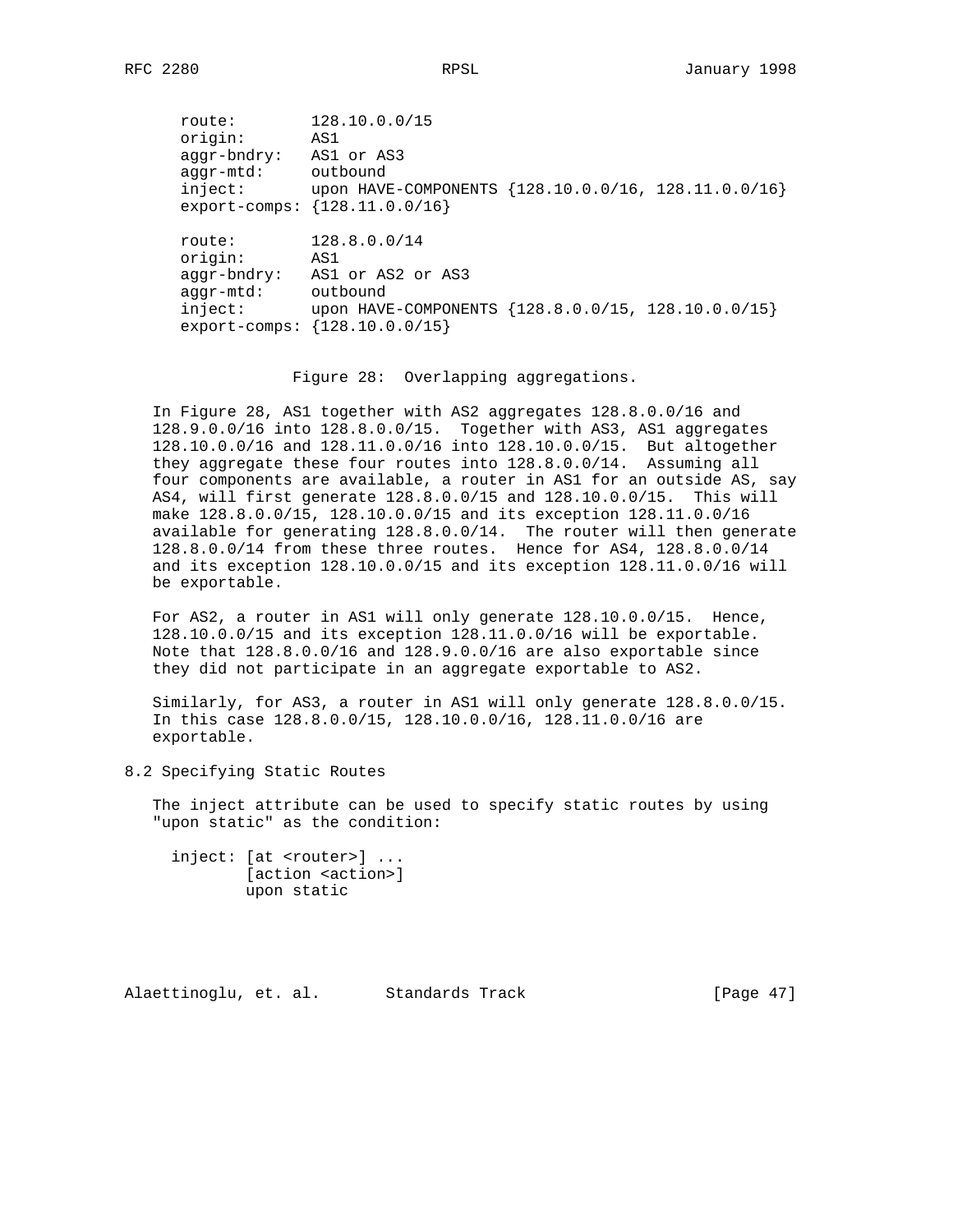In this case, the <router> executes the <action> and injects the route to the interAS routing system statically. <action> may set certain route attributes such as a next-hop router or a cost.

 In the following example, the router 7.7.7.1 injects the route 128.7.0.0/16. The next-hop routers (in this example, there are two next-hop routers) for this route are 7.7.7.2 and 7.7.7.3 and the route has a cost of 10 over 7.7.7.2 and 20 over 7.7.7.3.

 route: 128.7.0.0/16 origin: AS1 inject: at  $7.7.7.1$  action next-hop =  $7.7.7.2$ ; cost = 10; upon static inject: at  $7.7.7.1$  action next-hop =  $7.7.7.3$ ; cost = 20; upon static

9 inet-rtr Class

 Routers are specified using the inet-rtr class. The attributes of the inet-rtr class are shown in Figure 29. The inet-rtr attribute is a valid DNS name of the router described. Each alias attribute, if present, is a canonical DNS name for the router. The local-as attribute specifies the AS number of the AS which owns/operates this router.

| Attribute | Value                                           | Type                      |
|-----------|-------------------------------------------------|---------------------------|
| inet-rtr  | <dns-name></dns-name>                           | mandatory, single-valued, |
|           |                                                 | class key                 |
| alias     | <dns-name></dns-name>                           | optional, multi-valued    |
| local-as  | $as-number$                                     | mandatory, single-valued  |
| ifaddr    | see description in text mandatory, multi-valued |                           |
| peer      | see description in text optional, multi-valued  |                           |
|           |                                                 |                           |

Figure 29: inet-rtr Class Attributes

The value of an ifaddr attribute has the following syntax:

<ipv4-address> masklen <integer> [action <action>]

 The IP address and the mask length are mandatory for each interface. Optionally an action can be specified to set other parameters of this interface.

 Figure 30 presents an example inet-rtr object. The name of the router is "amsterdam.ripe.net". "amsterdam1.ripe.net" is a canonical name for the router. The router is connected to 4 networks. Its IP addresses and mask lengths in those networks are specified in the ifaddr attributes.

Alaettinoglu, et. al. Standards Track [Page 48]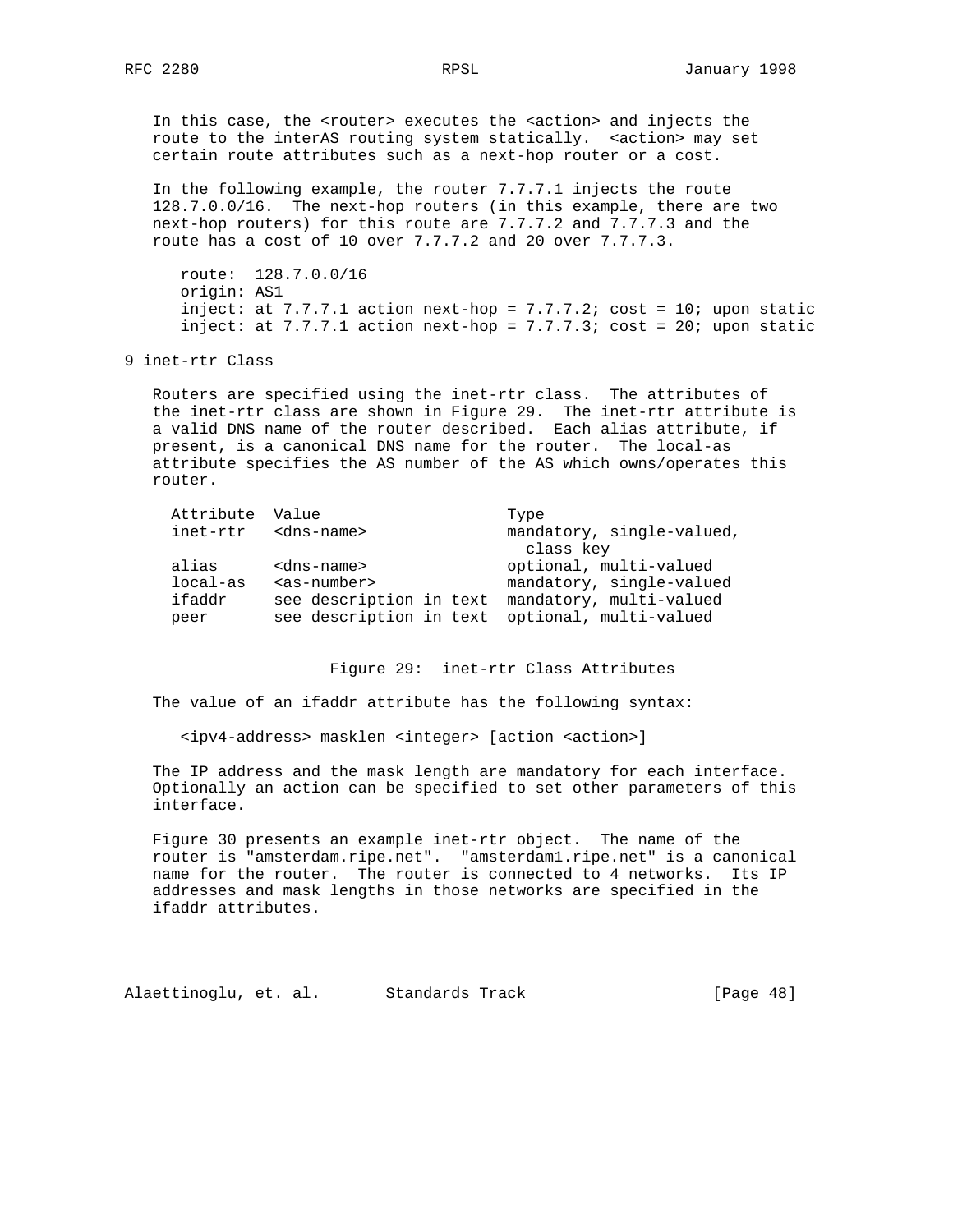|         | inet-rtr: Amsterdam.ripe.net                 |
|---------|----------------------------------------------|
|         | alias: amsterdam1.ripe.net                   |
|         | $local-as: AS3333$                           |
|         | ifaddr: 192.87.45.190 masklen 24             |
|         | ifaddr: 192.87.4.28 masklen 24               |
| ifaddr: | 193.0.0.222 masklen 27                       |
| ifaddr: | 193.0.0.158<br>masklen 27                    |
| peer:   | BGP4 192.87.45.195 asno(AS3334), flap damp() |

Figure 30: inet-rtr Objects

 Each peer attribute, if present, specifies a protocol peering with another router. The value of a peer attribute has the following syntax:

<protocol> <ipv4-address> <options>

where <protocol> is a protocol name, <ipv4-address> is the IP address of the peer router, and <options> is a comma separated list of peering options for <protocol>. Possible protocol names and attributes are defined in the dictionary (please see Section 7). In the above example, the router has a BGP peering with the router 192.87.45.195 in AS3334 and turns the flap damping on when importing routes from this router.

10 Security Considerations

 This document describes RPSL, a language for expressing routing policies. The language defines a maintainer (mntner class) object which is the entity which controls or "maintains" the objects stored in a database expressed by RPSL. Requests from maintainers can be authenticated with various techniques as defined by the "auth" attribute of the maintainer object.

 The exact protocols used by IRR's to communicate RPSL objects is beyond the scope of this document, but it is envisioned that several techniques may be used, ranging from interactive query/update protocols to store and forward protocols similar to or based on electronic mail (or even voice telephone calls). Regardless of which protocols are used in a given situation, it is expected that appropriate security techniques such as IPSEC, TLS or PGP/MIME will be utilized.

Alaettinoglu, et. al. Standards Track [Page 49]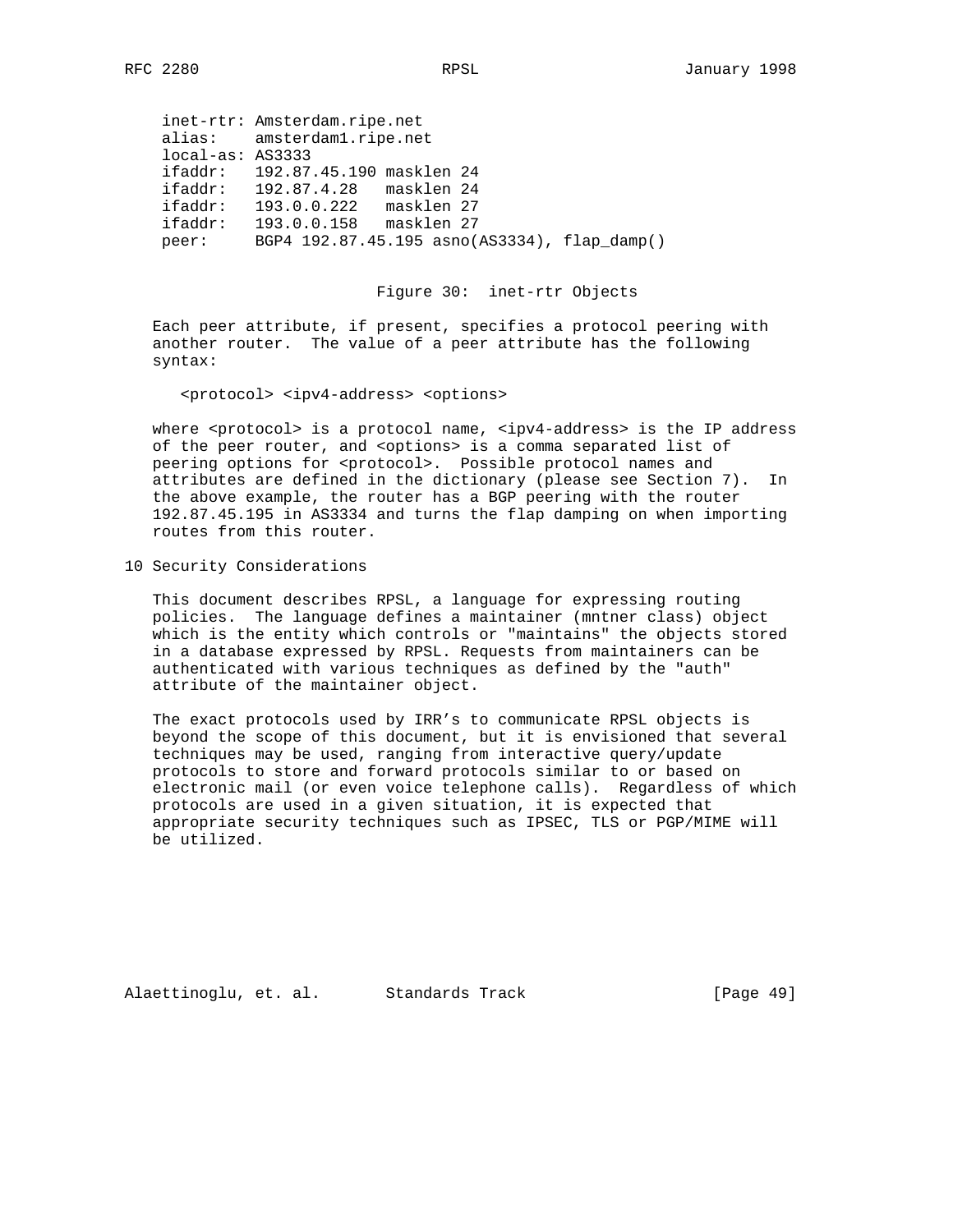#### 11 Acknowledgements

 We would like to thank Jessica Yu, Randy Bush, Alan Barrett, David Kessens, Bill Manning, Sue Hares, Ramesh Govindan, Kannan Varadhan, Satish Kumar, Craig Labovitz, Rusty Eddy, David J. LeRoy, David Whipple, Jon Postel, Deborah Estrin, Elliot Schwartz, Joachim Schmitz, Mark Prior, Tony Przygienda, David Woodgate, and the participants of the IETF RPS Working Group for various comments and suggestions.

# References

- [1] Internet Routing Registry. Procedures. http://www.ra.net/RADB.tools.docs/, http://www.ripe.net/db/doc.html.
- [2] Alaettinouglu, C., Meyer, D., and J. Schmitz, "Application of Routing Policy Specification Language (RPSL) on the Internet", Work in Progress.
- [3] T. Bates. Specifying an 'Internet Router' in the Routing Registry. Technical Report RIPE-122, RIPE, RIPE NCC, Amsterdam, Netherlands, October 1994.
- [4] T. Bates, E. Gerich, L. Joncheray, J-M. Jouanigot, D. Karrenberg, M. Terpstra, and J. Yu. Representation of IP Routing Policies in a Routing Registry. Technical Report ripe- 181, RIPE, RIPE NCC, Amsterdam, Netherlands, October 1994.
- [5] Bates, T., Gerich, E., Joncheray, L., Jouanigot, J.M., Karrenberg, D., Terpstra, M., and J. Yu, "Representation of IP Routing Policies in a Routing Registry," RFC 1786, March 1995.
- [6] T. Bates, J-M. Jouanigot, D. Karrenberg, P. Lothberg, and M. Terpstra. Representation of IP Routing Policies in the RIPE Database. Technical Report ripe-81, RIPE, RIPE NCC, Amsterdam, Netherlands, February 1993.
- [7] Chandra, R., Traina, P., and T. Li, "BGP Communities Attribute," RFC 1997, August 1996.
- [8] Crocker, D., "Standard for the format of ARPA Internet text messages, STD 11, RFC 822, August 1982.
- [9] V. Fuller, T. Li, J. Yu, and K. Varadhan. Classless Inter- Domain Routing (CIDR): an Address Assignment and Aggregation Strategy, 1993.

Alaettinoglu, et. al. Standards Track [Page 50]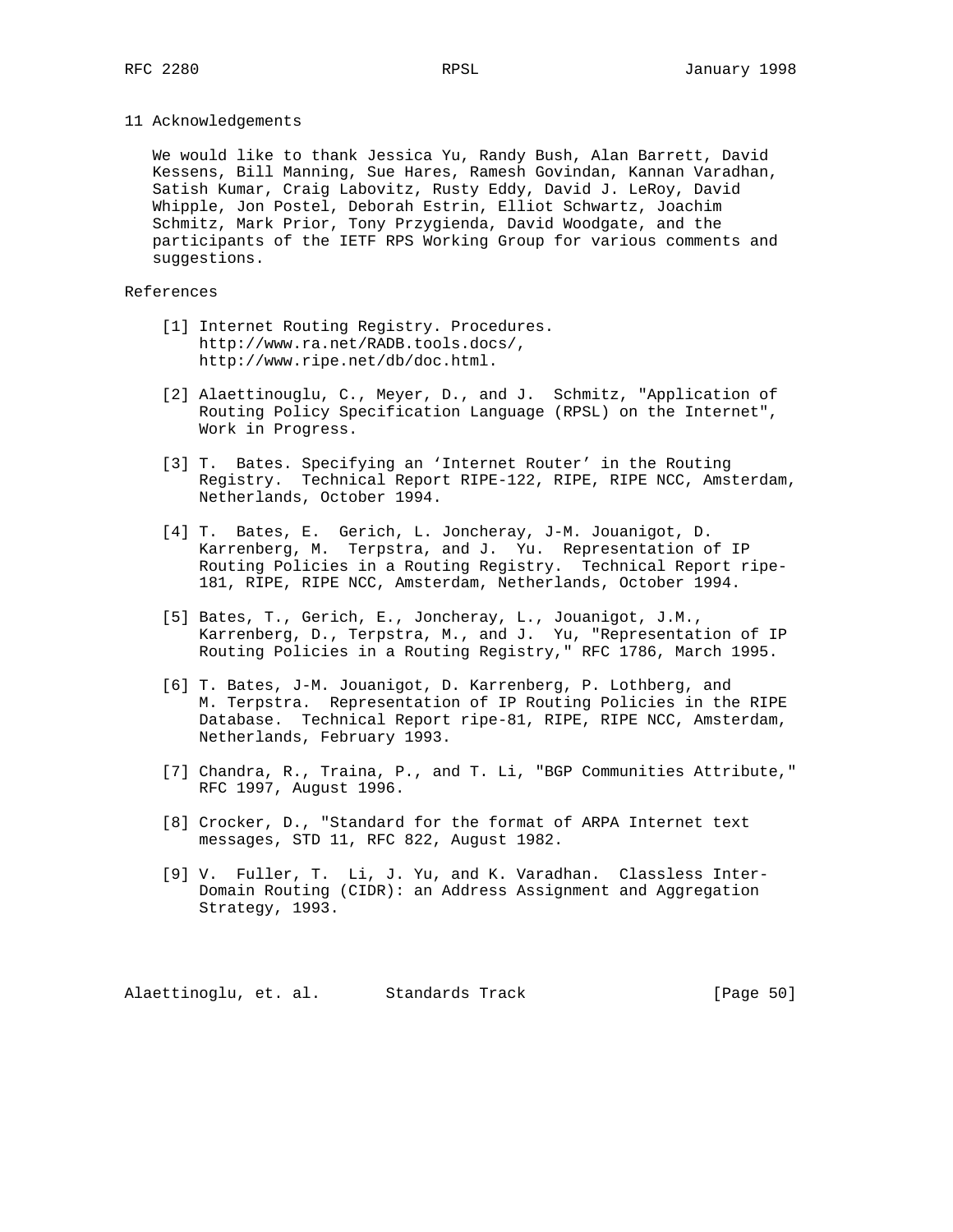- [10] D. Karrenberg and T. Bates. Description of Inter-AS Networks in the RIPE Routing Registry. Technical Report RIPE-104, RIPE, RIPE NCC, Amsterdam, Netherlands, December 1993.
- [11] D. Karrenberg and M. Terpstra. Authorisation and Notification of Changes in the RIPE Database. Technical Report ripe-120, RIPE, RIPE NCC, Amsterdam, Netherlands, October 1994.
- [12] B. W. Kernighan and D. M. Ritchie. The C Programming Language. Prentice-Hall, 1978.
- [13] Kessens, D., Woeber, W., and D. Conrad, "RIDE referencing", Work in Progress.
- [14] A. Lord and M. Terpstra. RIPE Database Template for Networks and Persons. Technical Report ripe-119, RIPE, RIPE NCC, Amsterdam, Netherlands, October 1994.
- [15] A. M. R. Magee. RIPE NCC Database Documentation. Technical Report RIPE-157, RIPE, RIPE NCC, Amsterdam, Netherlands, May 1997.
- [16] Mockapetris, P., "Domain names concepts and facilities," STD 13, RFC 1034, November 1987.
- [17] Y. Rekhter. Inter-Domain Routing Protocol (IDRP). Journal of Internetworking Research and Experience, 4:61--80, 1993.
- [18] Rekhter, Y., and T. Li, "A Border Gateway Protocol 4 (BGP-4)," RFC 1771, March 1995.
- [19] Villamizar, C., Chandra, R., and R. Govindan, "BGP Route Flap Damping", Work in Progress.

A Routing Registry Sites

 The set of routing registries as of November 1996 are RIPE, RADB, CANet, MCI and ANS. You may contact one of these registries to find out the current list of registries.

Alaettinoglu, et. al. Standards Track [Page 51]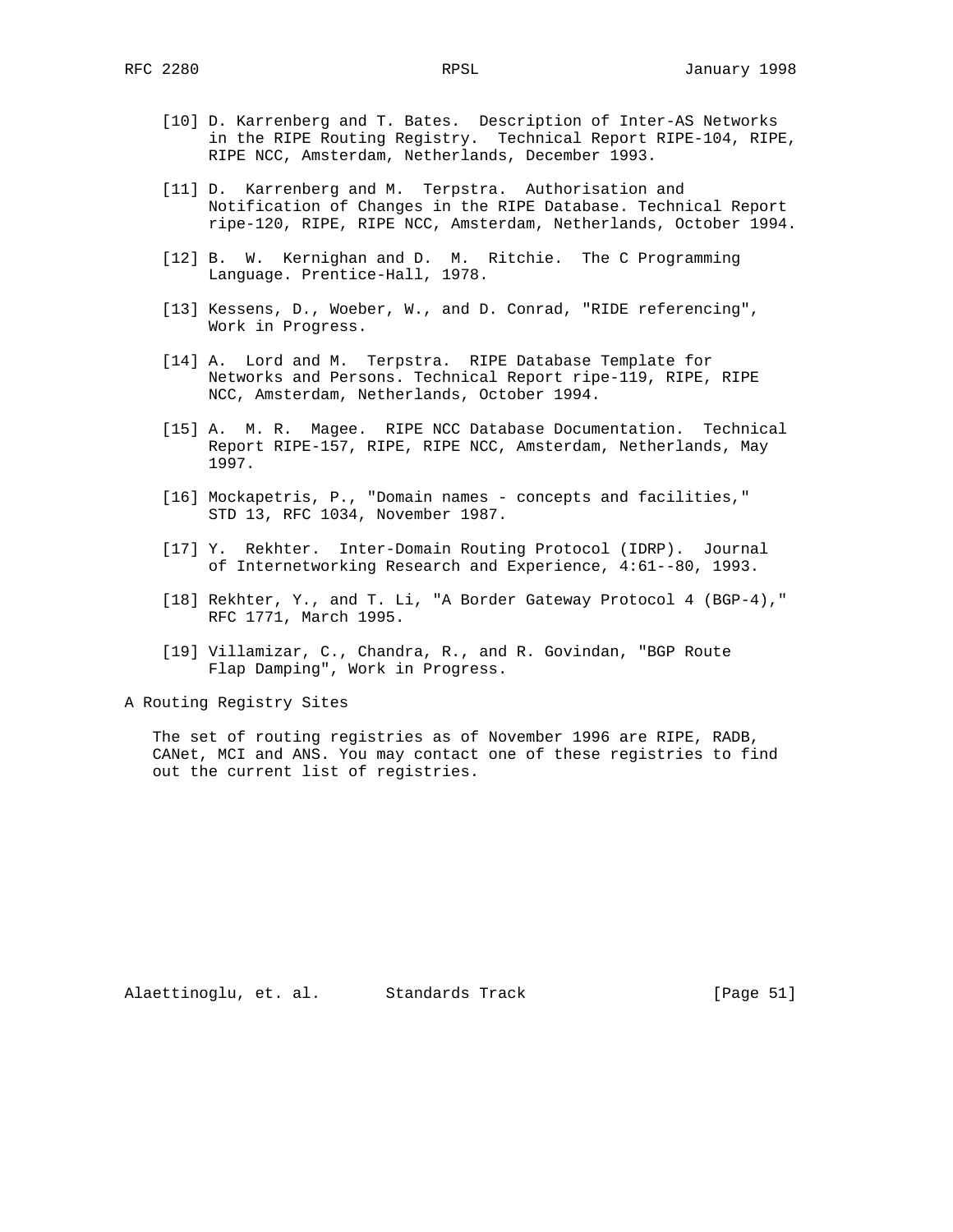B Authors' Addresses

 Cengiz Alaettinoglu USC Information Sciences Institute 4676 Admiralty Way, Suite 1001 Marina del Rey, CA 90292 EMail: cengiz@isi.edu

 Tony Bates Cisco Systems, Inc. 170 West Tasman Drive San Jose, CA 95134 EMail: tbates@cisco.com

 Elise Gerich At Home Network 385 Ravendale Drive Mountain View, CA 94043 EMail: epg@home.net

 Daniel Karrenberg RIPE Network Coordination Centre (NCC) Kruislaan 409 NL-1098 SJ Amsterdam Netherlands EMail: dfk@ripe.net

 David Meyer University of Oregon Eugene, OR 97403 EMail: meyer@antc.uoregon.edu

 Marten Terpstra c/o Bay Networks, Inc. 2 Federal St Billerica MA 01821 EMail: marten@BayNetworks.com

 Curtis Villamizar ANS EMail: curtis@ans.net

Alaettinoglu, et. al. Standards Track [Page 52]